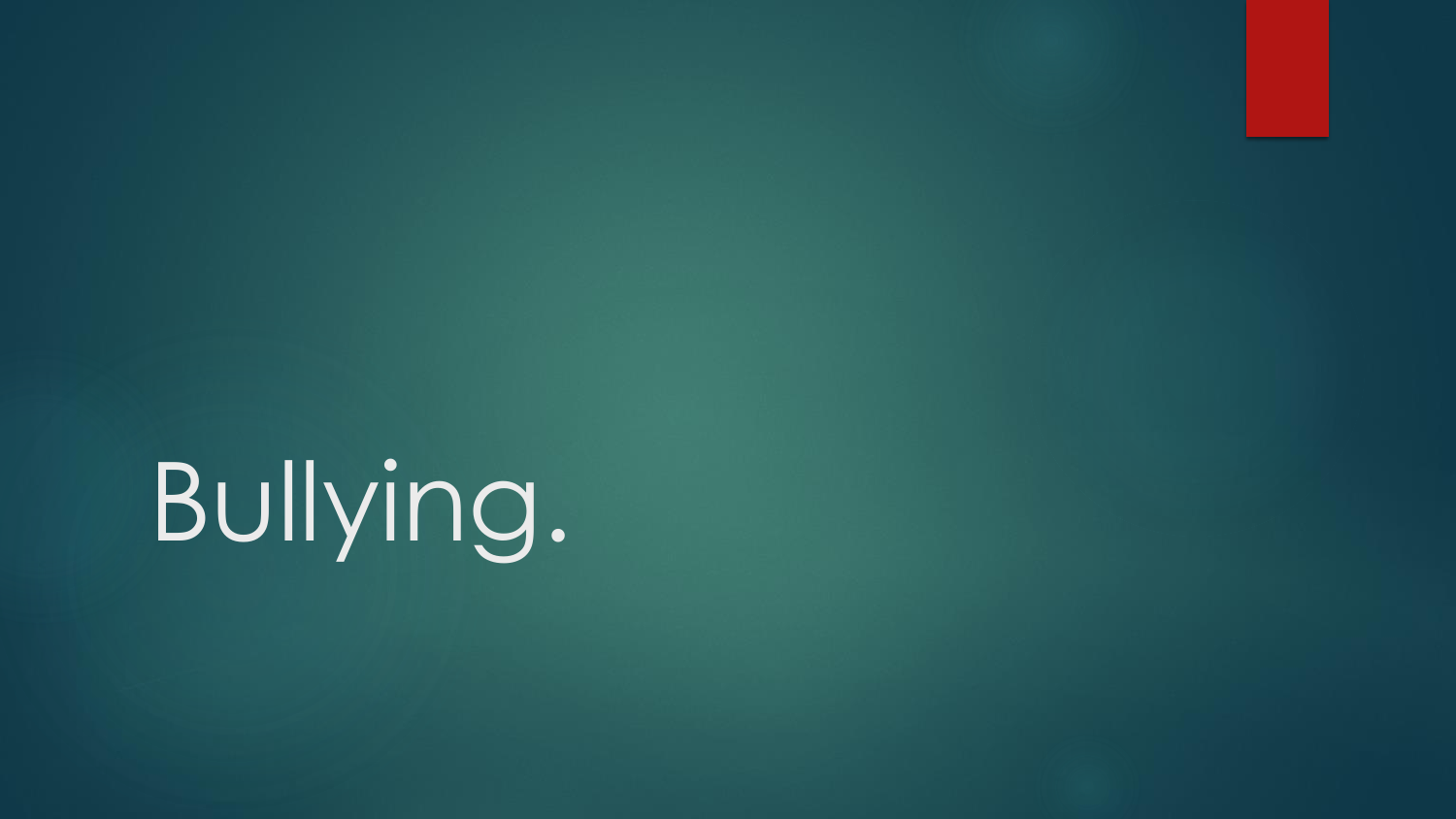# Thank you for being here. Really. I can't believe you came to this.

 $\blacktriangleright$  This was the flyer...

#### URED SPEAKER EΕA



#### **JOSEPH ANTONELLI**

Assistant Principal, Orange Grove High School

Joe Antonelli is currently a continuation high school administrator for the Corona-Norco Unified School District, an adjunct professor at the University of Redlands in the Graduate School of Education, and leads an online course on trauma at Thriving Youniversity, which focuses on trauma-informed practices in education and private industry. Joe was a California Continuation Education Association Administrator of the Year in 2014 and 2019 and is an advocate for all students.

November 19, 2019

 $$100 \cdot 8 - 3:30$ 

Meals and Parking Included

legistration and Information at AntiBullyingInstitute.org FREE Parent Classes and Other Programming Information 951.682.2753 **ANTI BULLYING Annual Conference** 

**INSTITUTE RIVERSIDE MEDICAL CLINIC** 

**CHARITABLE FOUNDATION**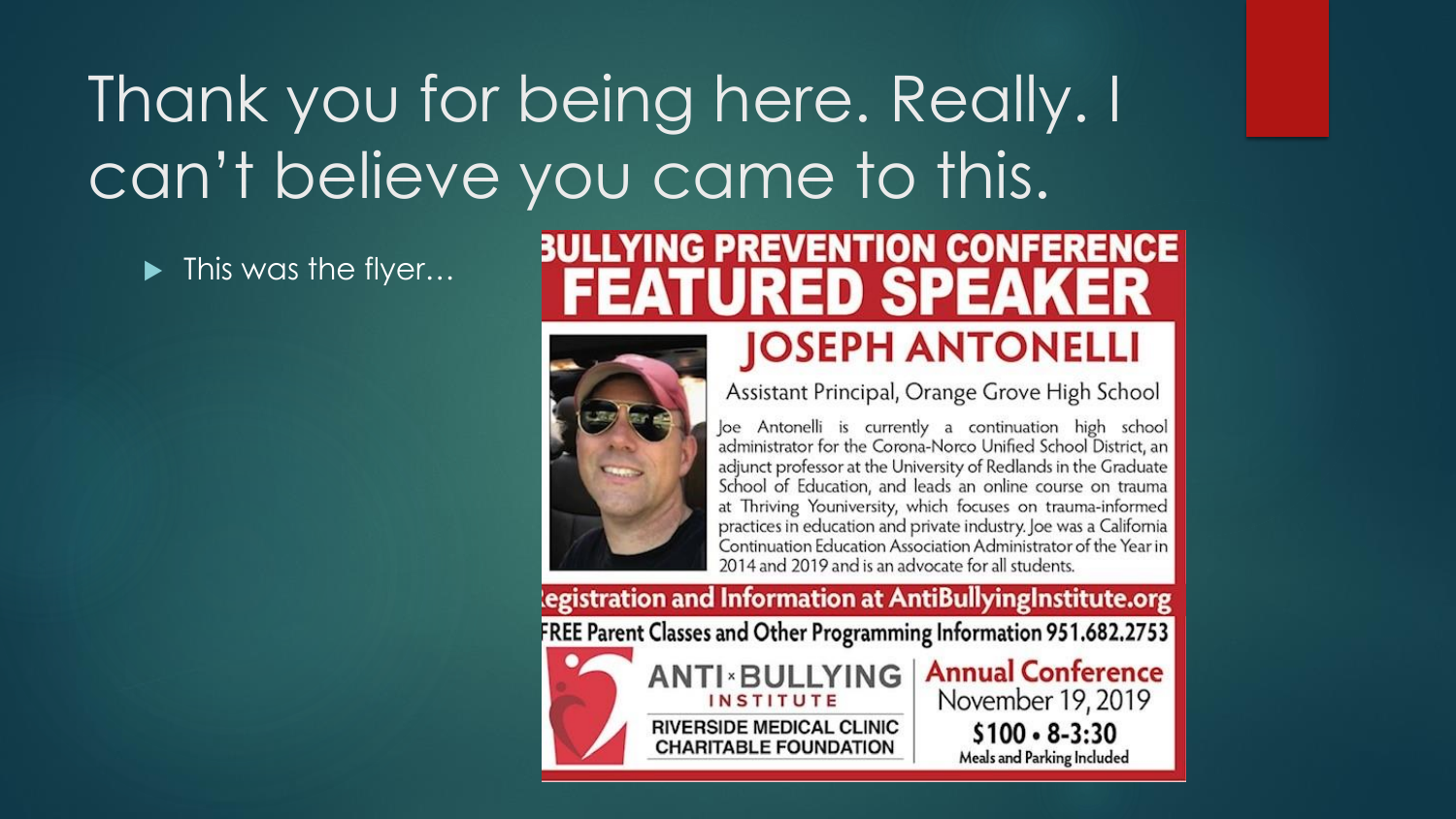For the record, this was the photo. (They should have cropped me out and left the dog.)

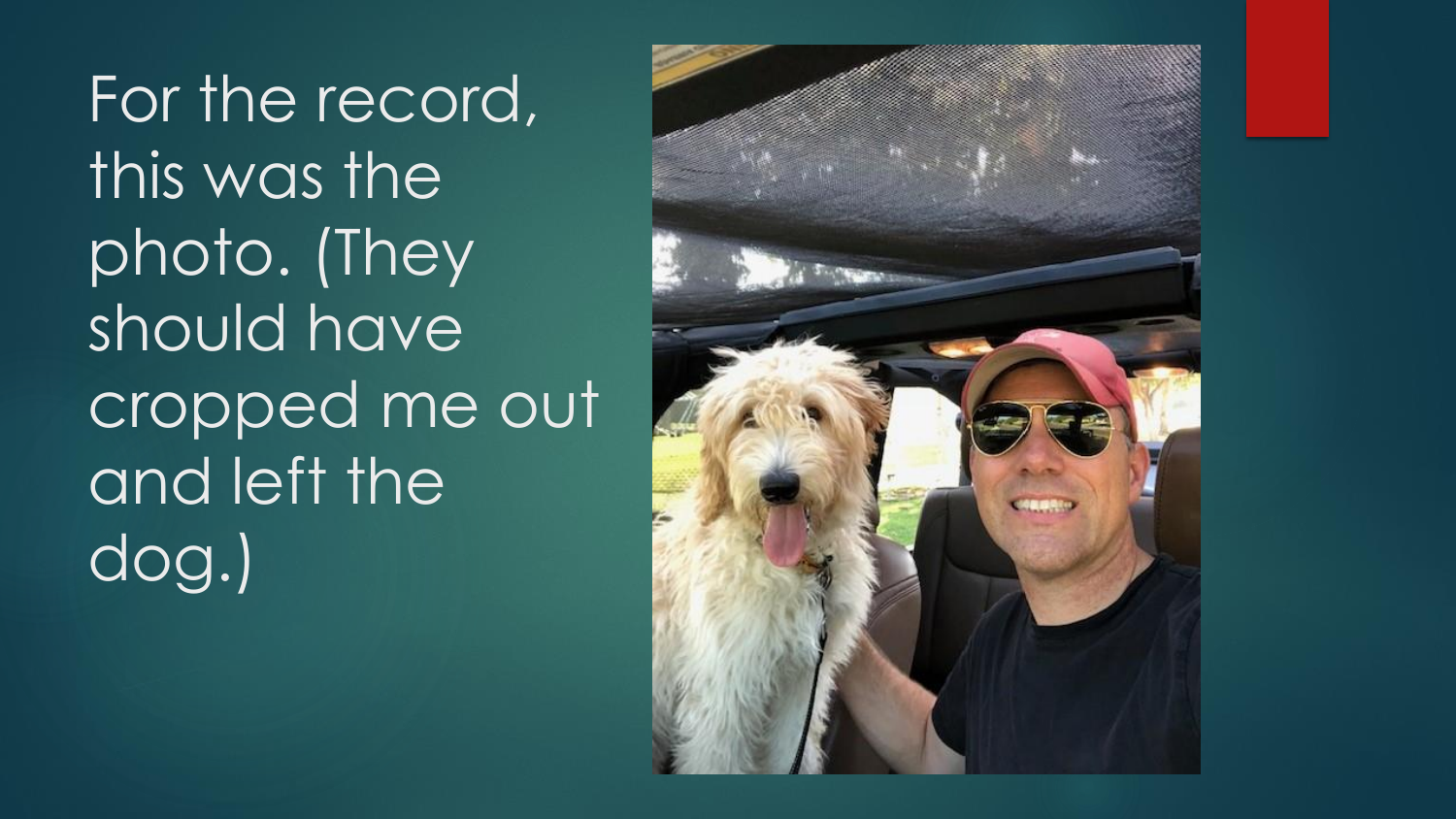#### Our objectives.

- $\blacktriangleright$  To clearly define what bullying is  $-$  and is not.
- $\blacktriangleright$  To understand why bullying behavior occurs (the function of the behavior).
- $\blacktriangleright$  To differentiate between the different types of bullying.
- $\blacktriangleright$  To look at effective prevention.
- $\blacktriangleright$  To look at effective ways to deal with it after it has occurred.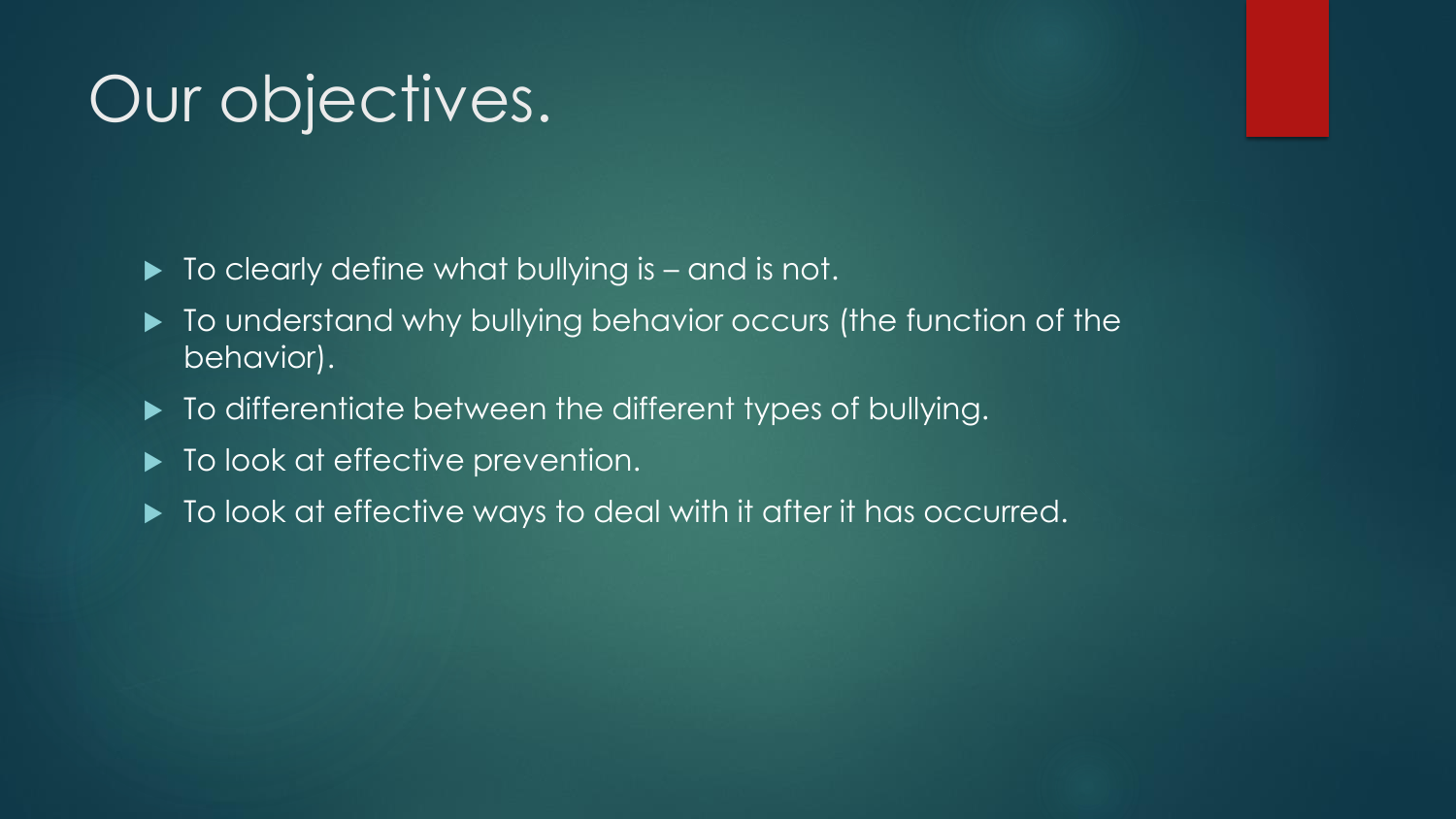# Is this bullying?

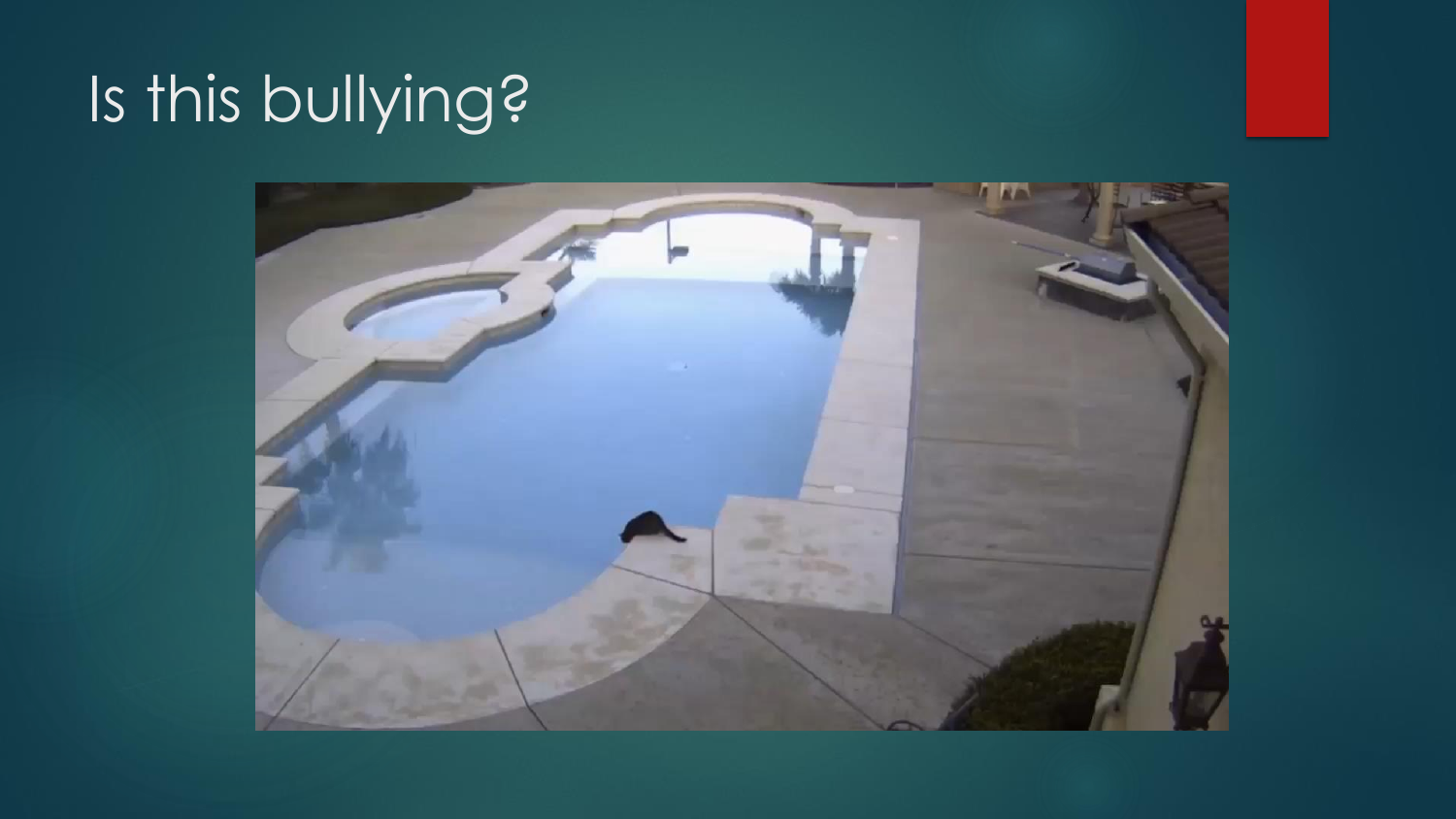# So…we all know what bullying is, right?

With your neighbor, discuss what bullying is for about 30 seconds.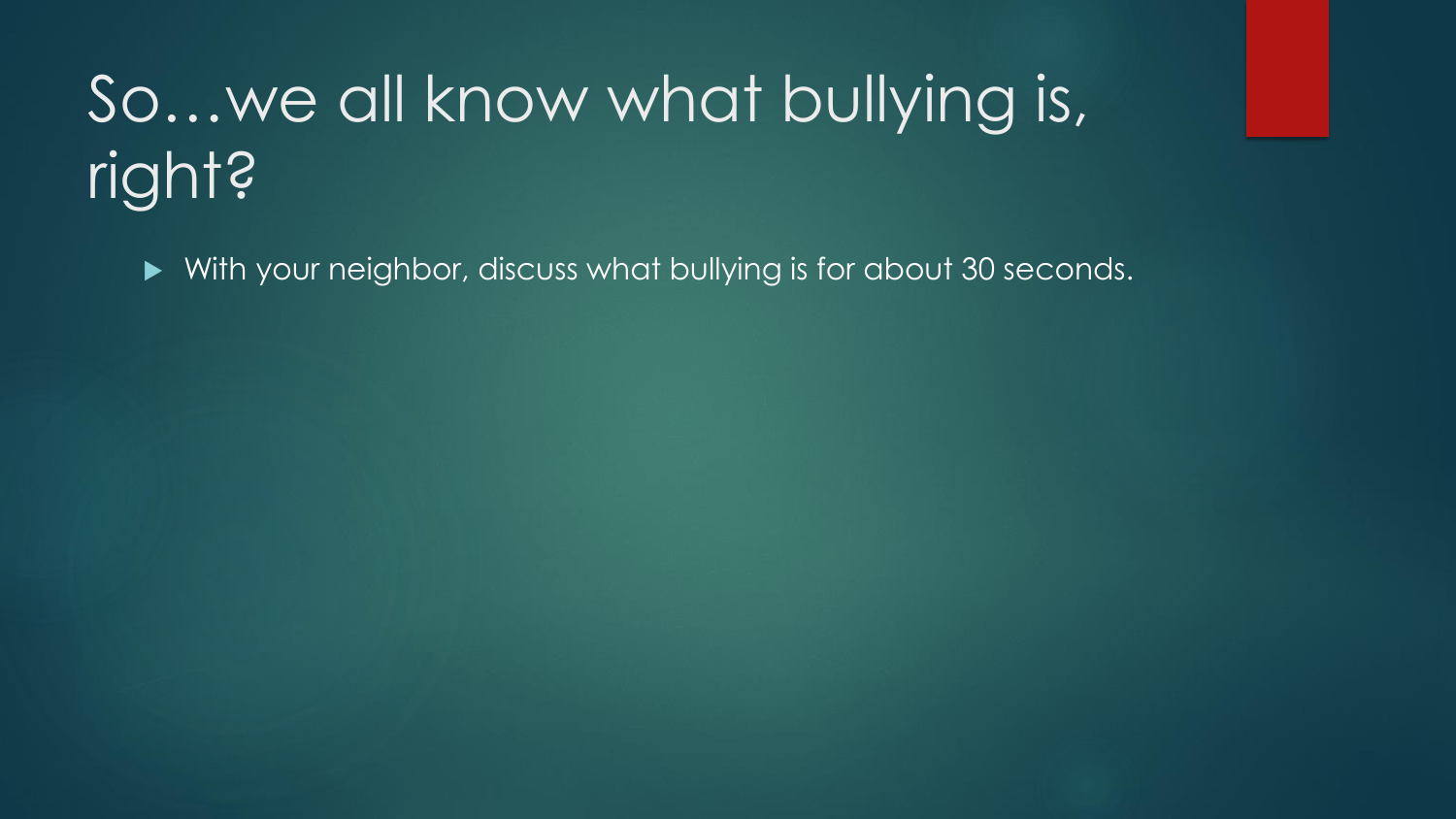# Bullying is-

- Repeated
- $\blacktriangleright$  Intentional
- ▶ Over time
- Causes harm
- Involves a person/group of **greater power** over the victim
- $\blacktriangleright$  Victim feels helpless to respond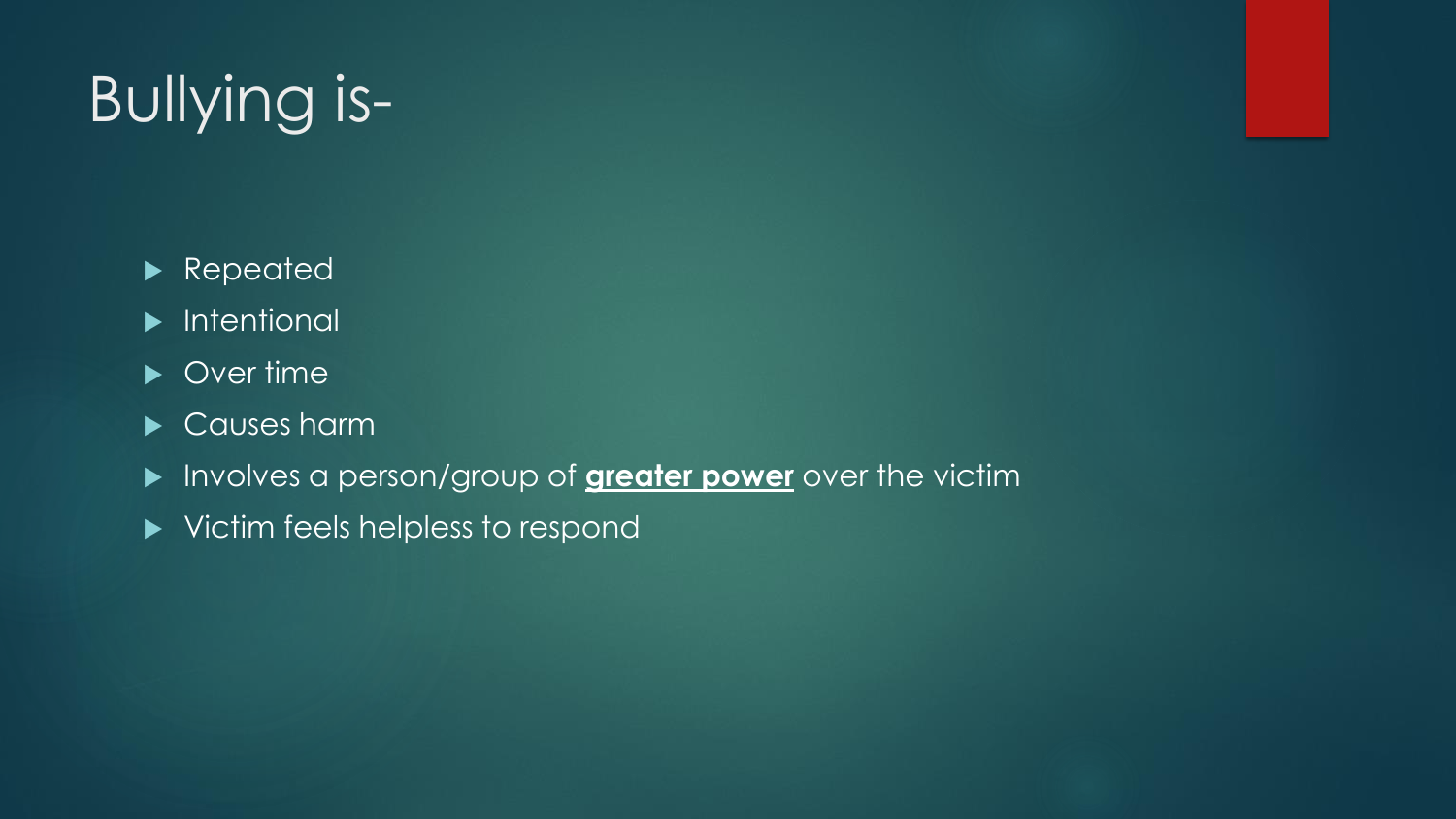# Bullying is **not**-

single episode of social rejection or dislike

- single episode acts of nastiness or spite
- **Figure 1** random acts of aggression or intimidation
- $\blacktriangleright$  mutual arguments, disagreements or fights

The above points are not acceptable!

But they are not "bullying."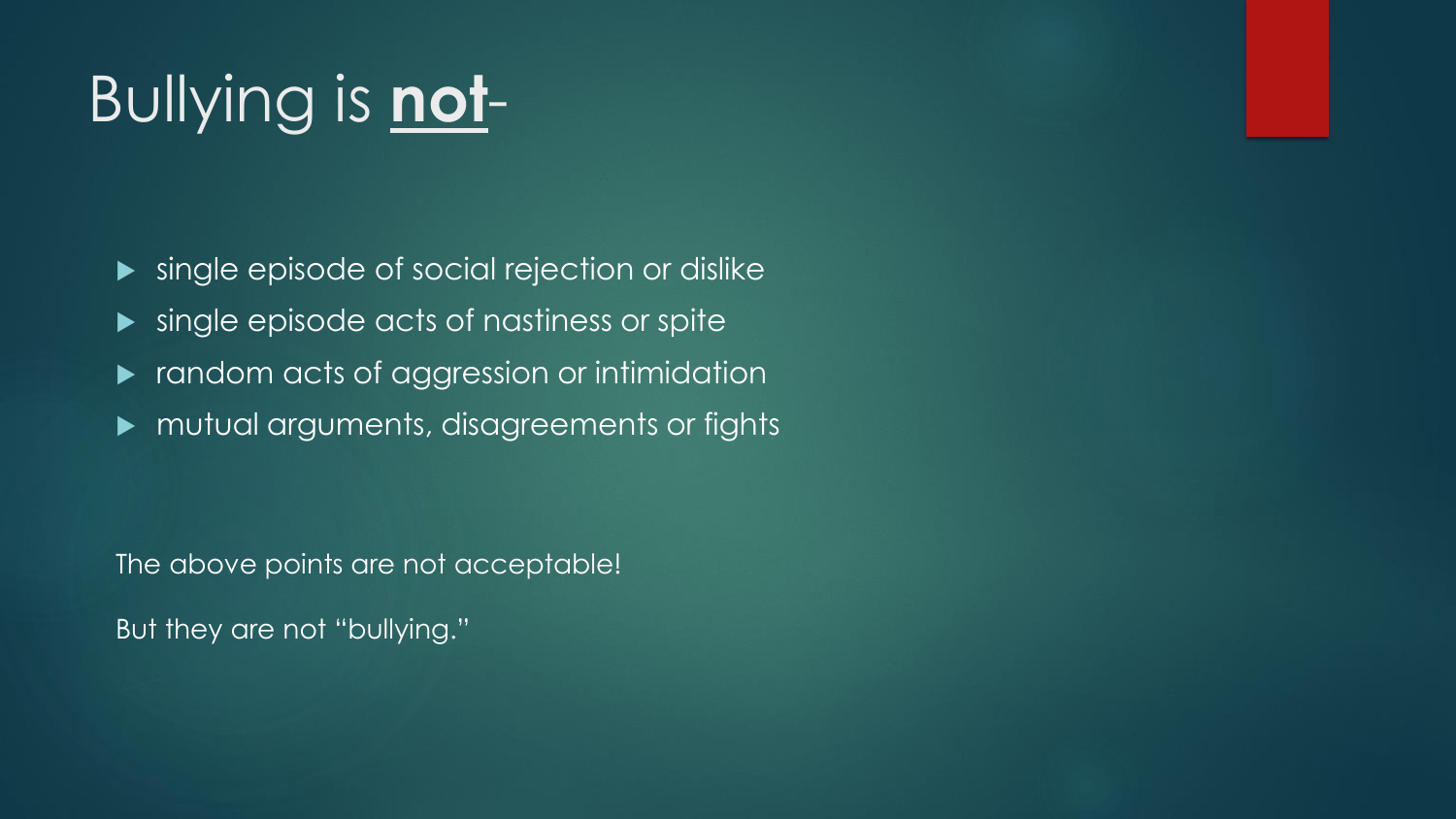# Why not? Why can't it be one of those things?

- Bullying is a specific behavior.
- $\blacktriangleright$  It has a function there is a reason why people bully.
- When we understand the function, we also understand why those other things are not bullying. They need to be addressed differently from bullying.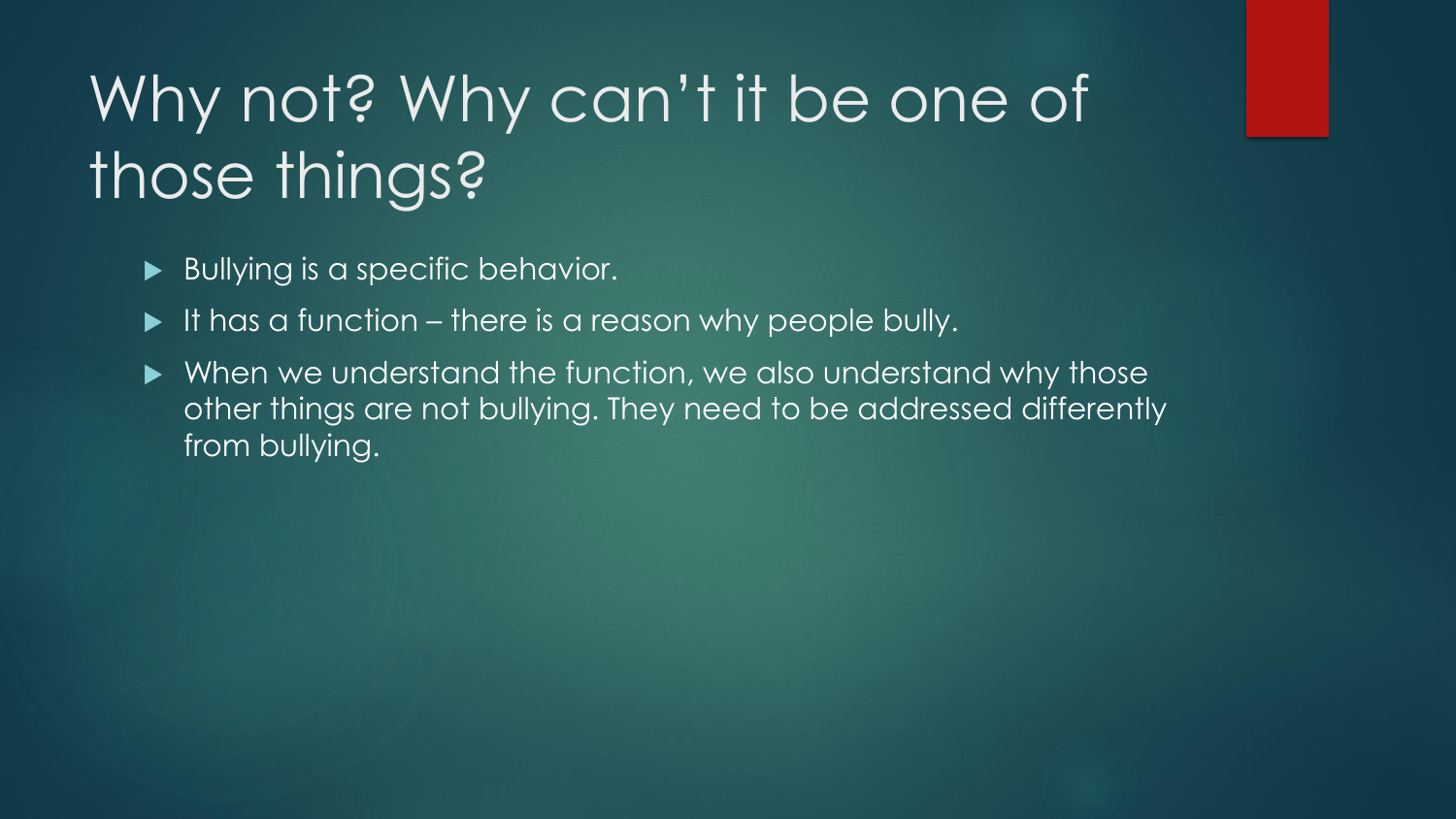# Why do we want to focus on the definition?

- If we are going to prevent it or apply corrective consequences, we have to know what we're dealing with.
- If your eye doctor simply determined that everyone who came into the office with blurry vision had glaucoma, would you think that doctor was effective?
- Some behaviors that look similar have entirely different functions and need to be treated differently.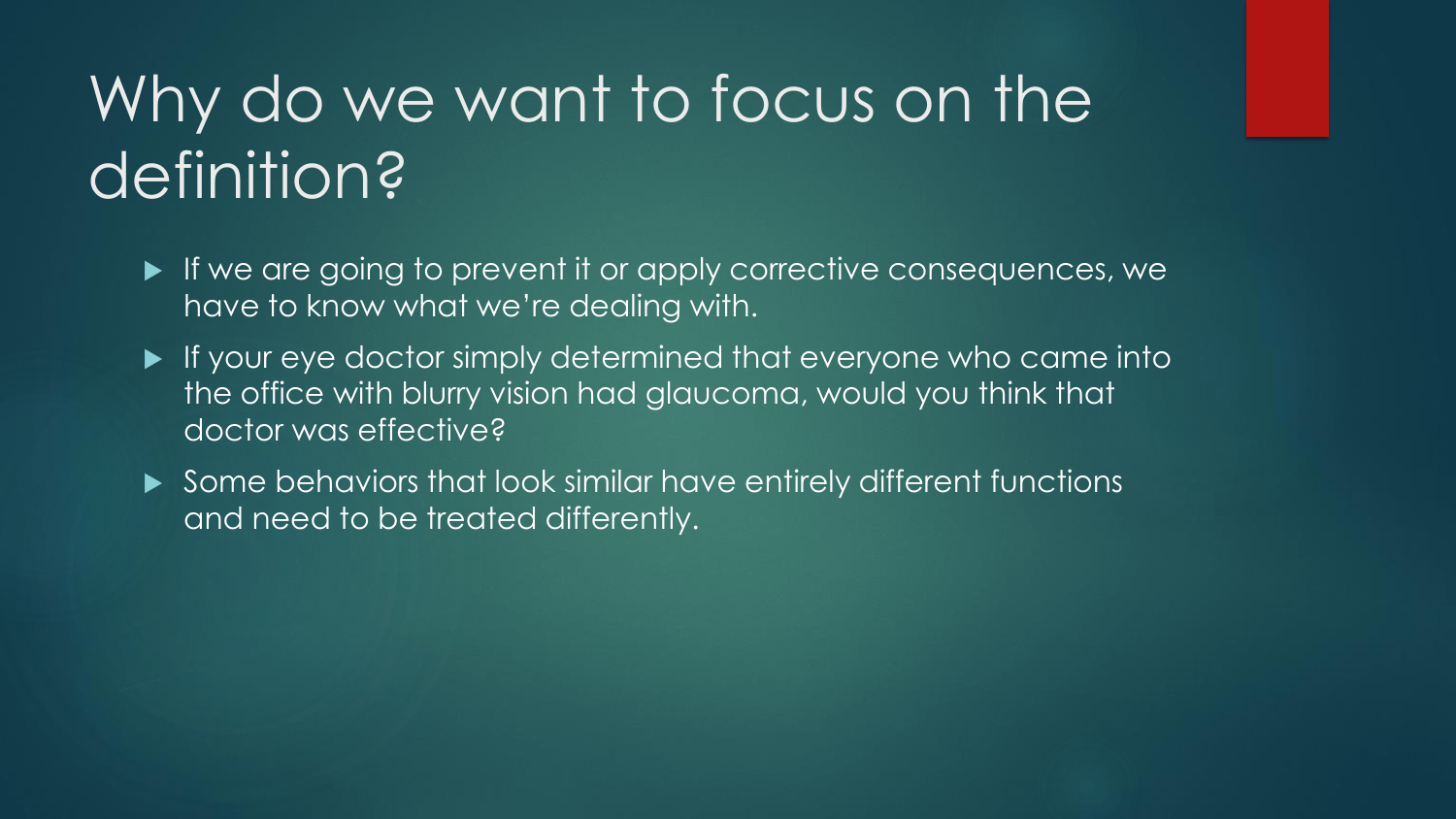#### Who bullies and power.

- $\blacktriangleright$  This is not just a student student issue.
- **Figure 1** Teachers can bully students.
- Sometimes, (think substitutes or first year teachers) students can bully the adult.
- Where there is a **perception of relative power**, a bully will find it, regardless of age.
	- ▶ Administrator -> Teacher
	- ▶ Teacher -> Teacher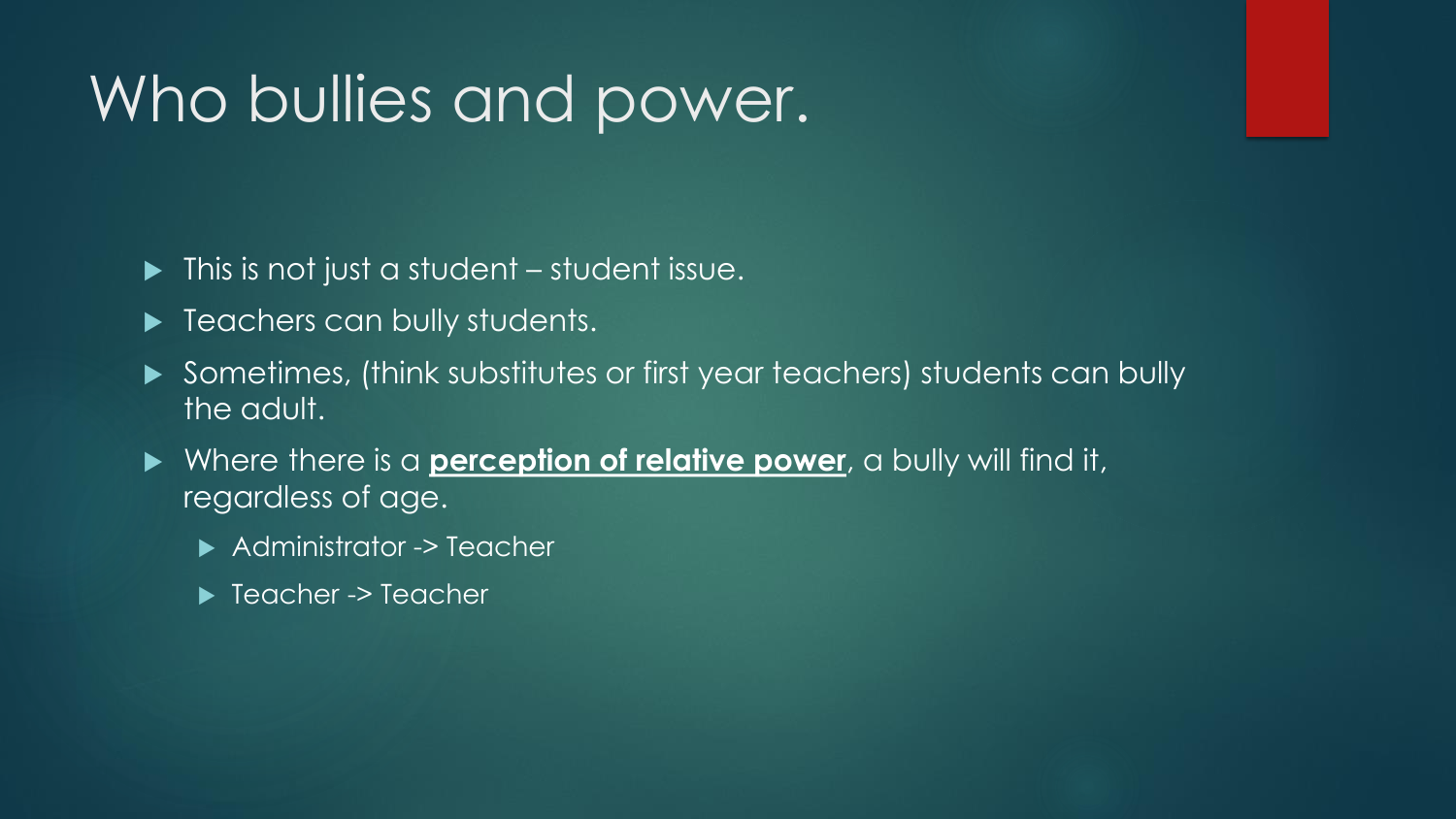#### Behavior.

- Behavior is the act of attempting to get something or get away from something.
- All behavior is driven by something (an antecedent).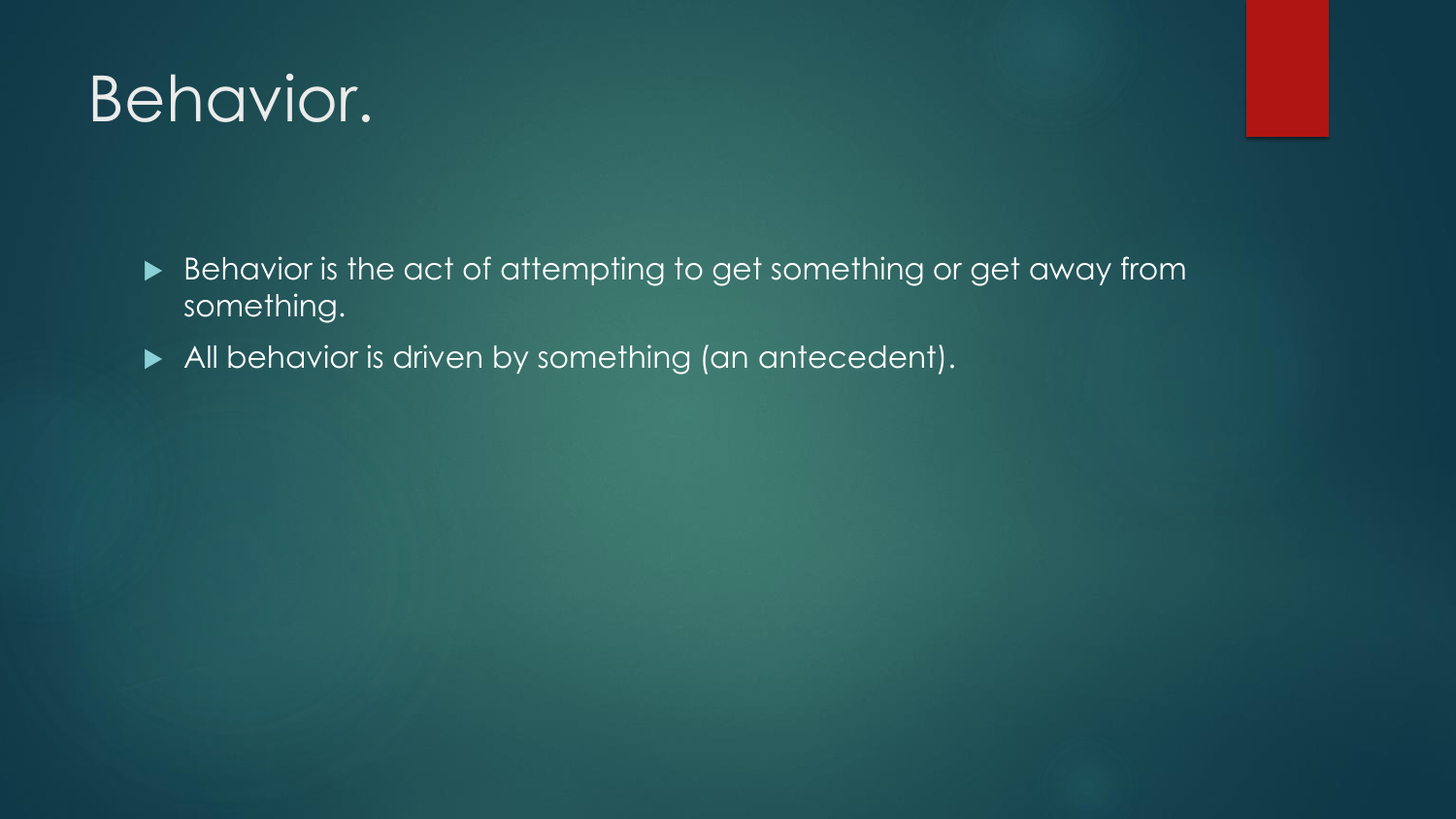#### Behavior - The act of getting something, or getting away from something.

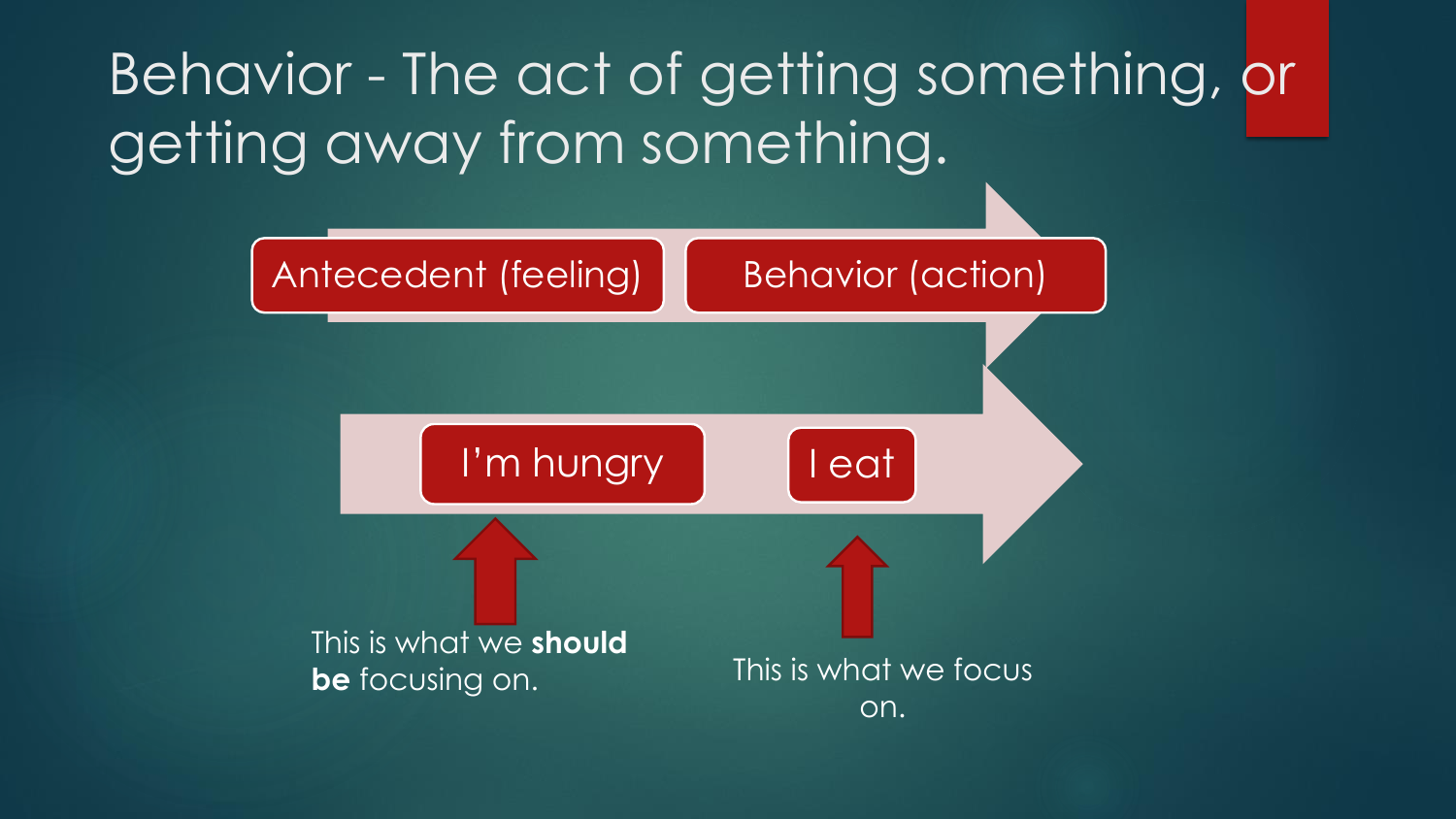To understand behavior, we have to take a look at the part of the body that drives behavior.

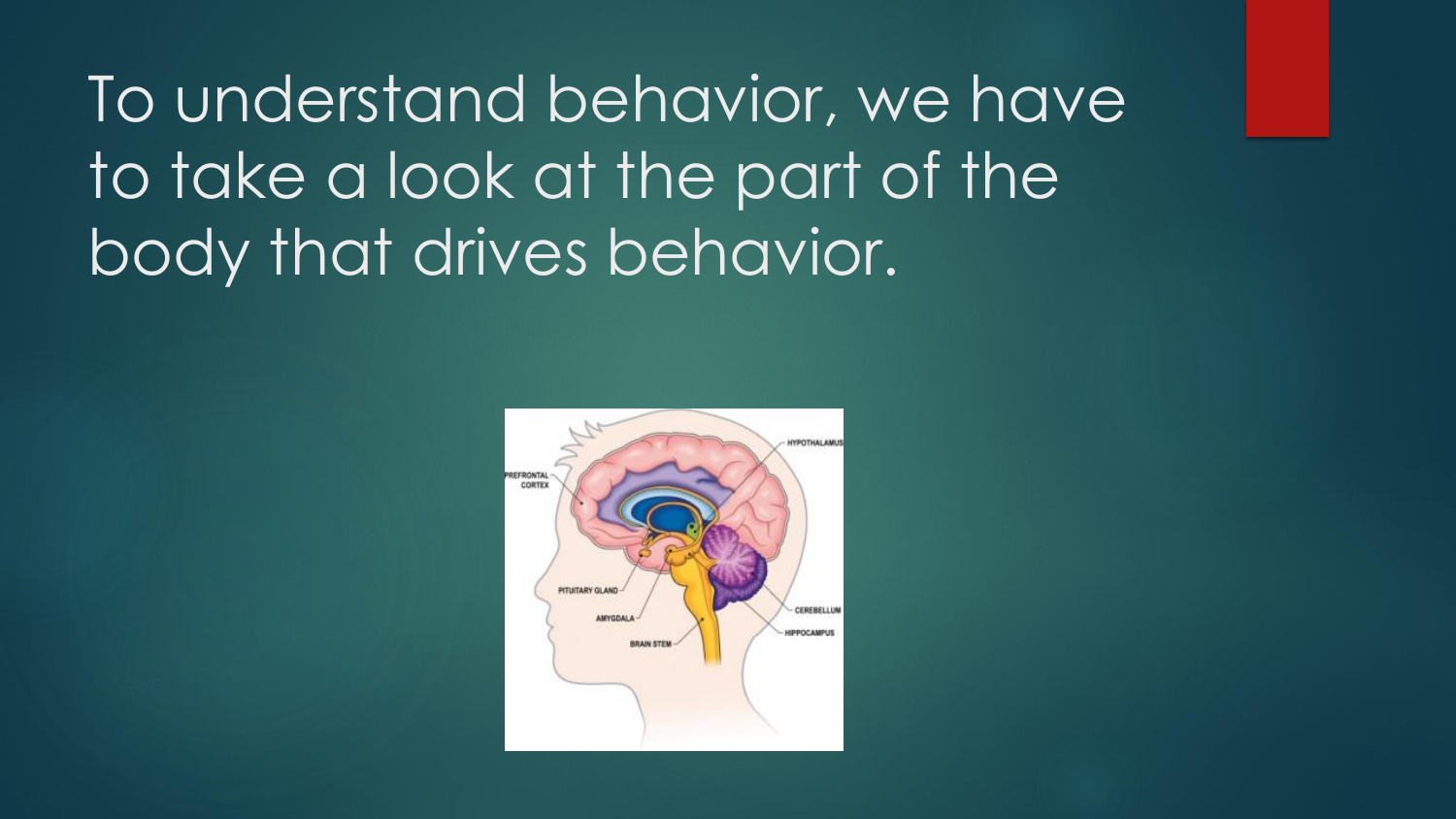# We are only going to look at two areas of the brain.

- $\blacktriangleright$  The limbic system (contains the amygdalae)
	- All about survival
	- **Triggers fight, flight or freeze**
	- Non-verbal
	- **Emotional response**
- The prefrontal cortex
	- ▶ Logic, predictive thinking
	- Higher-order thinking
	- Regulatory part

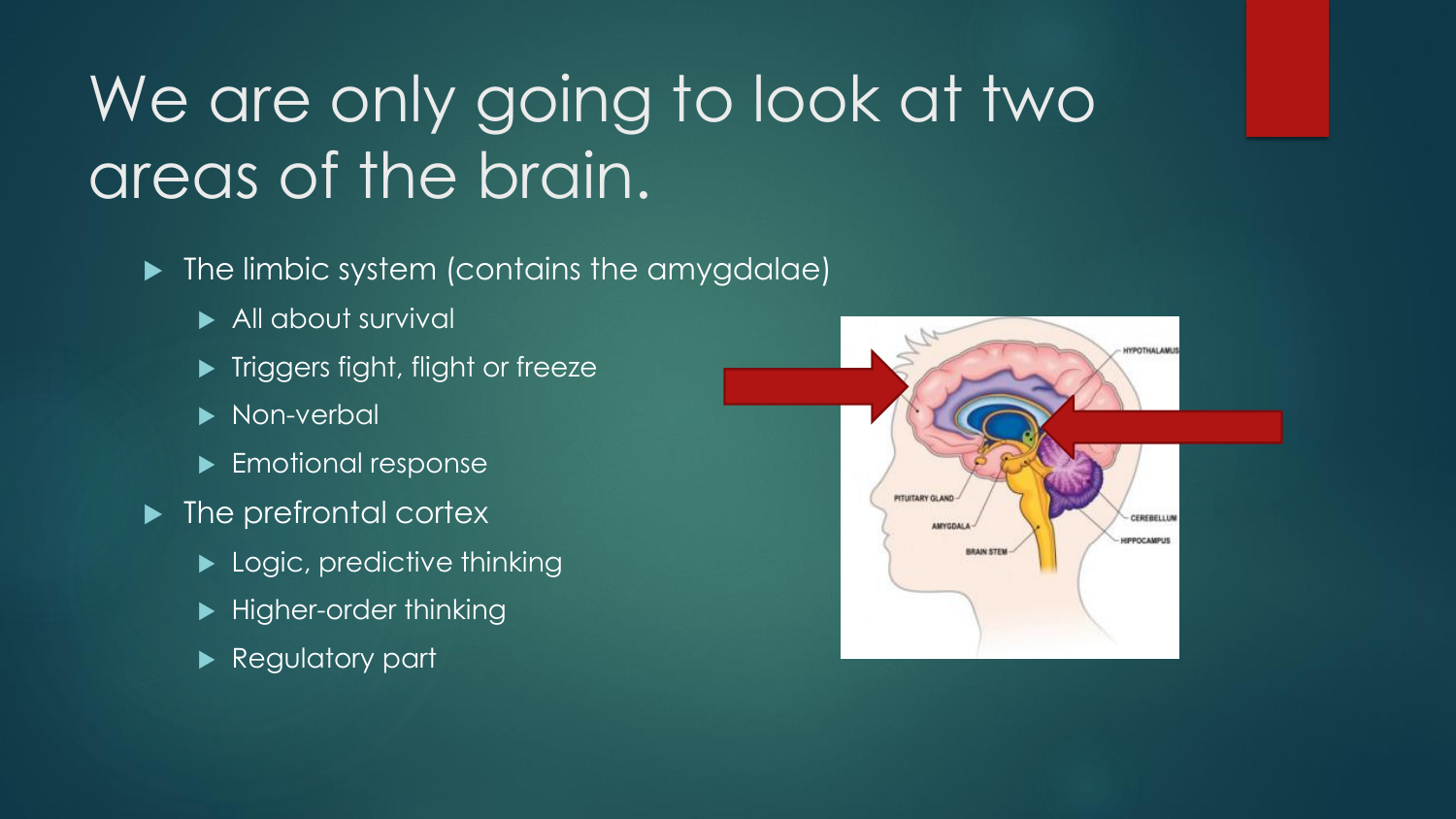#### For the visual learners:



#### **Limbic system Prefrontal cortex**

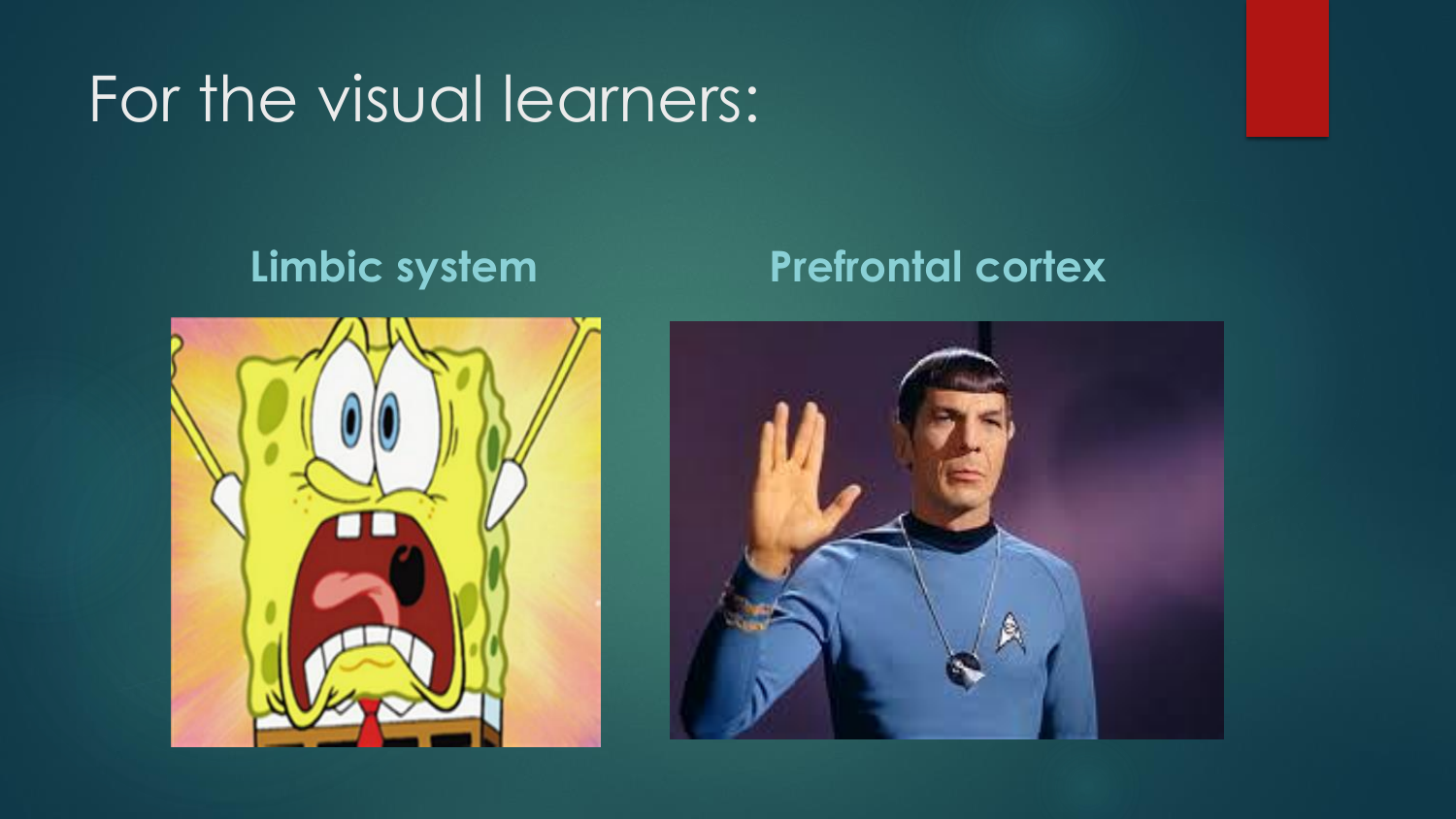#### A simple 15 second activity.

- ▶ Look at your neighbor and say: "It's nice to see you!" "I'm glad you're here!"
- Shake their hand.
- $\blacktriangleright$  If it's not weird, give them a hug.
- What just happened?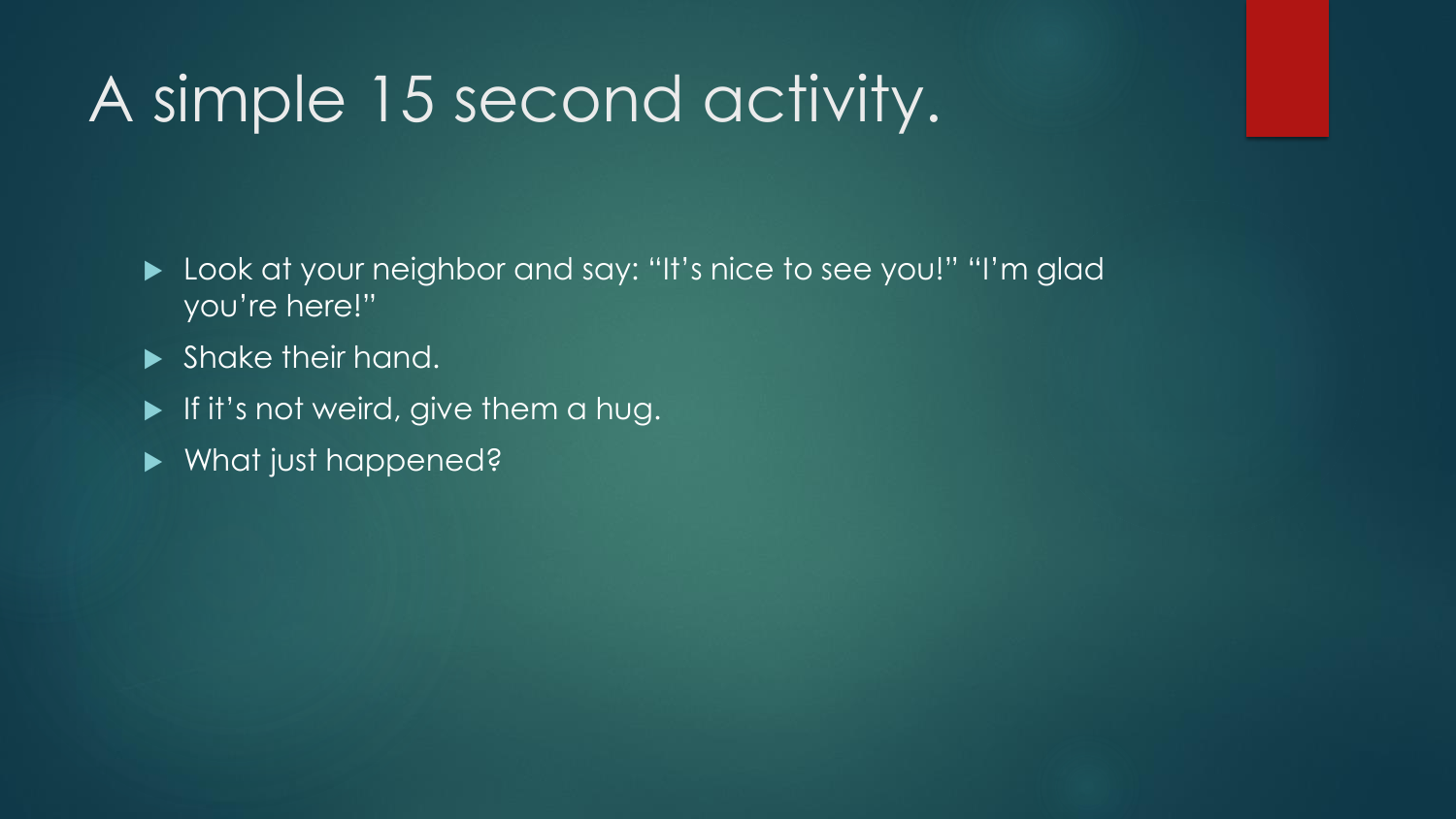# We are going to talk about one hormone: Oxytocin.

- Oxytocin is sometimes called "the love hormone"
- When we feel bonded with an individual or group, oxytocin is released
- If feels good to be part of a community
- ▶ This good feeling serves functions...of course
- By being part of a group, we are protected
- ▶ By being bonded to an individual, we have the opportunity to pass on our genes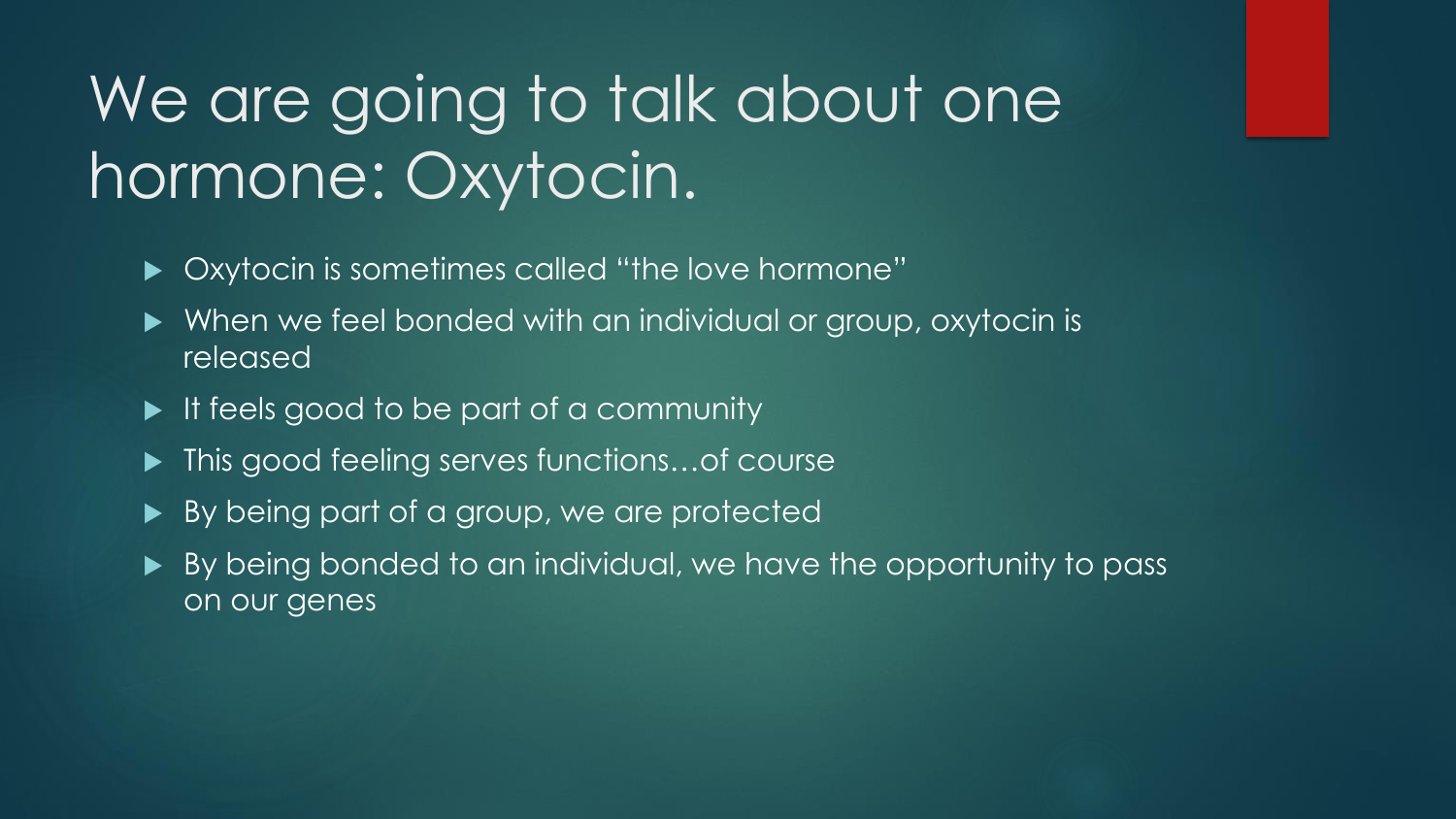#### Oxytocin: the dark side.

- ▶ Where there is an "us," by necessity there must be a "them."
- ▶ We like insiders.
- ▶ We naturally are wary of outsiders.
- $\blacktriangleright$  If you doubt the power of Oxytocin, look at national politics we have such a clearly defined "us" and "them" and an immediate prejudgment of the "them."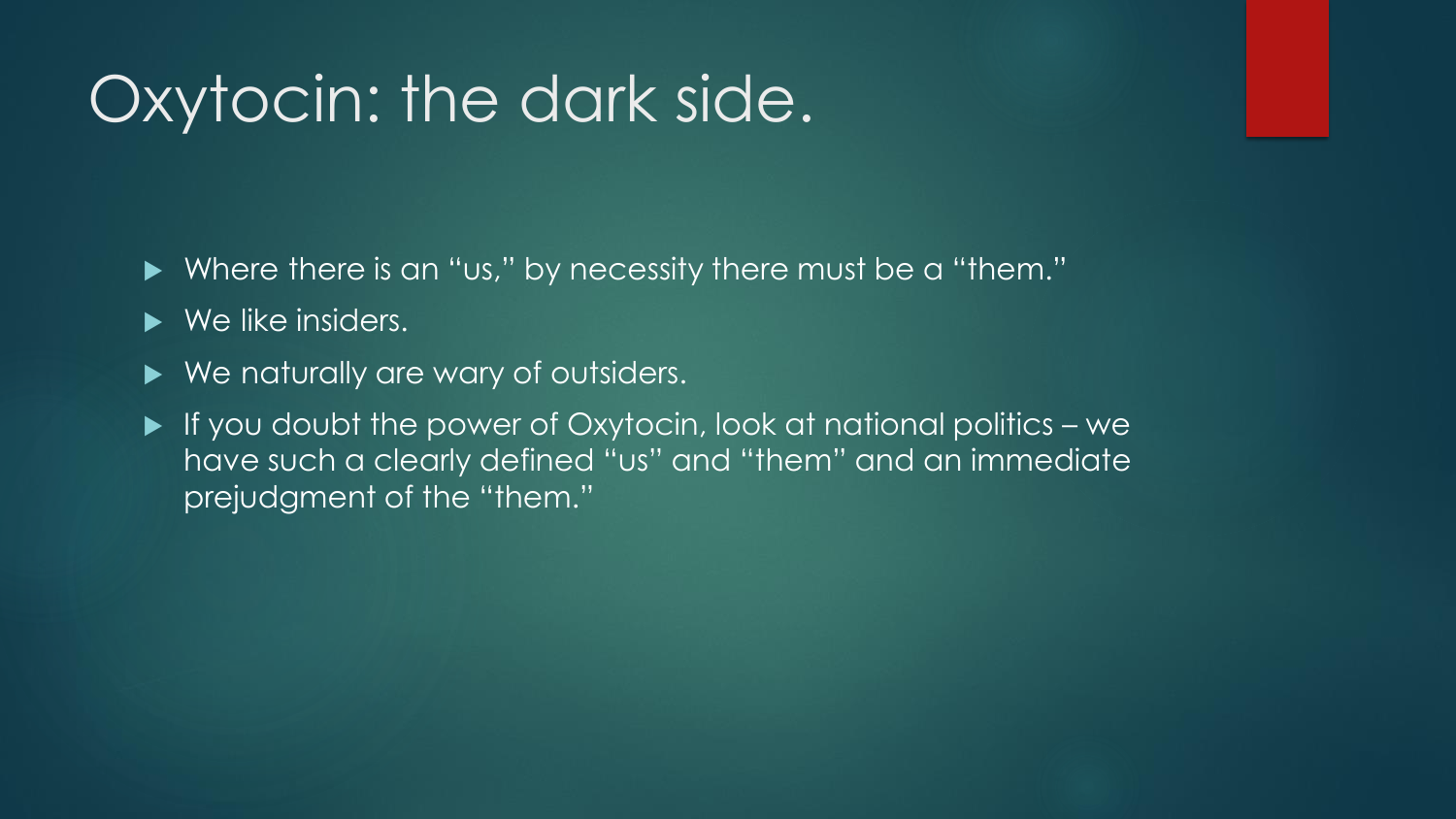# The primary function of the brain is survival.

- Survival is tricky because what allows us to survive and thrive in modern times is not necessarily what allowed our ancestors to survive.
- ▶ We have the genes of our ancestors.
- ▶ Our brains are not much different from when we (humanity) were living as hunter/gatherer tribes following herds – prior to farming/permanent settlements.
- Society has changed dramatically in the past couple thousand years – our brains have not kept pace with the changes.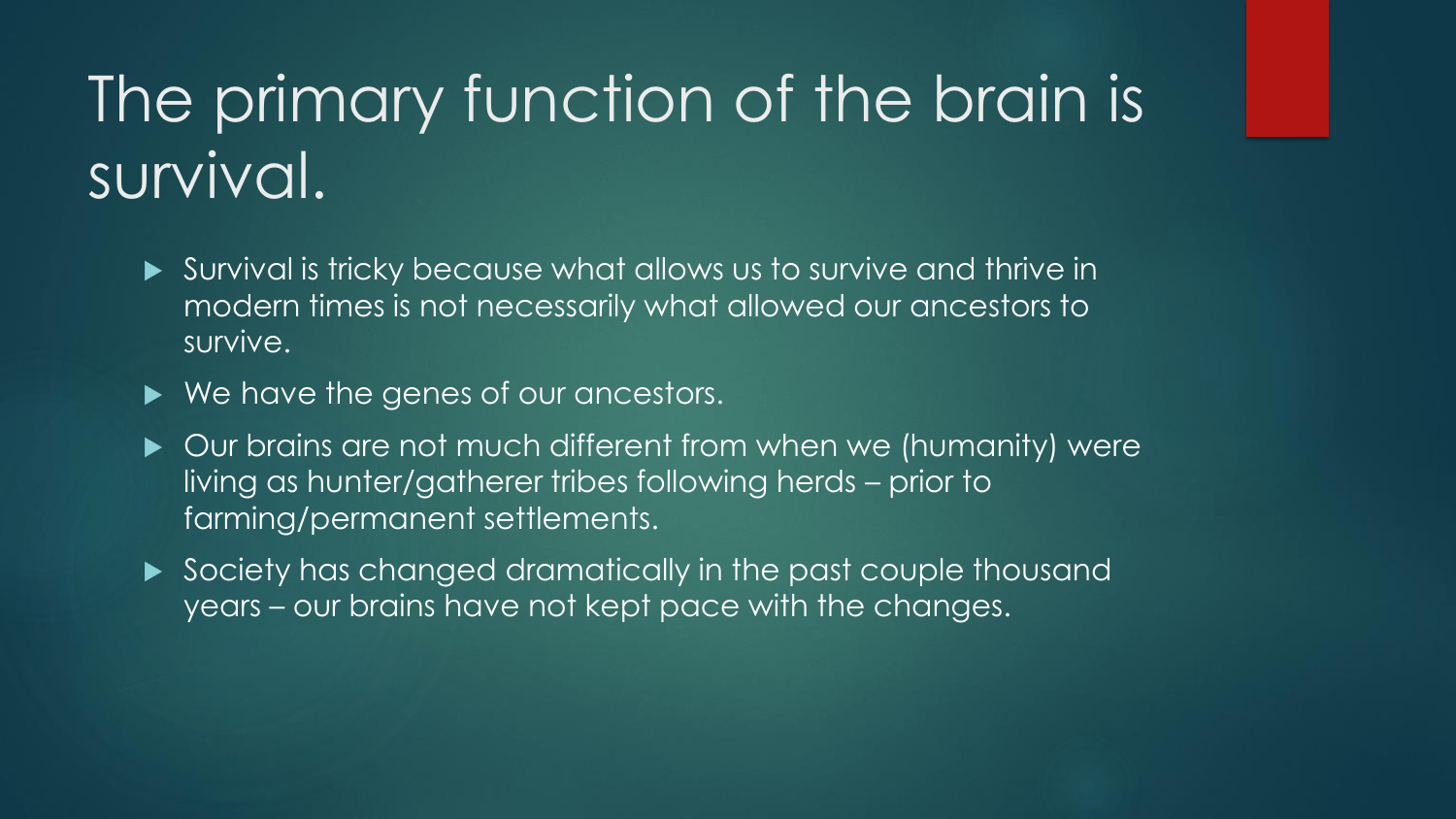#### We are the survivors.

- ▶ We are the product of an unbroken line of genes that go back to the earliest ancestors.
- This means each of our ancestors made decisions "behaved" in such a way that allowed them to procreate before they died.
- **Behavior that did not encourage survival did not get passed on**.

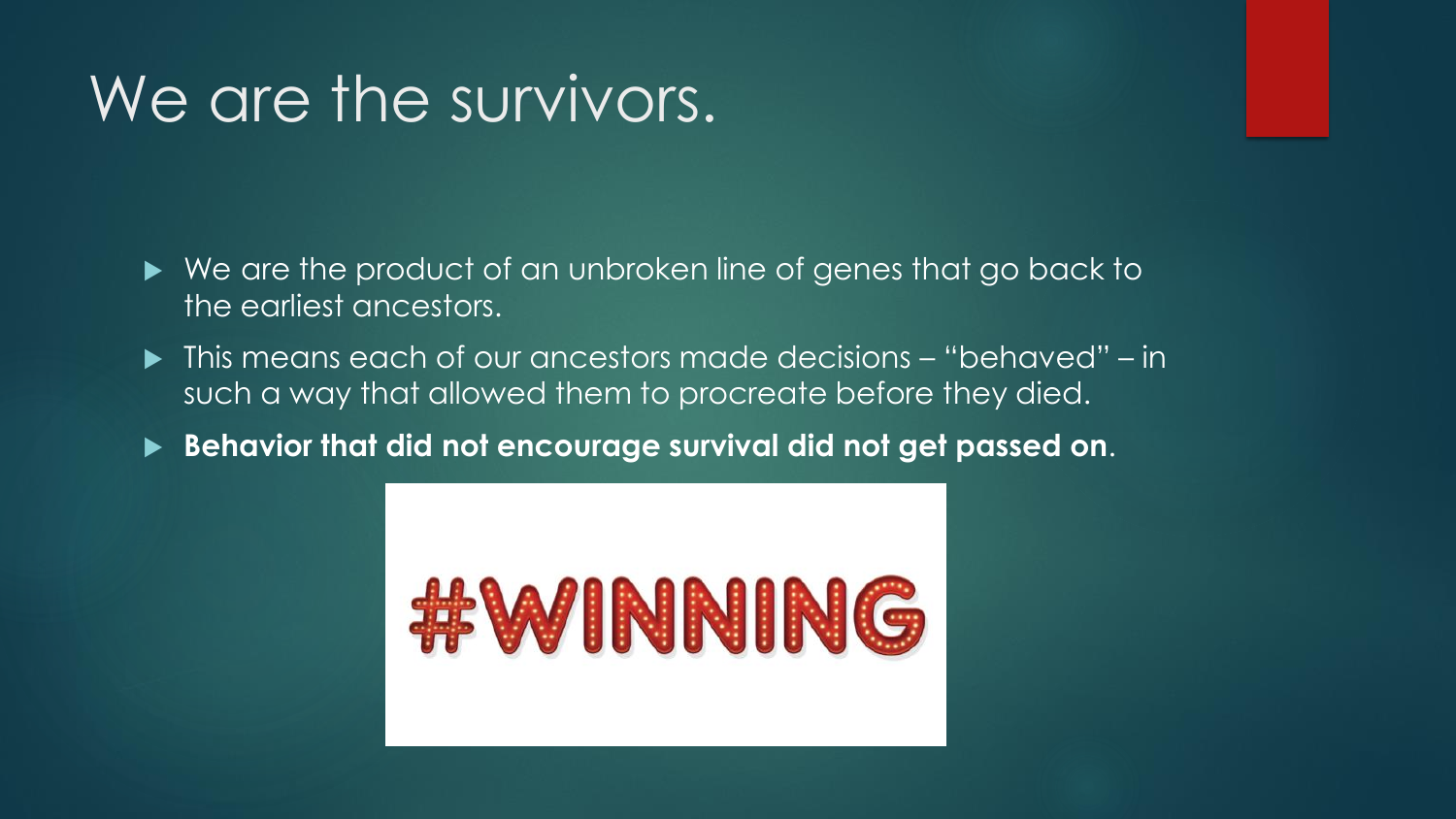# If you think we left our huntergatherers behind…

- Kids are innately afraid of the dark with good reason.
- $\blacktriangleright$  Tall people are considered more attractive.
- ▶ We worry. A lot.



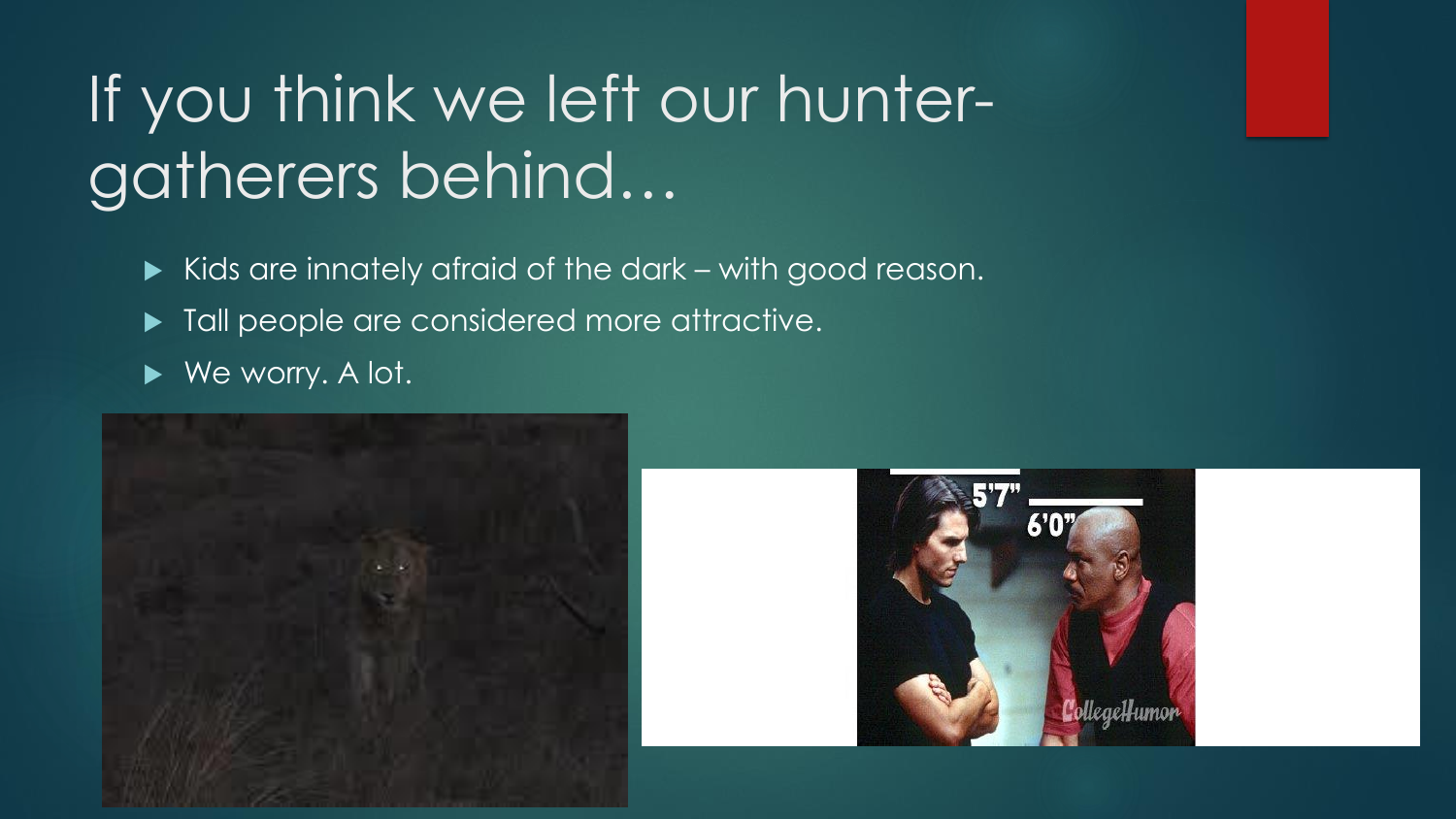# Let's start at the beginning: a child in a hunter/gatherer tribe.

- $\blacktriangleright$  The child is kept near the dwelling.
- $\blacktriangleright$  The child is protected.
- $\blacktriangleright$  The child is fed.
- The child is nurtured.
- When it's cold or dark, the child is near the fire.
- Mom is always there.
- $\blacktriangleright$  This seems pretty nice.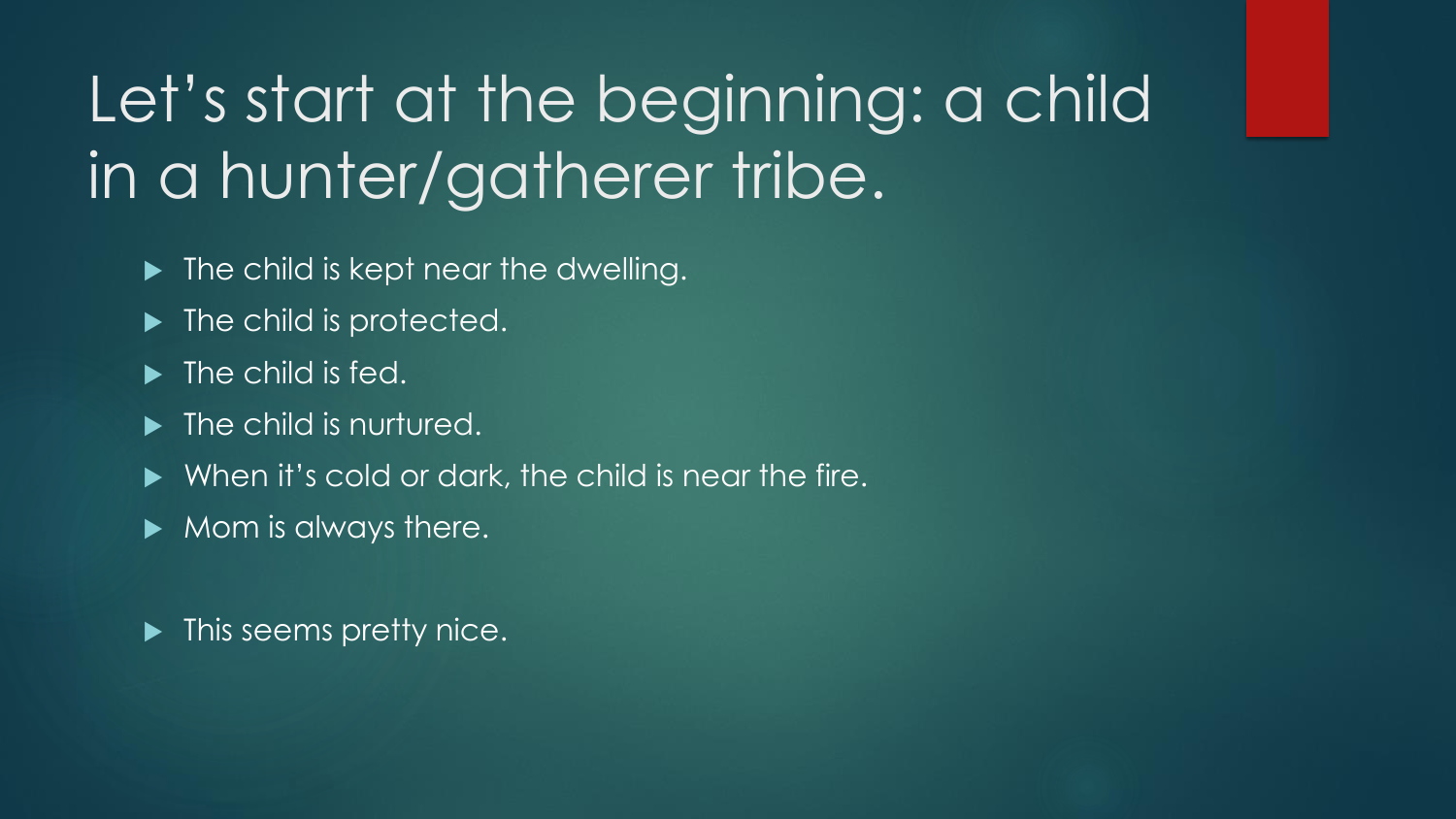# But the child grows up and changes have to happen.

- $\blacktriangleright$  The child becomes bigger and eats more.
- ▶ The adolescent needs to contribute to the hunting/gathering or eventually the tribe will starve.
- Adolescents need to reproduce both for the survival of their genes and for the tribe's survival.
- $\blacktriangleright$  The adolescent has to want to move from comfort and safety toward scary situations, like hunting and bearing children.
- $\blacktriangleright$  These moves will not happen unless the brain starts to change in adolescence.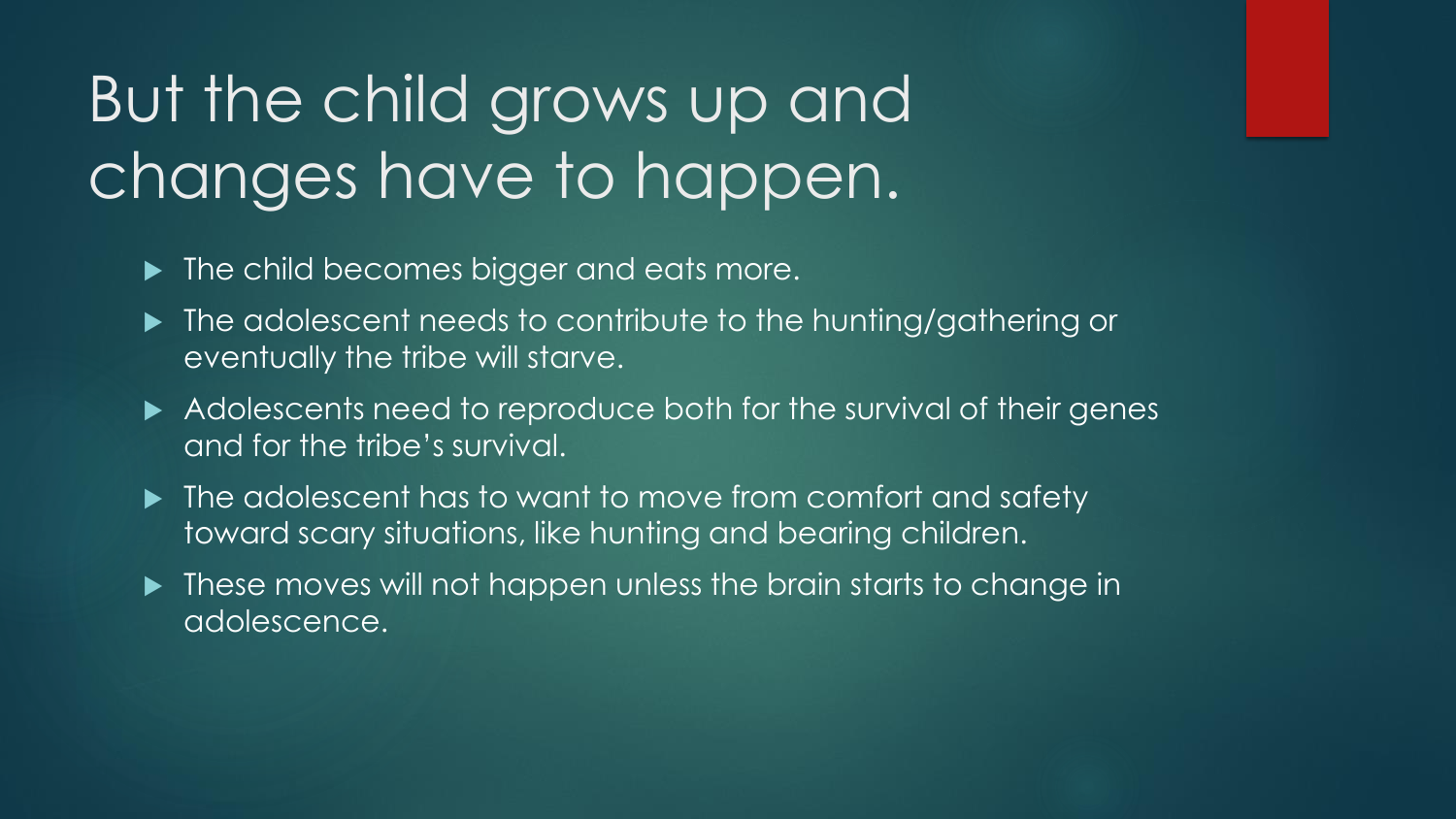#### The teen brain

 $\blacktriangleright$  Has to be concerned with its status with potential mates

- $\triangleright$  Socially aware even hypersensitive
- Wants to be judged favorably by adults it considers important
- ▶ Has to move toward independence
- ▶ Has to be intrigued by higher-risk behaviors (we can talk about baseline dopamine levels if there's time)
- ▶ Wants to reproduce as successfully as possible
- $\blacktriangleright$  Impulsive decisions still driven by the limbic system (emotional, not forward-thinking)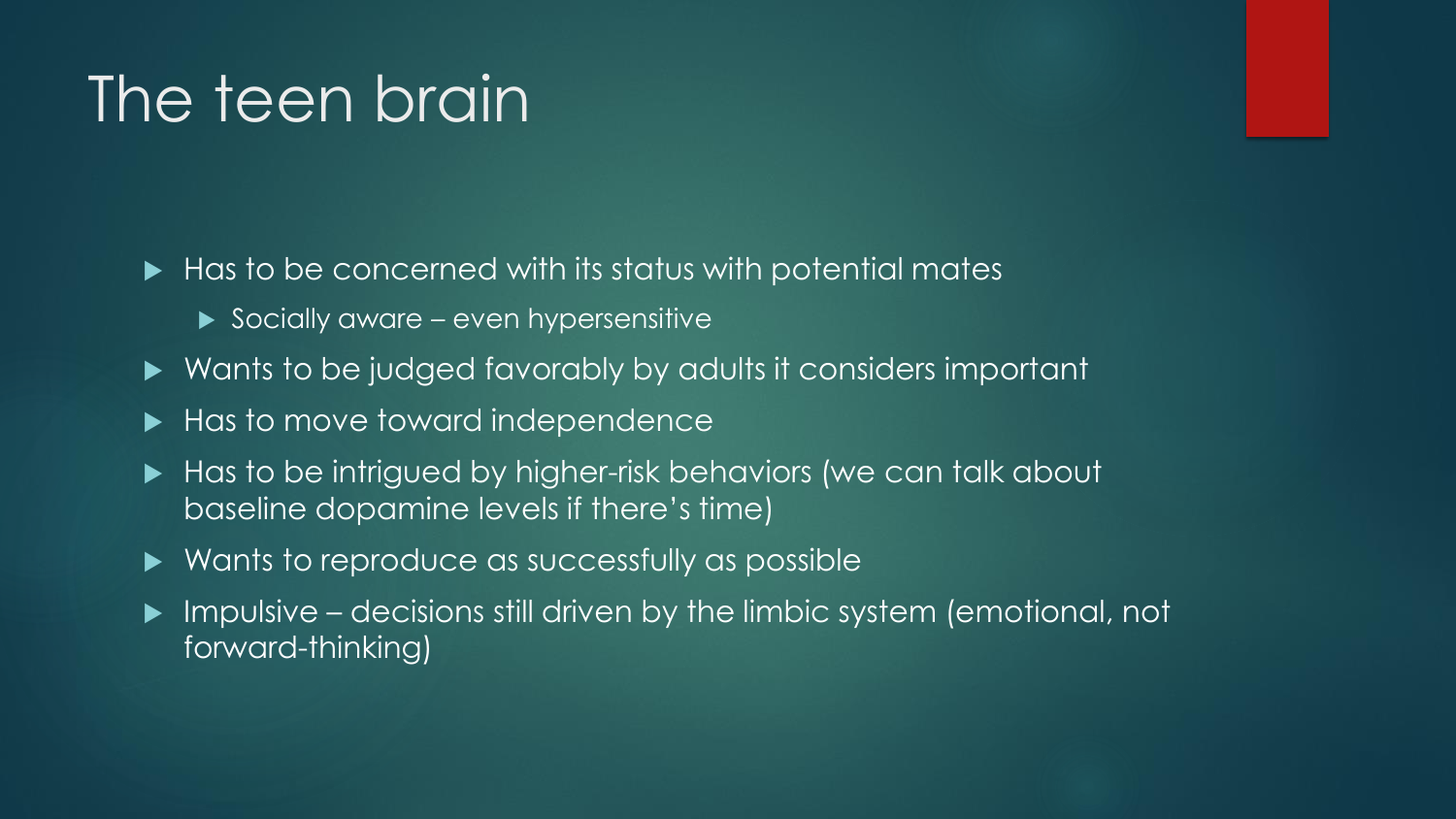#### The teen brain.

- $\blacktriangleright$  The prefrontal cortex is the last part of the brain to develop.
- While the prefrontal cortex is developing, the limbic system makes the decisions.
	- **Decisions are emotional, immediate (not forward thinking)**

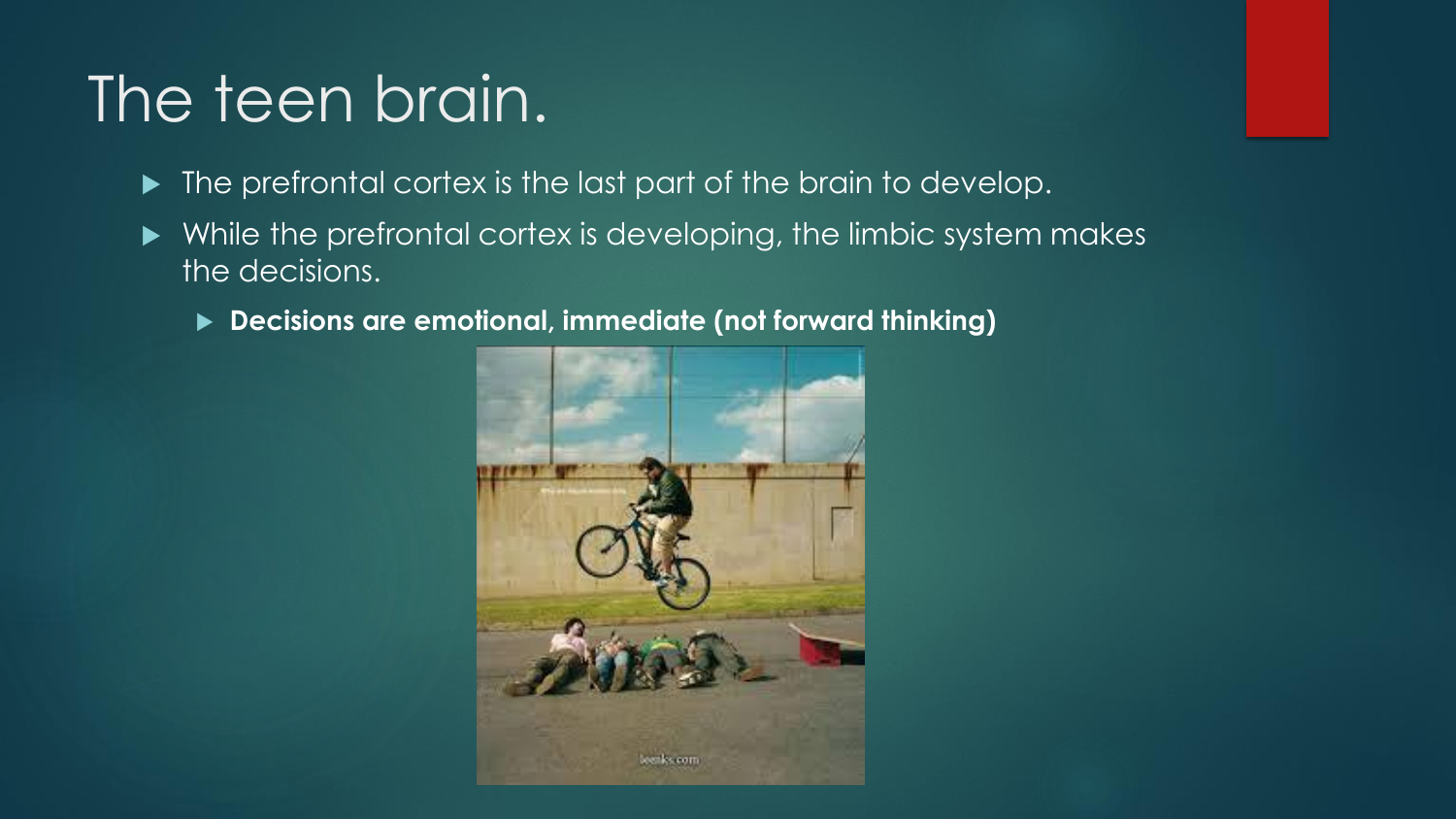# What evolutionary functions are served by bullying?

- **IMPROVED SOCIAL STATUS better mates**
- Asserting dominance over others making oneself essential to the tribe
- Getting more resources food means strength, less likely to become sick
- Culling the weak (drain on resources)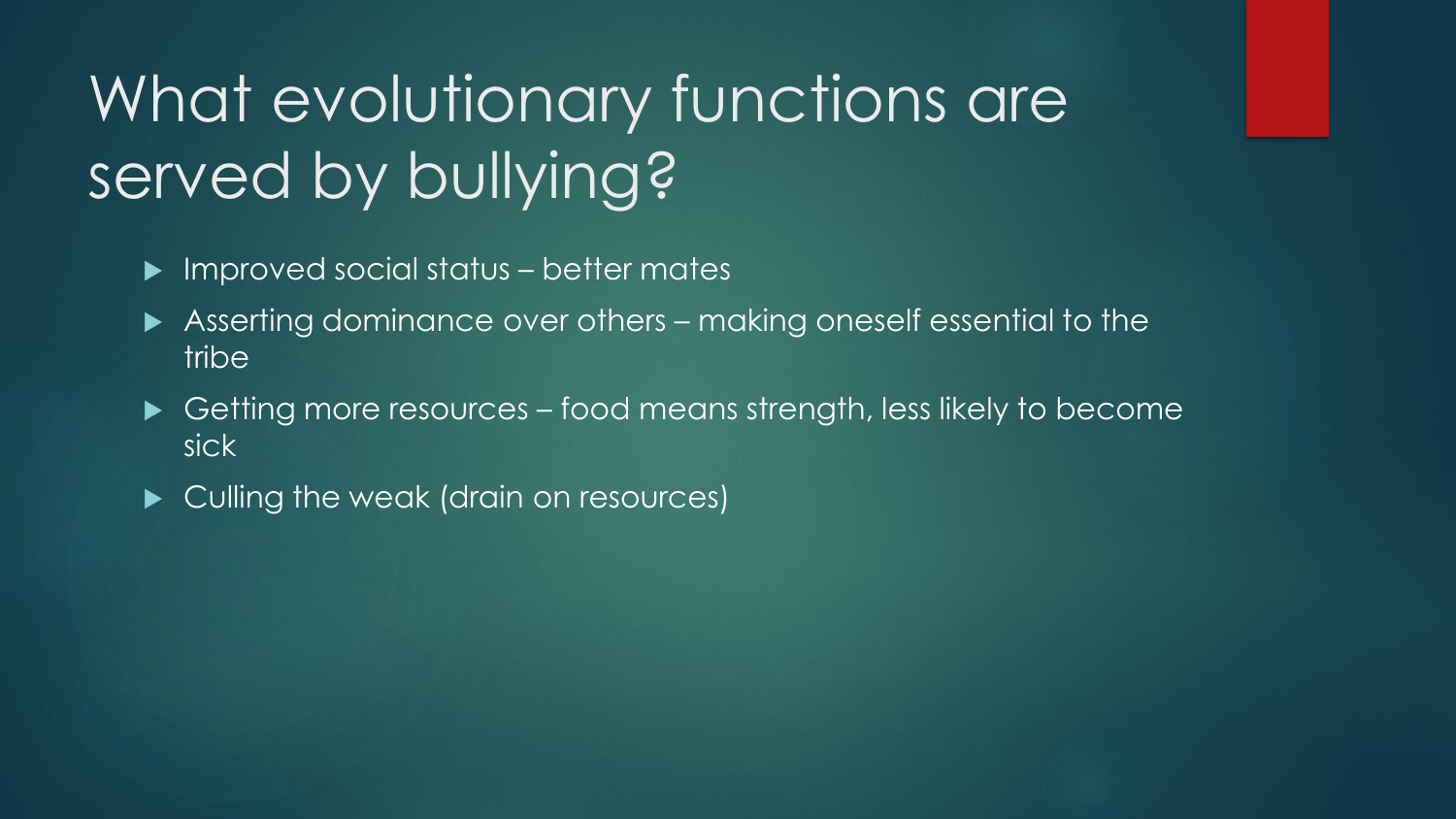# Bullying doesn't necessarily mean something is wrong with the kid.

- Peaks around age 13-14 (for our friends who work in grades 7-8, we feel your pain)
- Between 100-600 million adolescents engage in it (depending on how we want to define "repeated") annually
- Crosses all cultures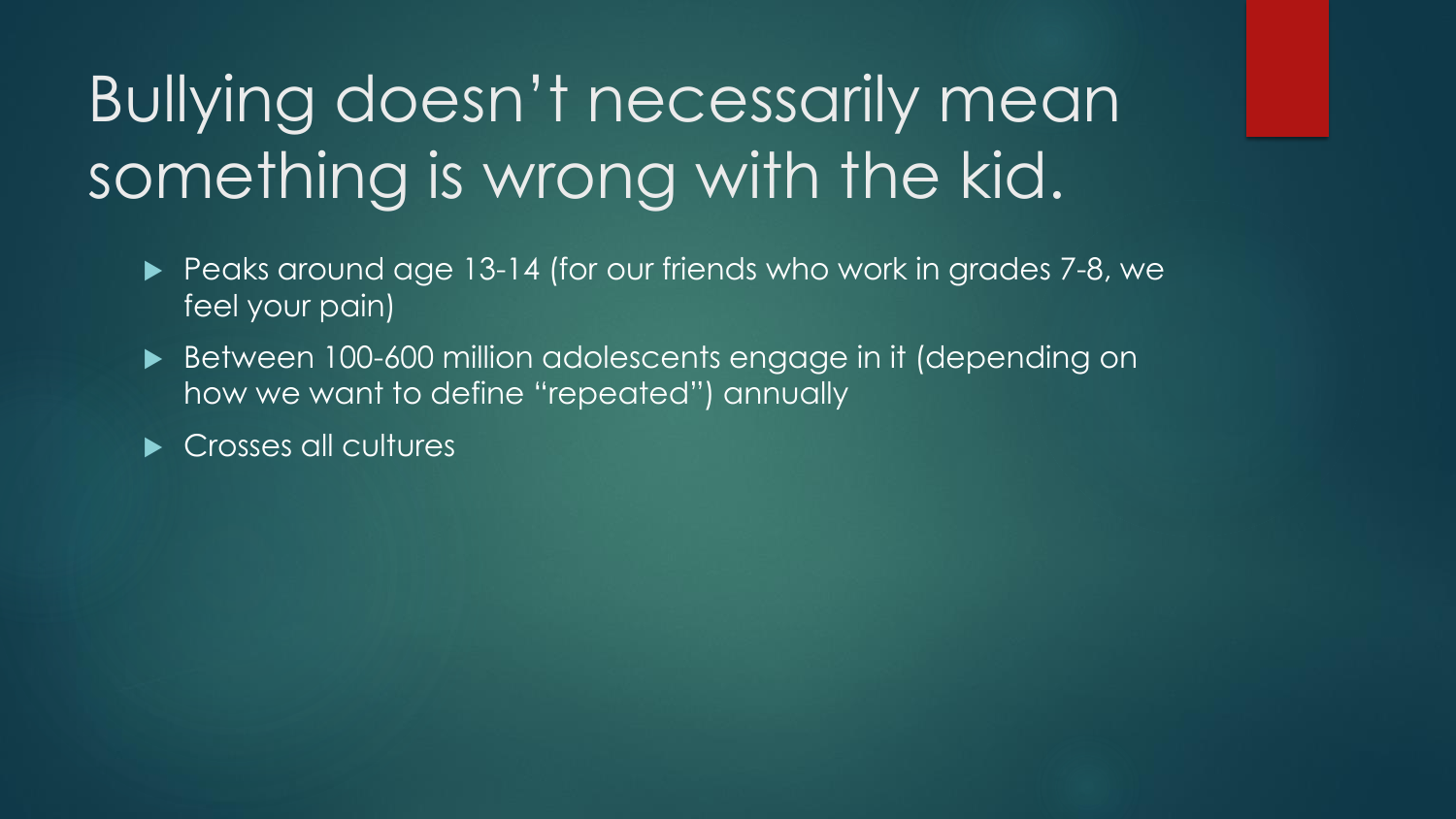#### Why aren't we all bullies, then?

**There are risks (costs) as well as rewards.** 

- Bullying is theorized to be a "facultative adaption," meaning that even though we have a genetic tendency toward being bullies, we need the right environment to "turn on" the genes/behavior.
- ▶ Costs involve strong adult sanctions, cultural taboos, and predicting if an individual can successfully bully (does the intended victim have traits that would make bullying backfire).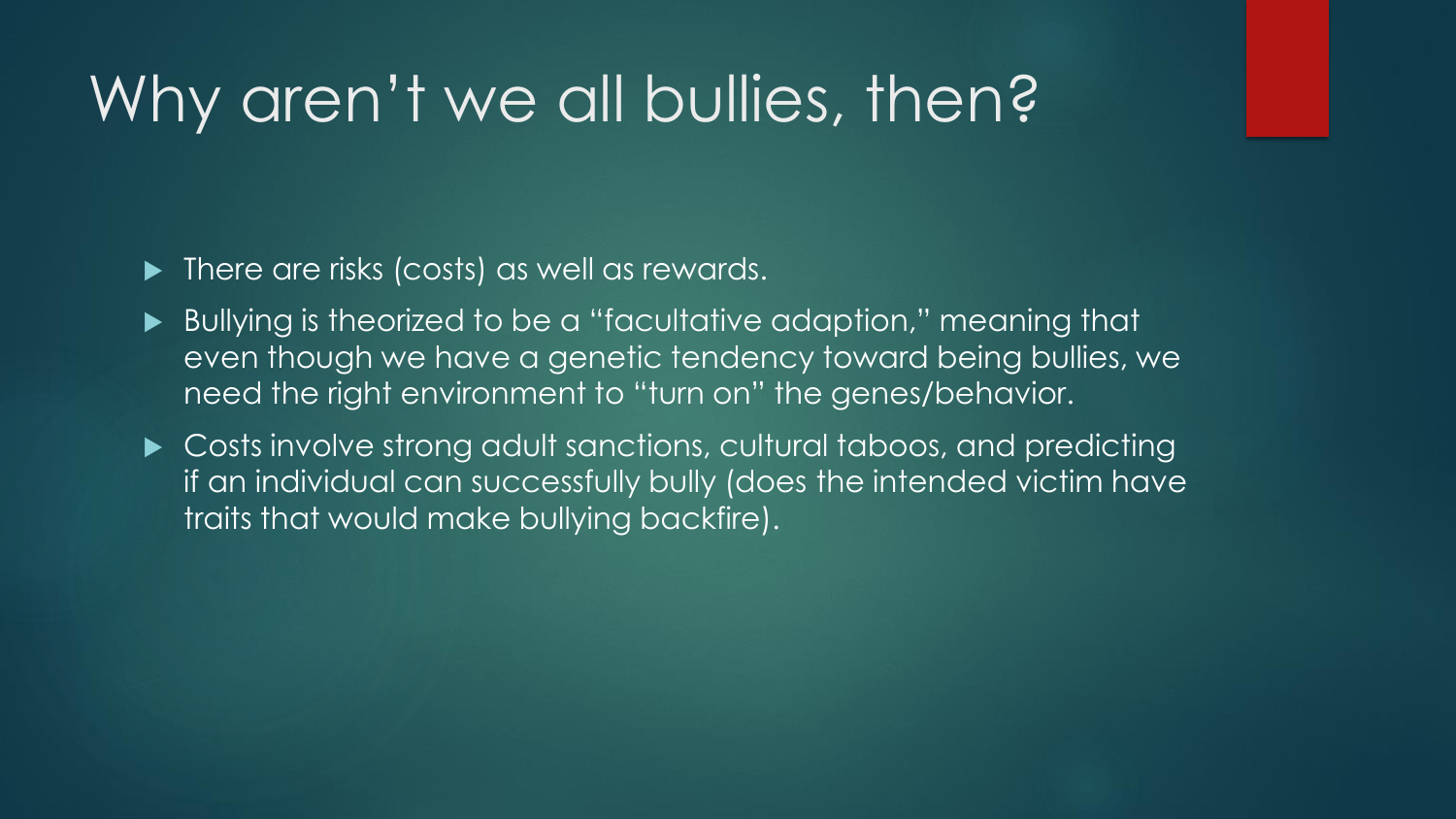# The "Pure Bully" – think of this as "Patient Zero"

- $\blacktriangleright$  Male bullies tend to be larger and stronger than non-bullies
- Pure bullies are reported to have better mental health than nonbullies and bullying victims
- ▶ Tend to enter puberty earlier, date/mate earlier and more often
- Boys who bully other boys are more accepted by girls, suggesting that the traits they display are attractive to opposite sex
- Bullies' aggressive behavior crosses into romantic relationships
- Girls' bullying is more verbal and indirect (lower risk)
- Boys' bullying is more physical and direct (higher risk)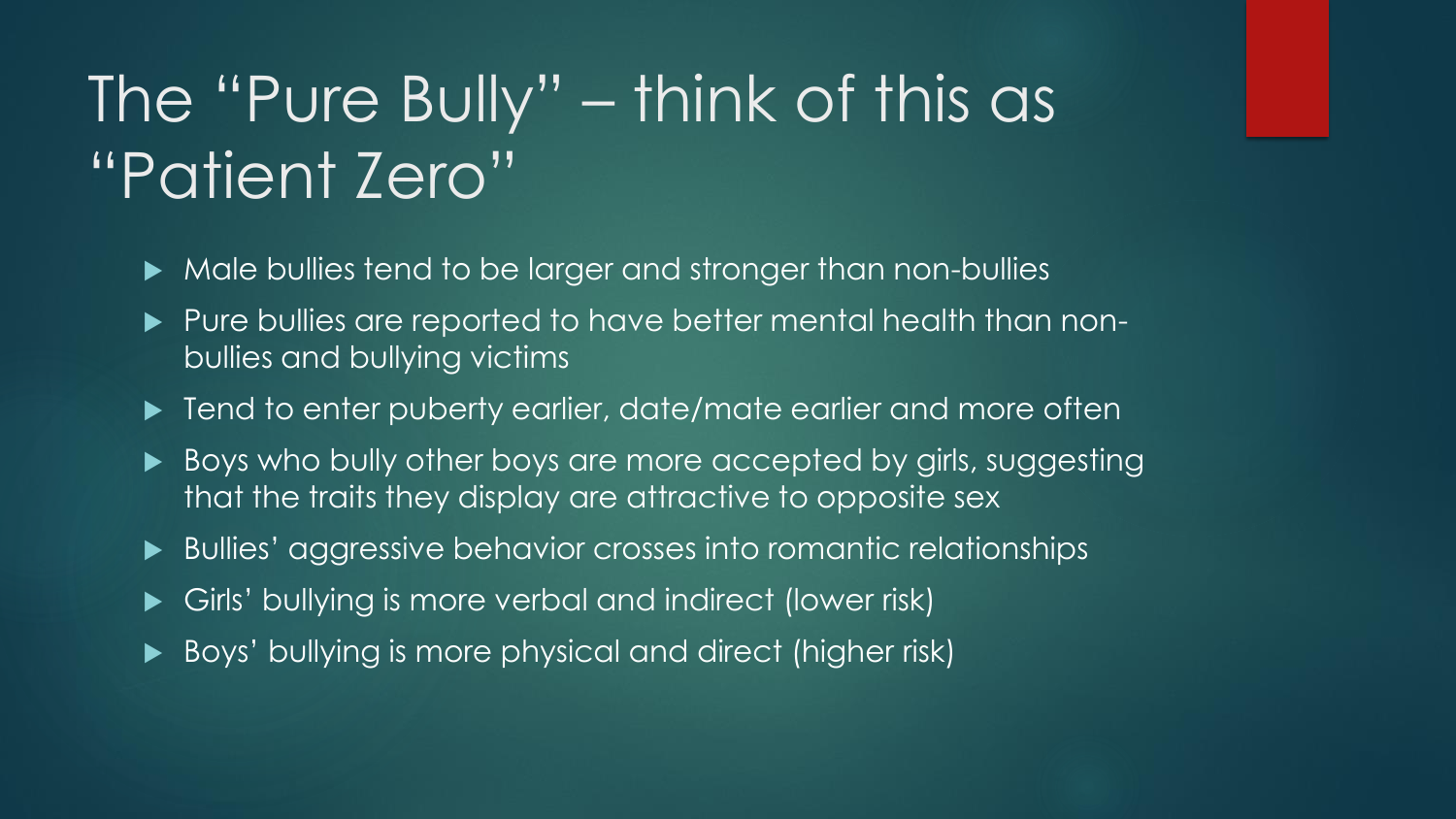# Boy bullying.

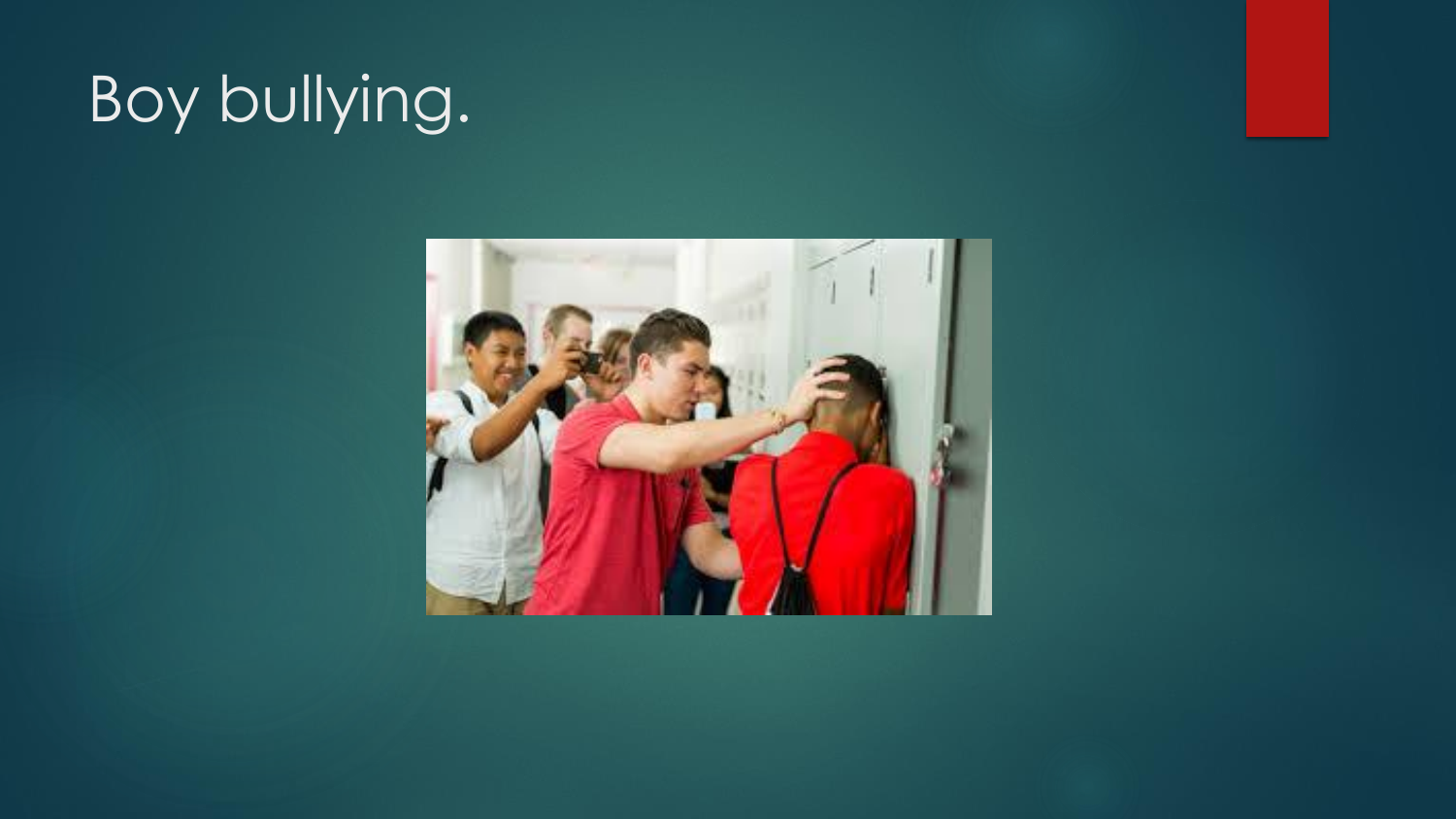# The Pure Bully is not (necessarily) a sociopath. Male bullies -

- ▶ Can "code switch" and have normal relationships with others.
- $\blacktriangleright$  Pick a victim who is vulnerable very specific target.
- Are likely to choose someone outside of the social group, which boosts his standing within the group
- **Are aware of which adults do not condone the behavior and will hide it from those adults**.
- Because this type of bullying is riskier with greater potential for retaliation, boys will tend toward in-group cohesion (think teams and gangs).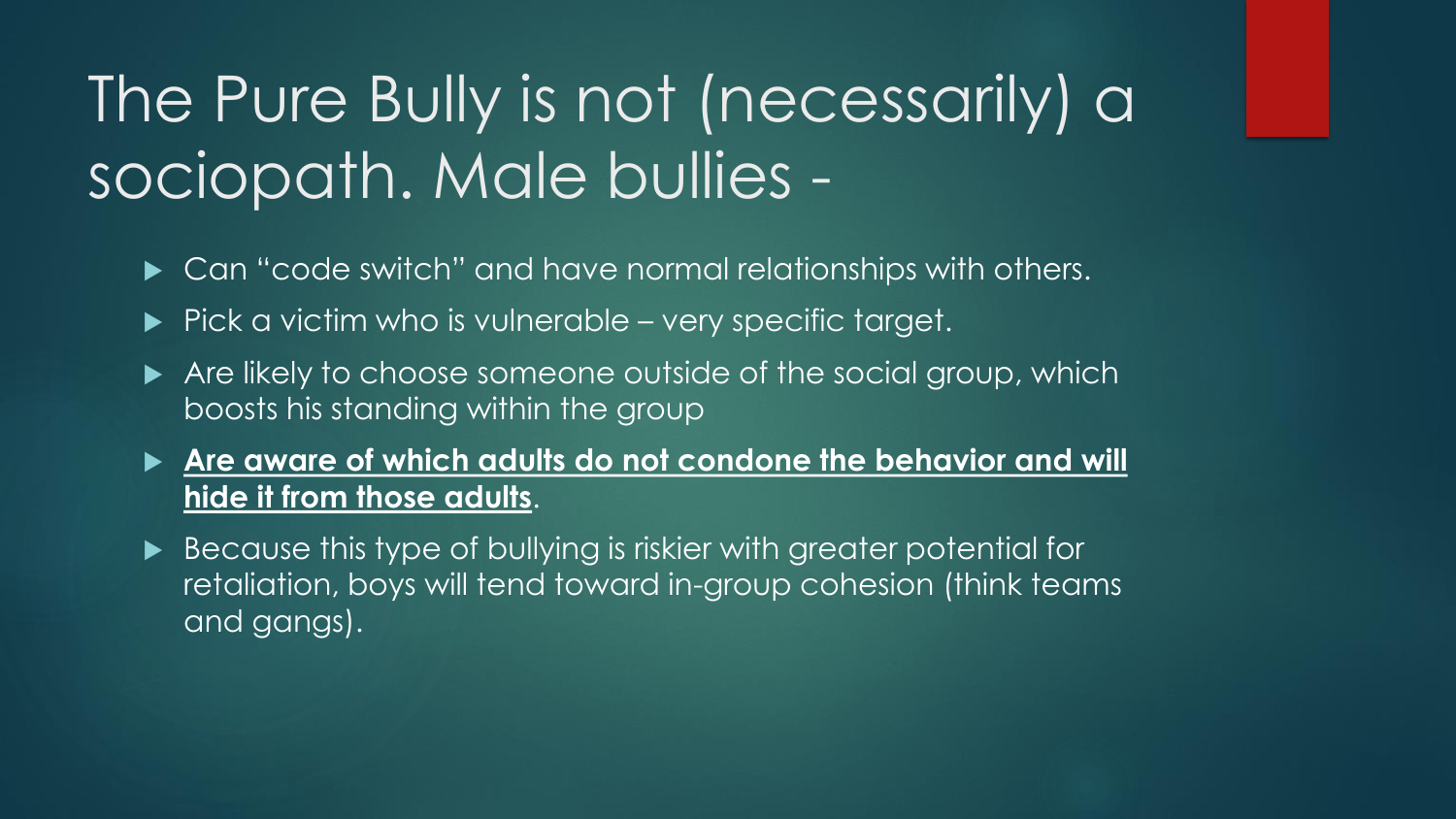# Bullying vs. Hazing

- At first glance, they look similar.
- ▶ They have different functions.
- A bully is trying to EXCLUDE the victim from the social circle.
- ▶ Hazing is a "rite of passage" to determine an individual's worthiness to be INCLUDED in the circle.
- Because of the inclusive nature of hazing, the leader (often, the team's coach) can stop it with clear disapproval and consequences.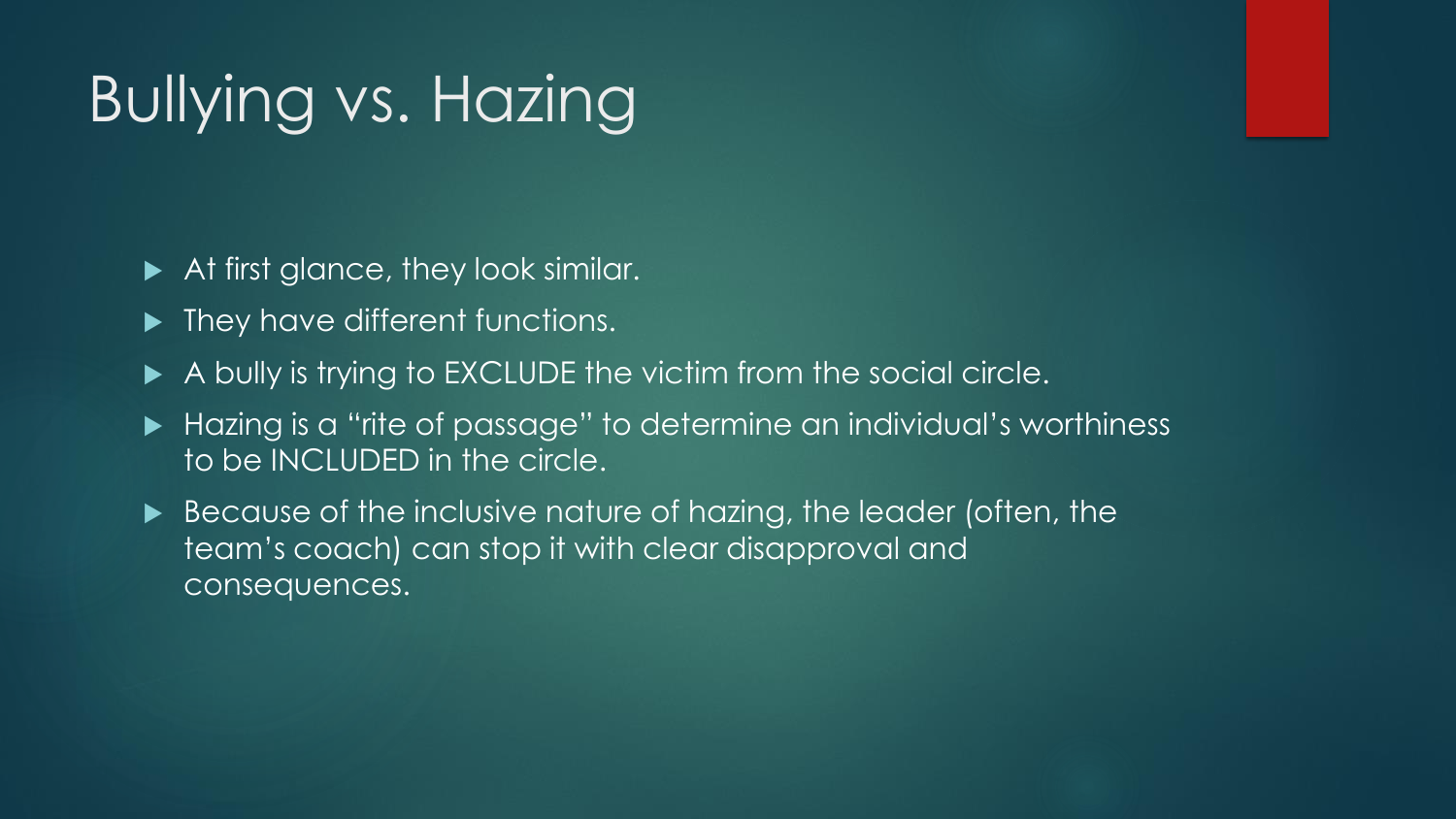# Girl bullying

- ▶ We have to talk about sex. Boys can reproduce without long-term consequences and have more offspring than girls. Girls also have to consider being long-term care givers.
- This leads to girl behavior (with regard to bullying) looking different from boys'.
- Girl bullying is less risky higher level of verbal and indirect social bullying.
- **Lesser chance of adult punishment and victim retaliation.**
- Girl bullying focuses more on other girls' sexual promiscuity and flaws in physical appearance. Why? To reduce the victims' appeal to potential mates.
- Rumors and social exclusion also limit victims' access to potential mates.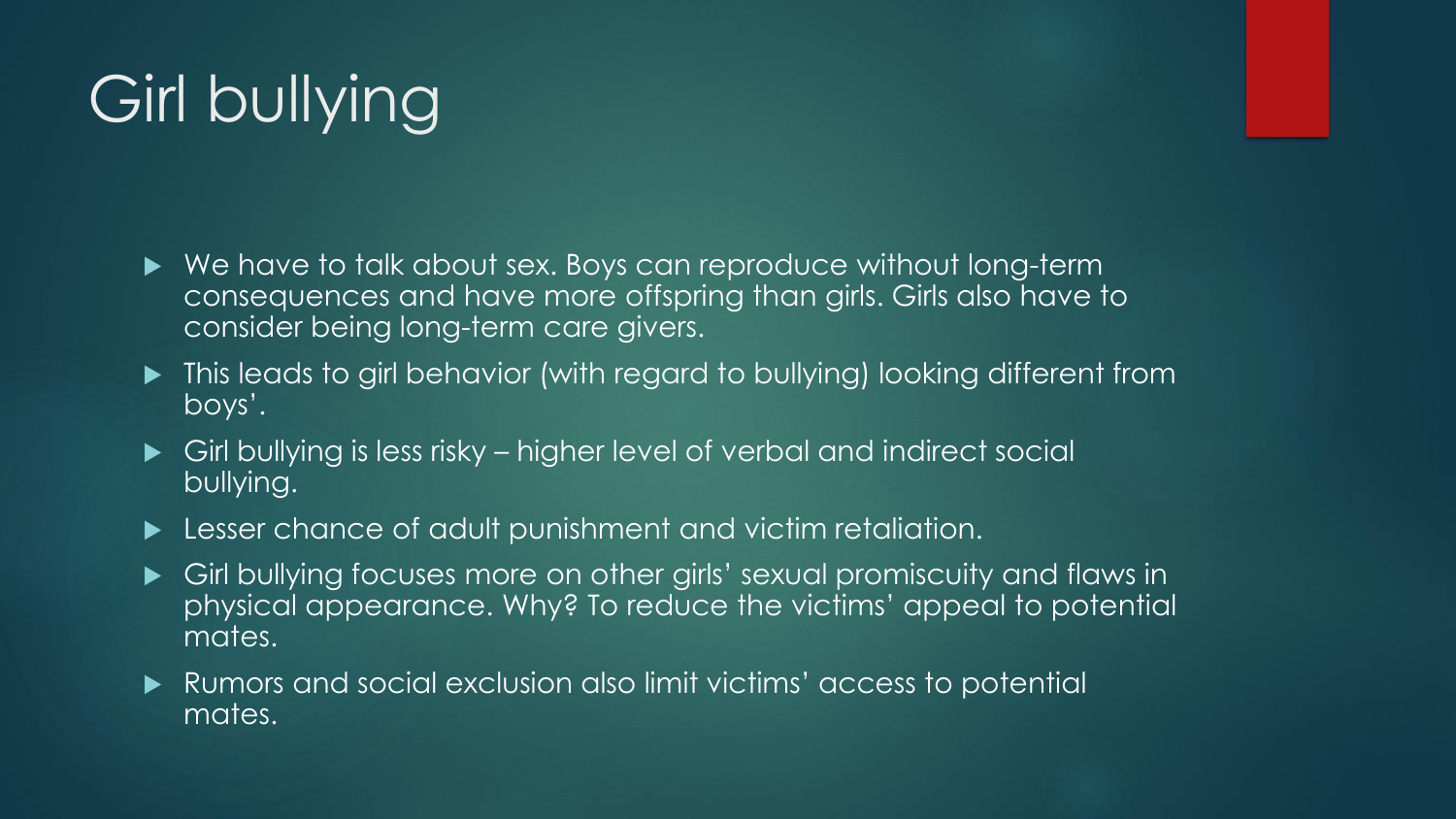# Girl bullying.

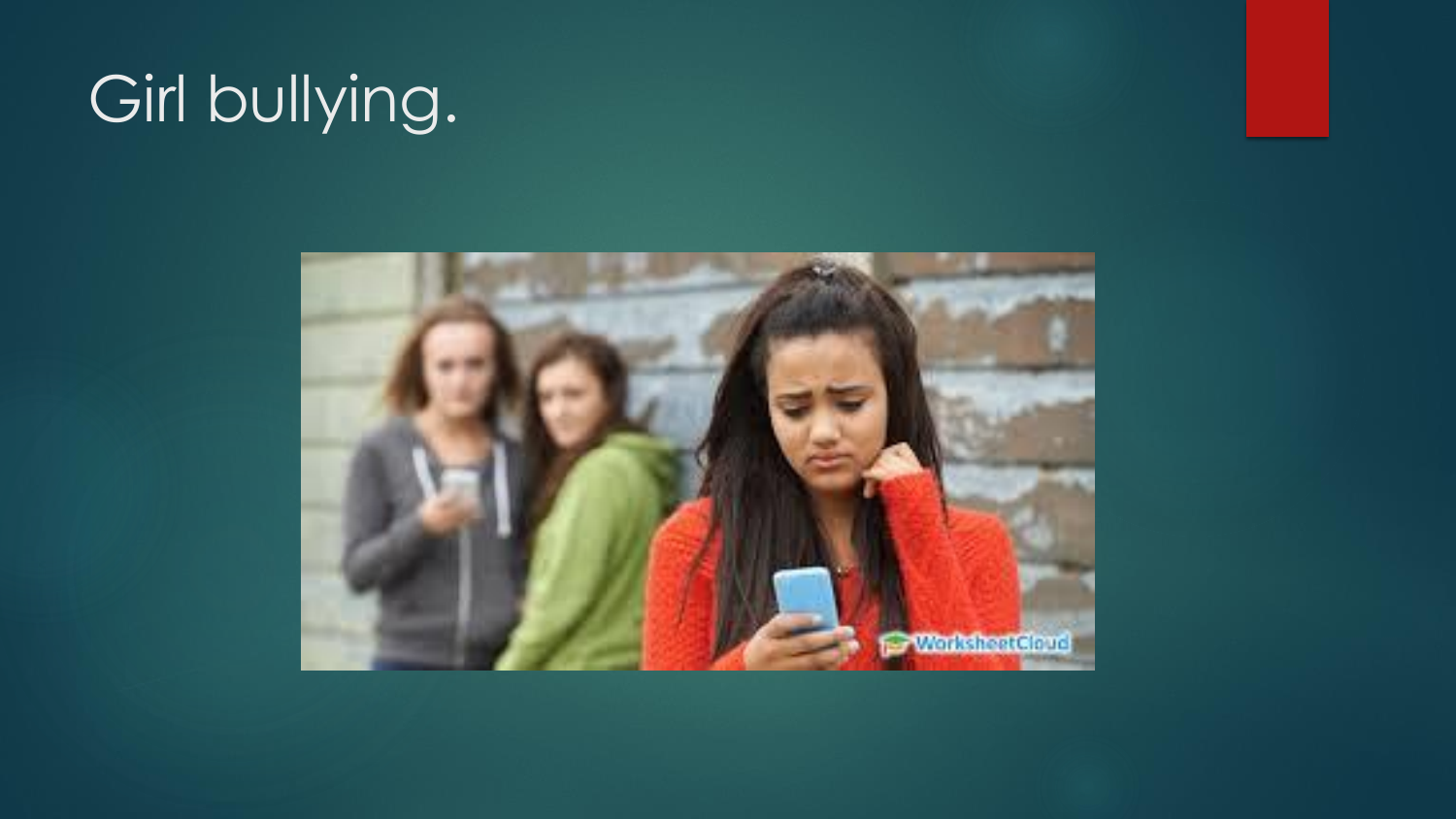Risk/Reward – Snapchat– the perfectly designed platform for girl bullying.

- Social media bullying is on the rise.
- If one were to design the perfect girl bullying platform, it would look a lot like Snapchat.
	- Messages disappear low risk
	- $\blacktriangleright$  Internal social groups are involved, allowing for social dominance  $-$  high reward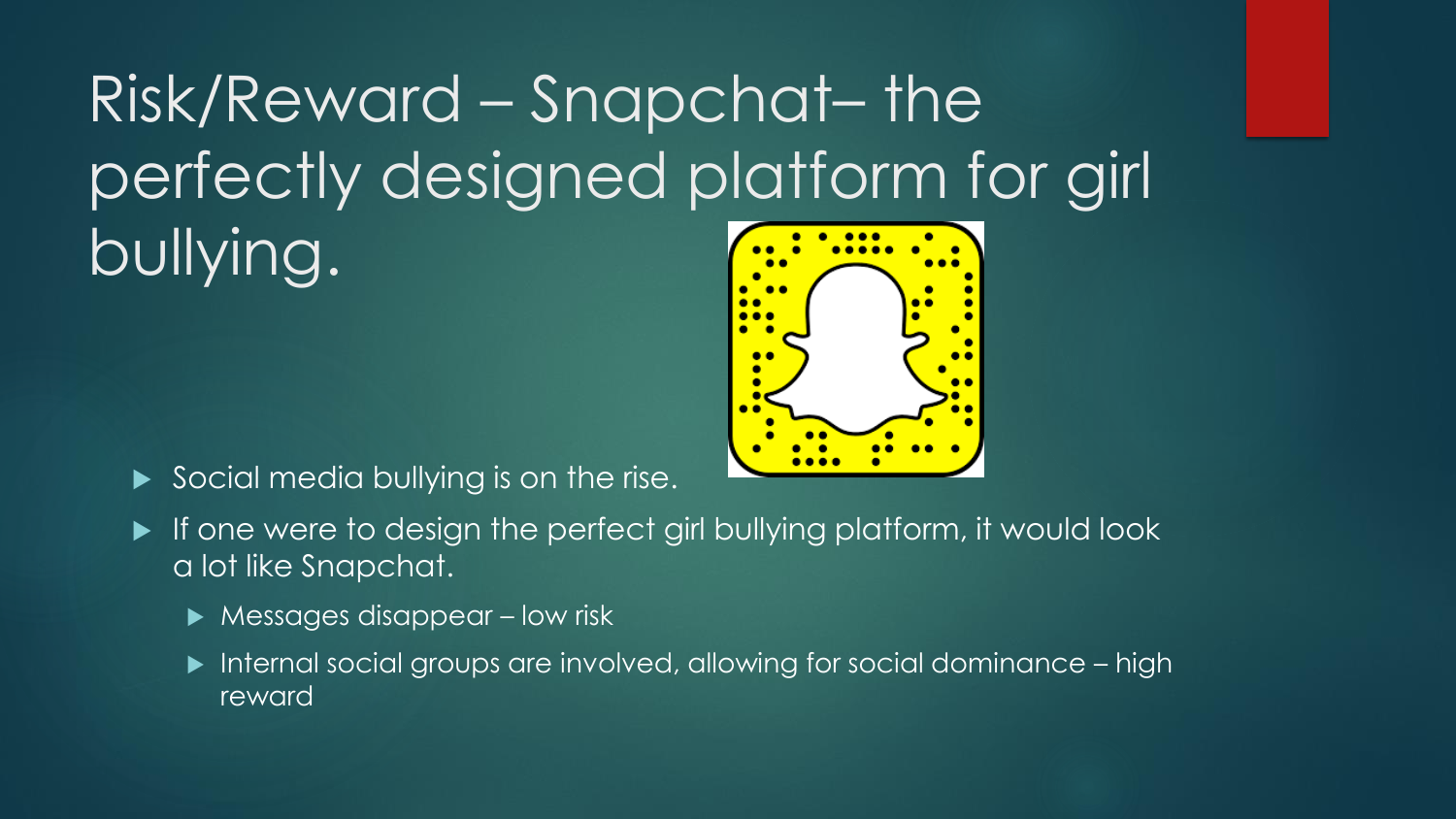#### Pure bullies are frustrating.

- $\blacktriangleright$  They know what to say to adults to deflect blame or hide the bullying.
- $\blacktriangleright$  They often are able to maintain appearances.
- Because their targets are often afraid to speak out, they can continue with the behavior.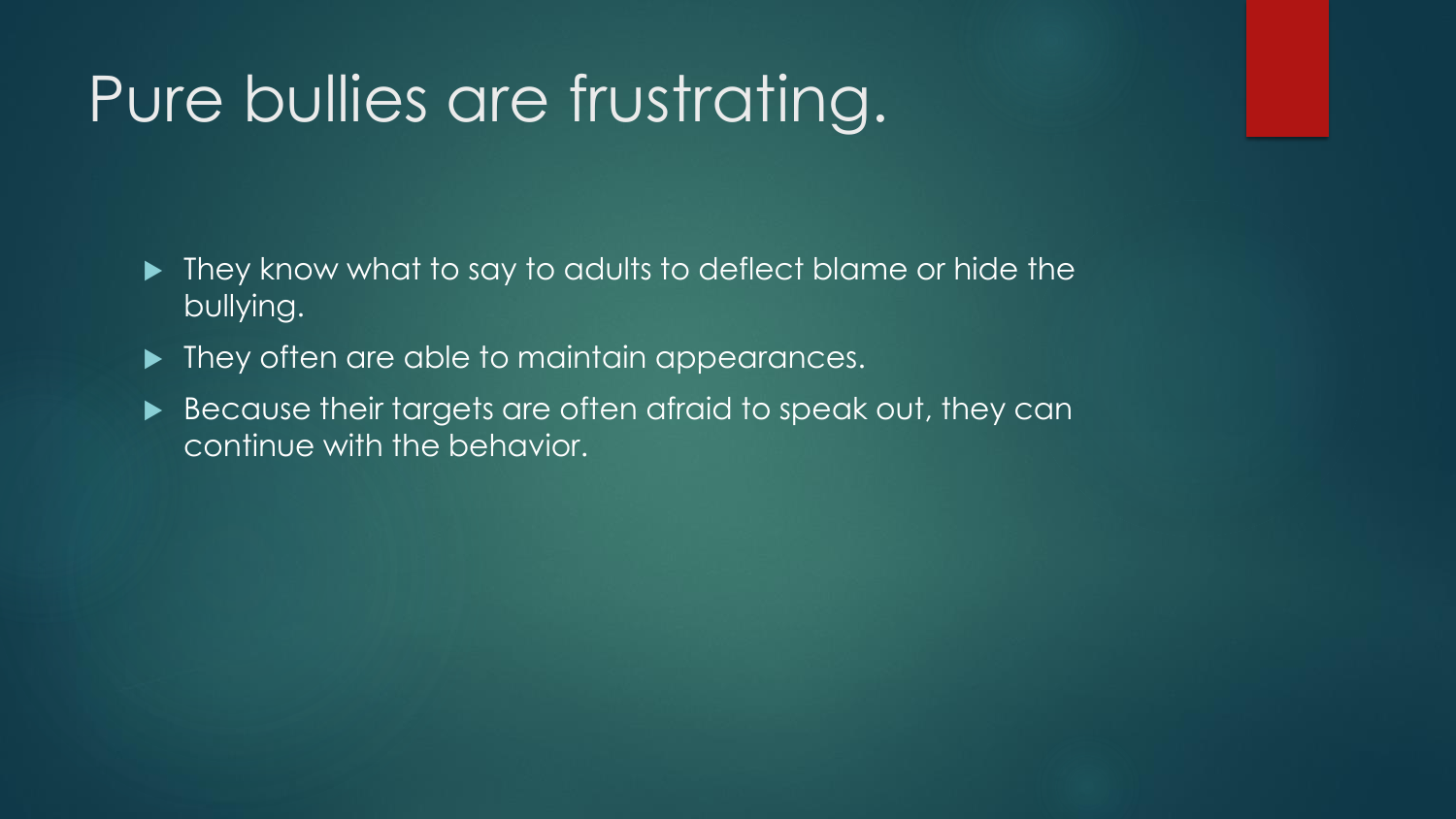#### The "bully-victim"

- $\blacktriangleright$  This is a person who bullies as a response to being bullied
- Bully-victims: less adept at pro-social behavior, exhibit less selfcontrol, and tend to be less athletic
- $\blacktriangleright$  The bully-victim is less likely to bully for social dominance
- ▶ The bully-victim engages in reactive aggression, retaliation, and impulsive, emotionally volatile behaviors
- Will often have ill-advised targets (across genders, or at authority figures)
- $\blacktriangleright$  This is the profile of EVERY special ed student at OGHS who was sent for terroristic threats! (BTW: their bullies have never been sent to OGHS for the initial bullying behavior.)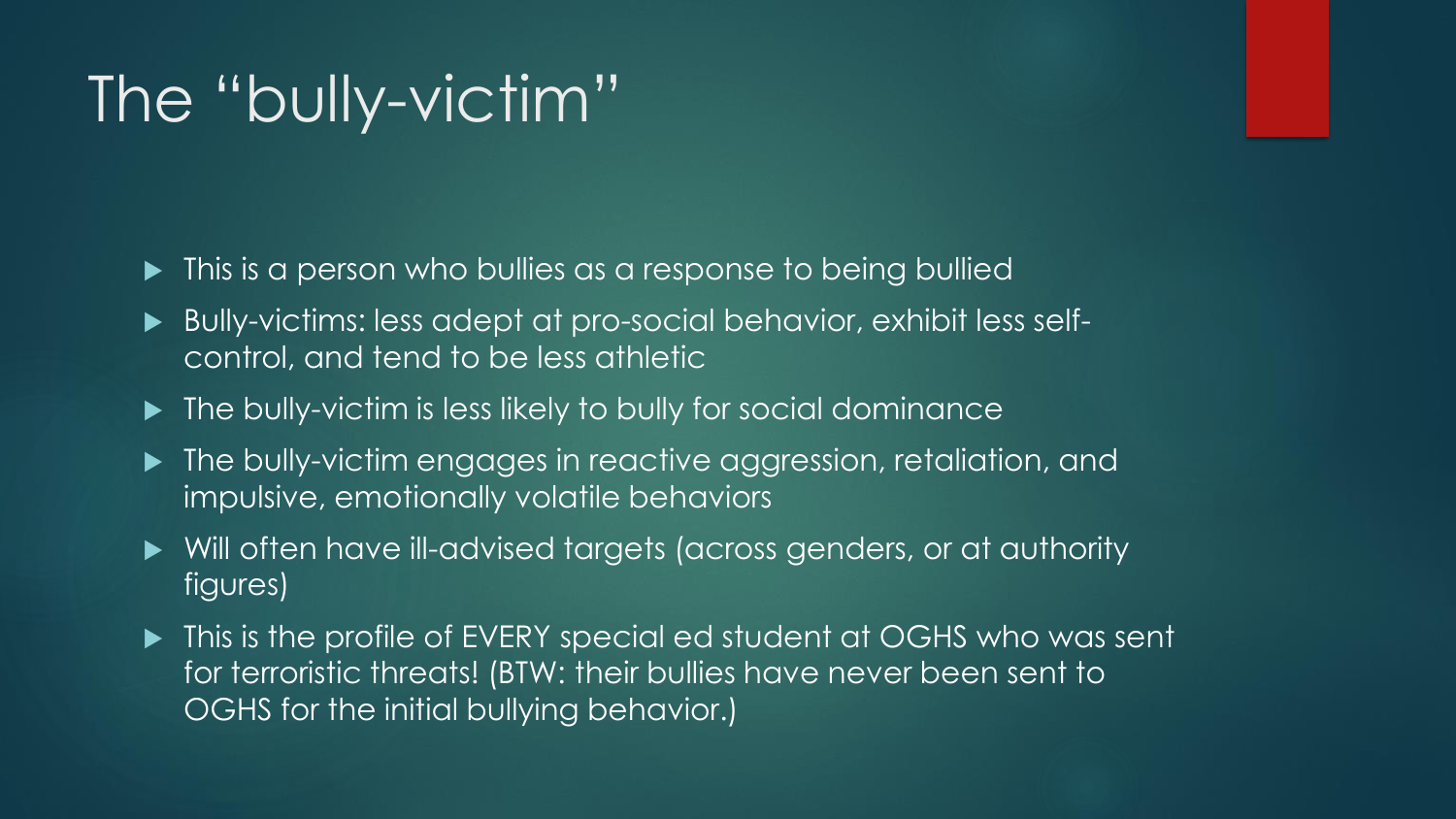#### Pure Bully vs. "Bully-Victim"

- Pure Bully is in it for social dominance, improved status, better mate potential.
- Bully-Victim engages in bullying behavior out of frustration and anger.
- **Fighthrow Their behaviors serve different functions.**
- $\blacktriangleright$  The bully-victim has already been excluded from the group. This is a problem.
	- Remember oxytocin? When the BV no longer feels a sense of community, the anger and embarrassment can build.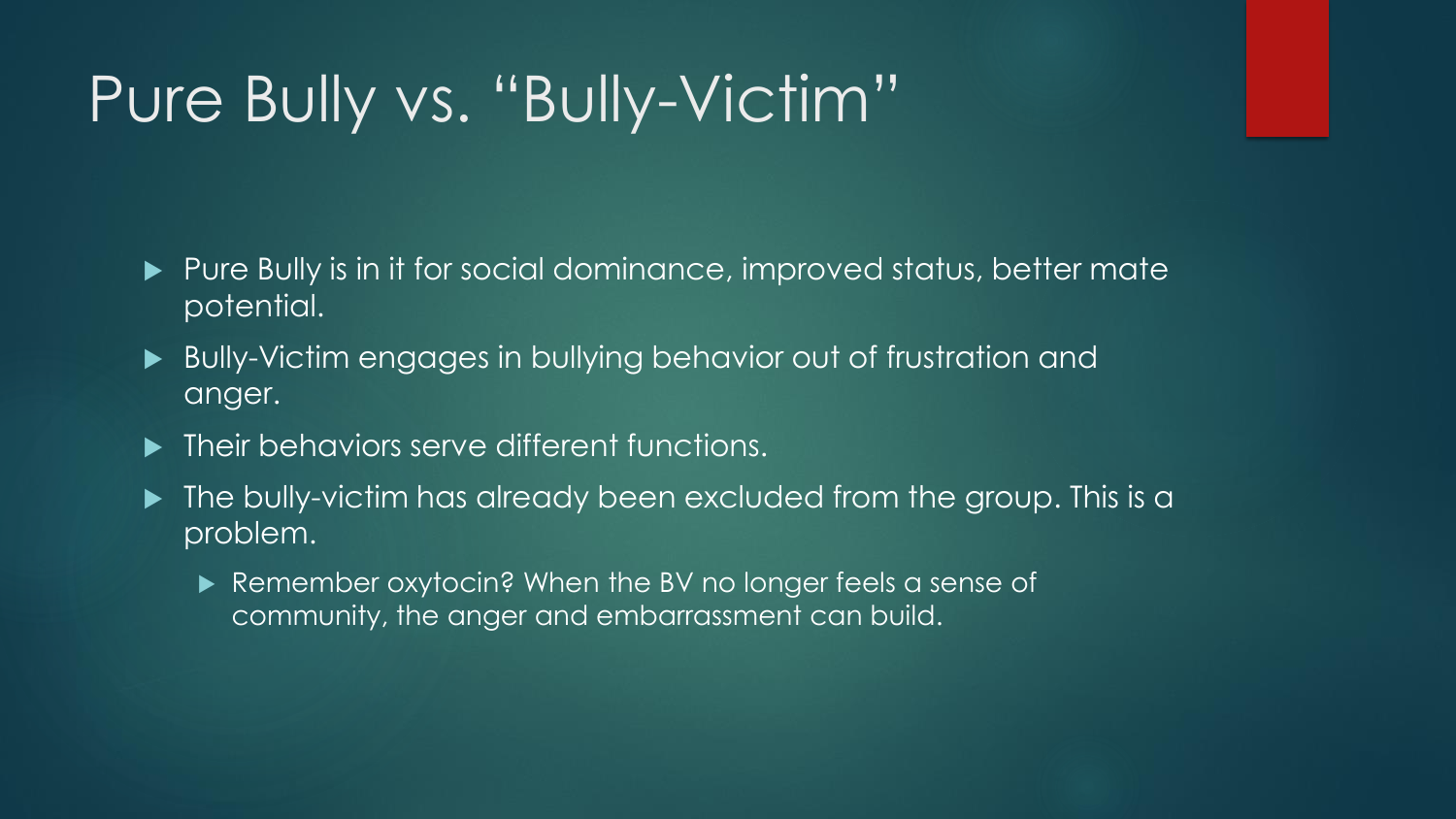#### Bully-victims' subsequent behaviors.

- ▶ Data from the National Threat Assessment Center (NTAC) regarding bullying and school shootings: about 46% of shooters reported having been bullied. About 63% reported troubled relationships with peers.
- All of the research suggests that there is not a single cause for shootings. **We cannot say that being bullied is the reason a student commits a violent act**.
- Research into the relationship between violations of Ed Code 48900.7 (terroristic threats) and bullying still needs to be done.
	- Anecdotally, there is a link between bully victims and terroristic threats.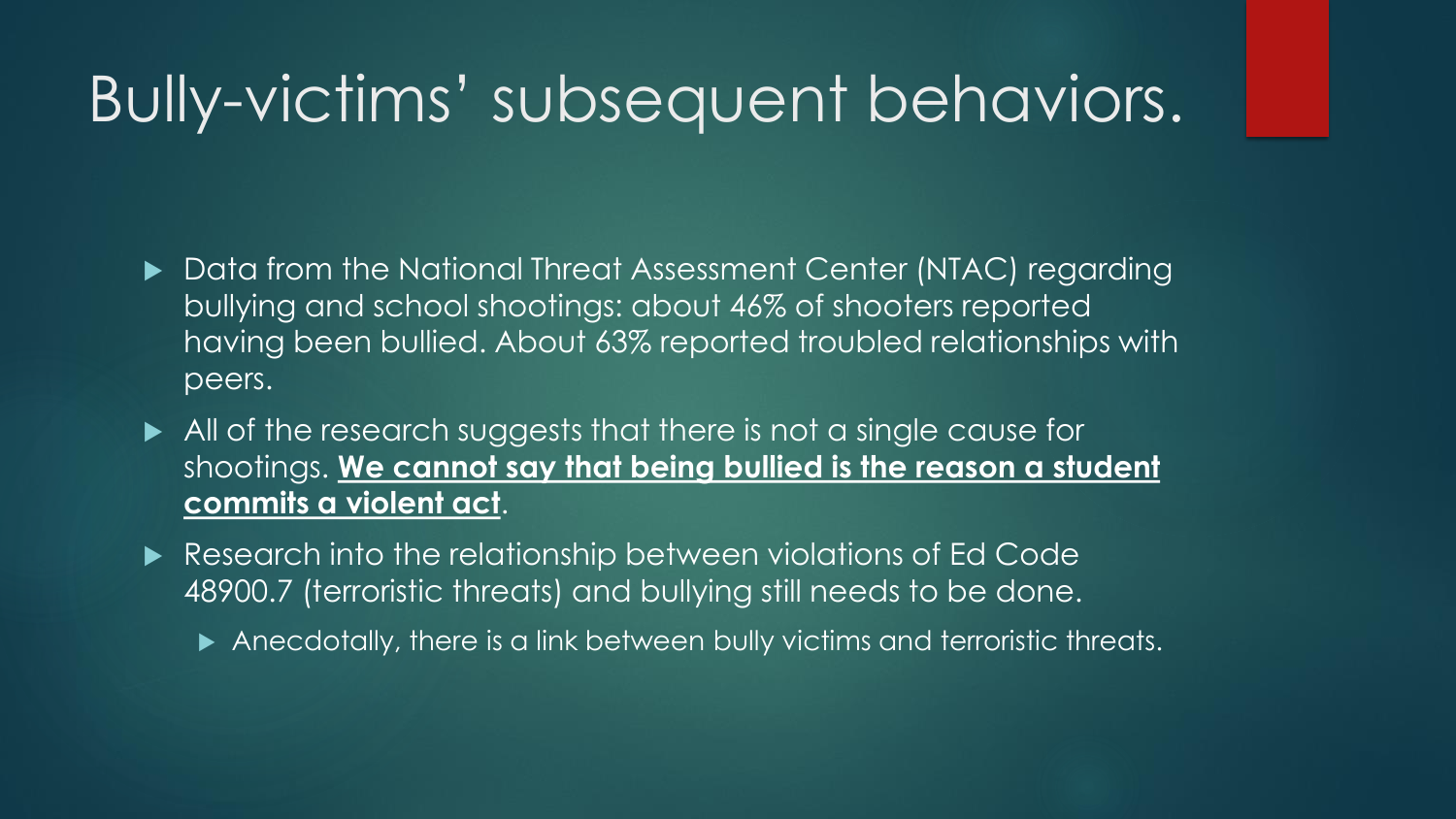#### Not everyone who is bullied becomes a "bully-victim."

- **Most people are capable of dealing with the unpleasantness**.
- They adapt by **decreasing their vulnerabilities** or **avoiding the dangerous people**.
- They can also adapt by **increasing their social capital within their social circle**.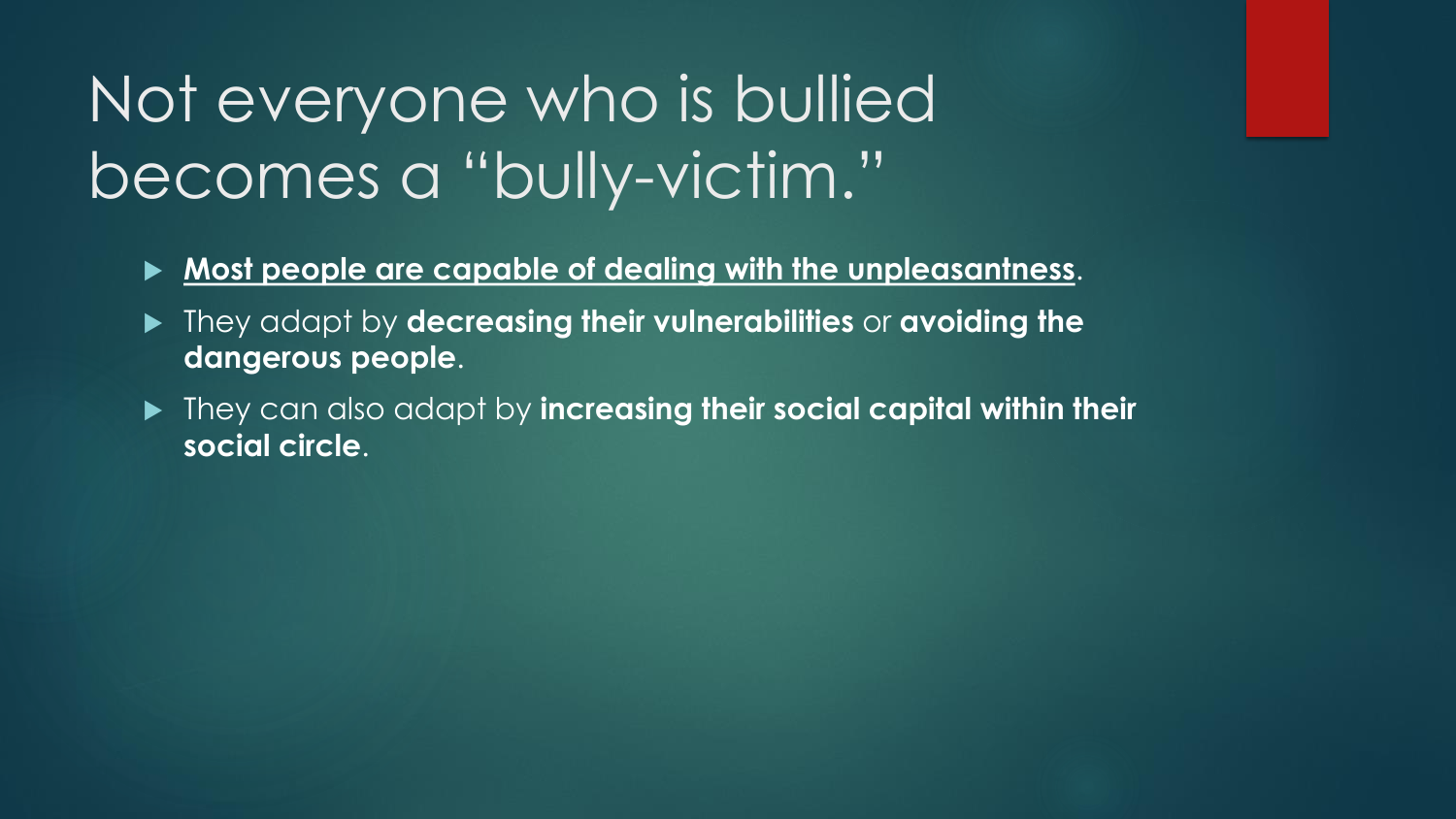#### 2/3 of bullying goes unreported.

Most people who are bullied adapt to minimize the behavior.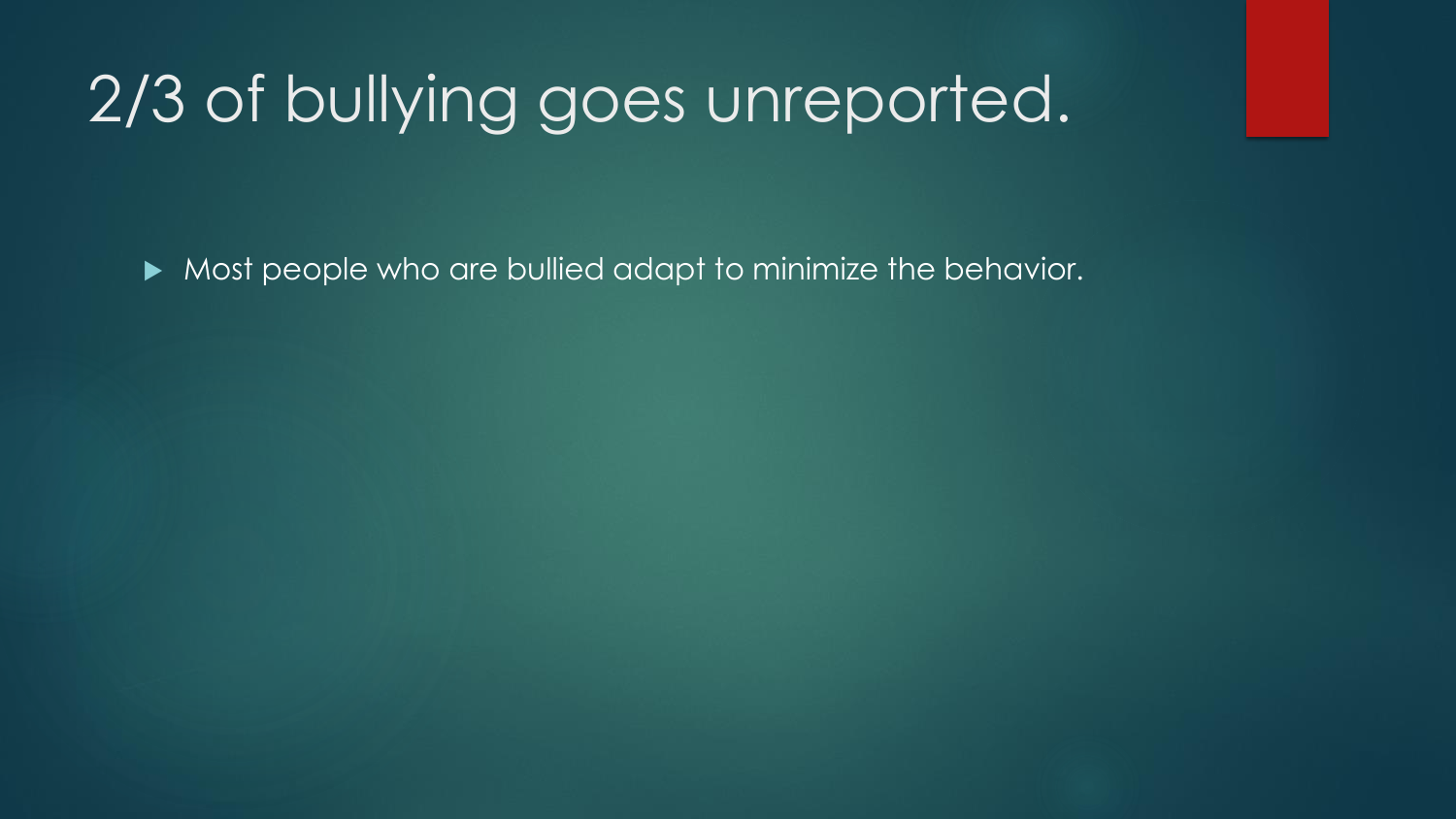#### Okay, what can we do?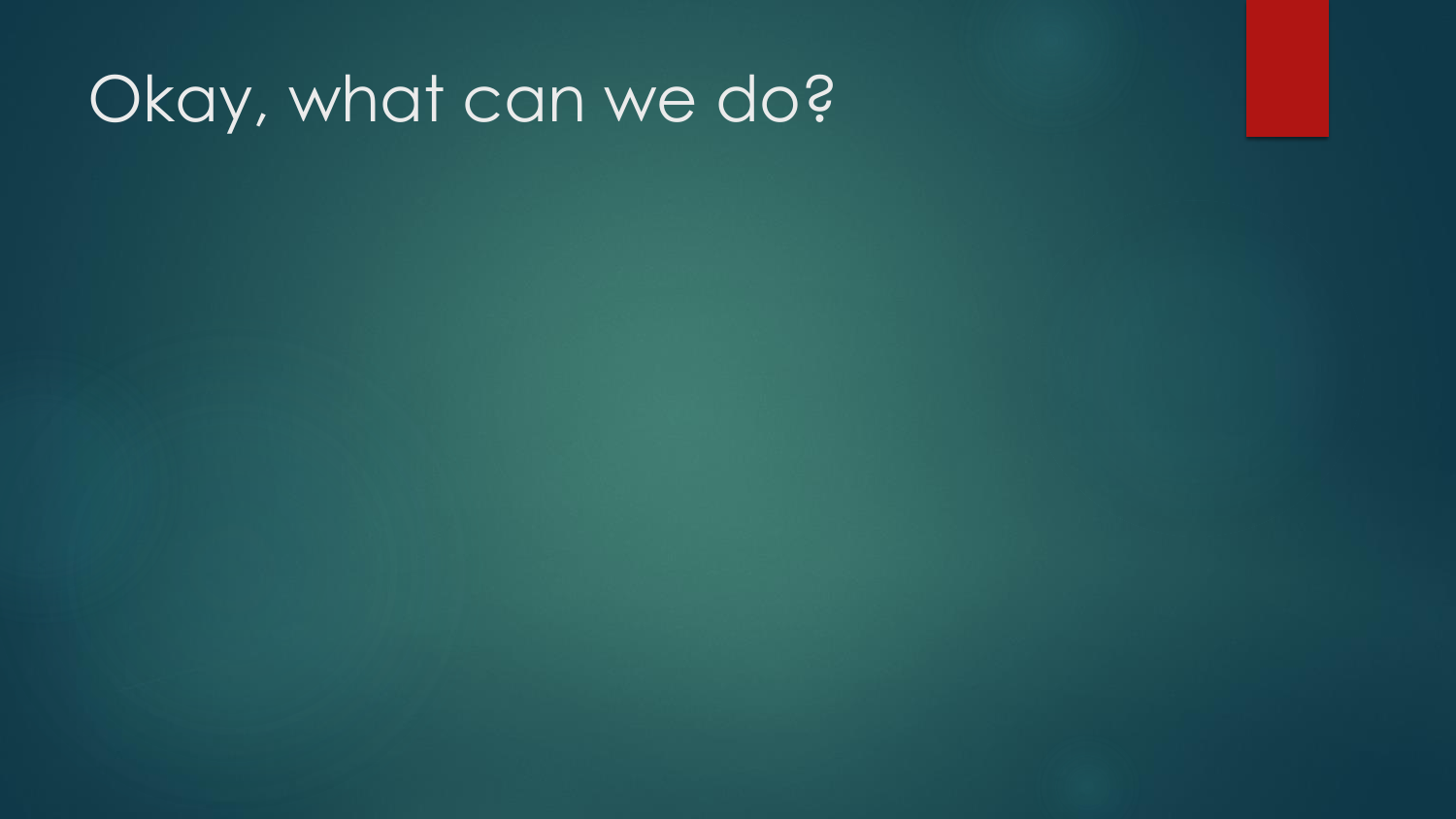If the traditional "progressive discipline" system worked, we wouldn't have a problem.

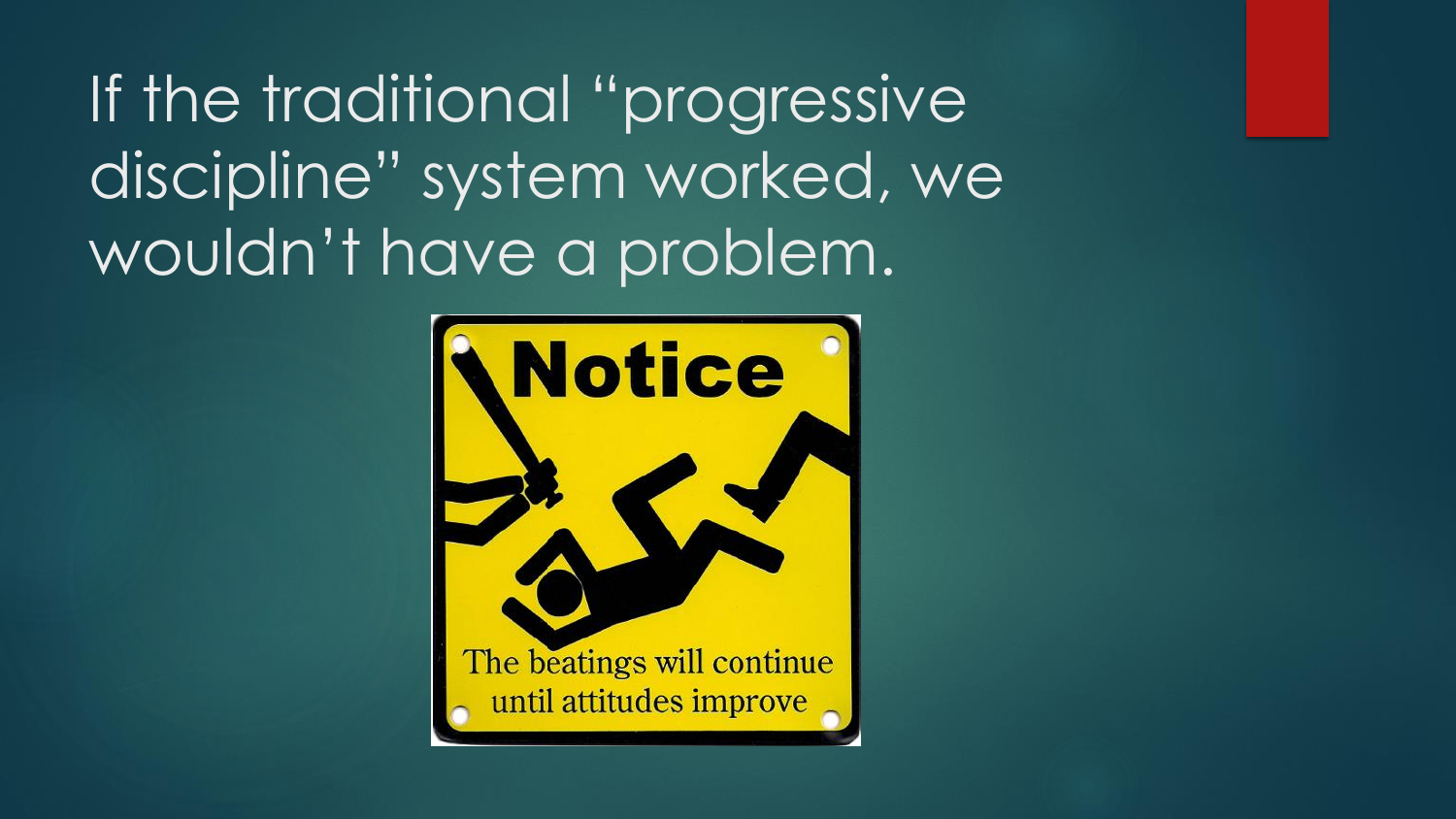#### Prevention.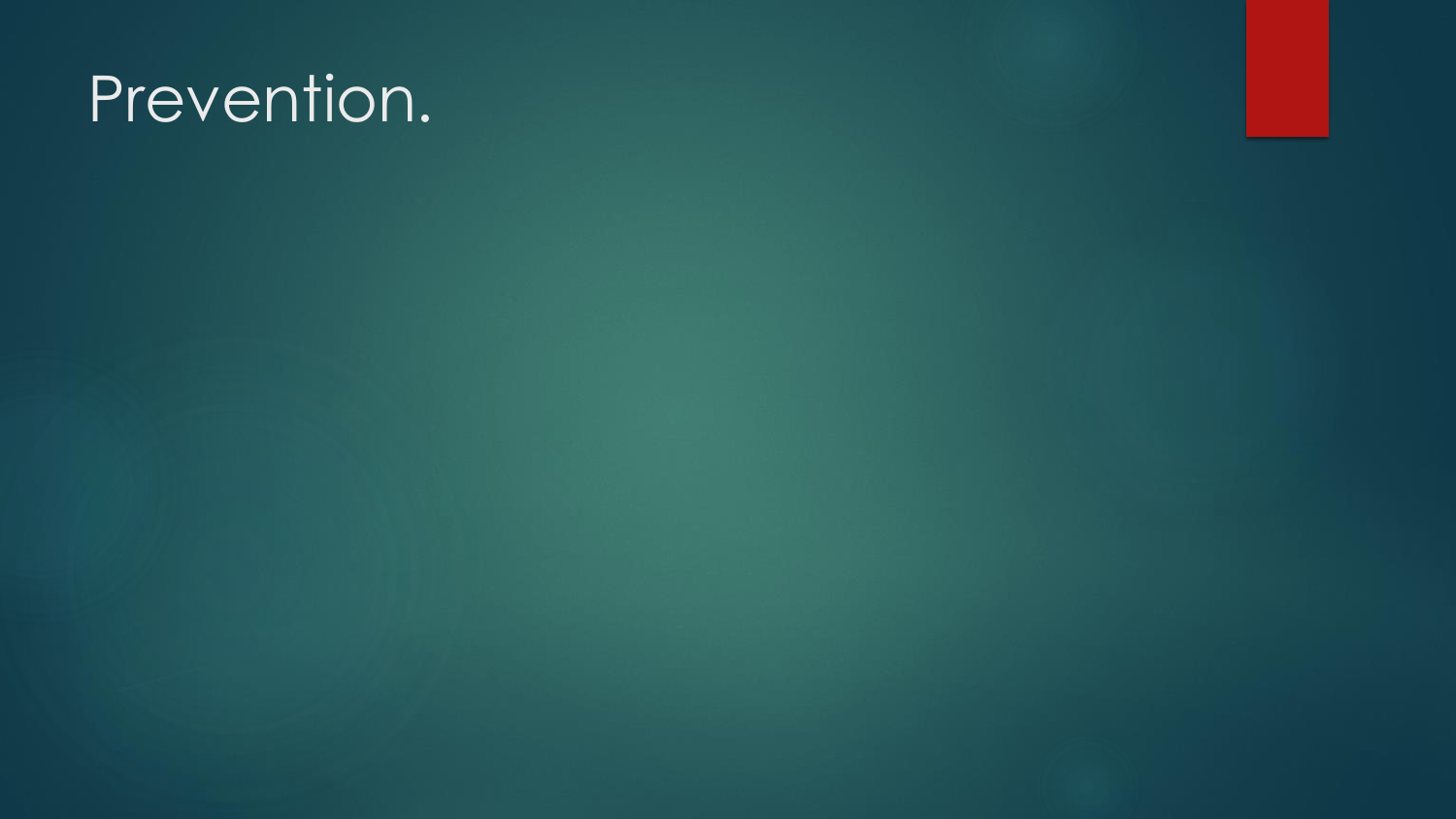# Let's move beyond signs, suspensions and forms.

- When we create a culture in a school of:
	- ▶ Belonging (remember oxytocin?)
	- Empathy
	- **Kindness**
	- ▶ We are creating an environment where a Pure Bully does not get the benefits from the behavior.
		- The norms of the group are not responsive to displays of aggression or bullying. Bullying puts you outside the circle.
	- When students can say, "That's not cool" or "That's not attractive" in response to bullying behavior, there is not a gain in social status.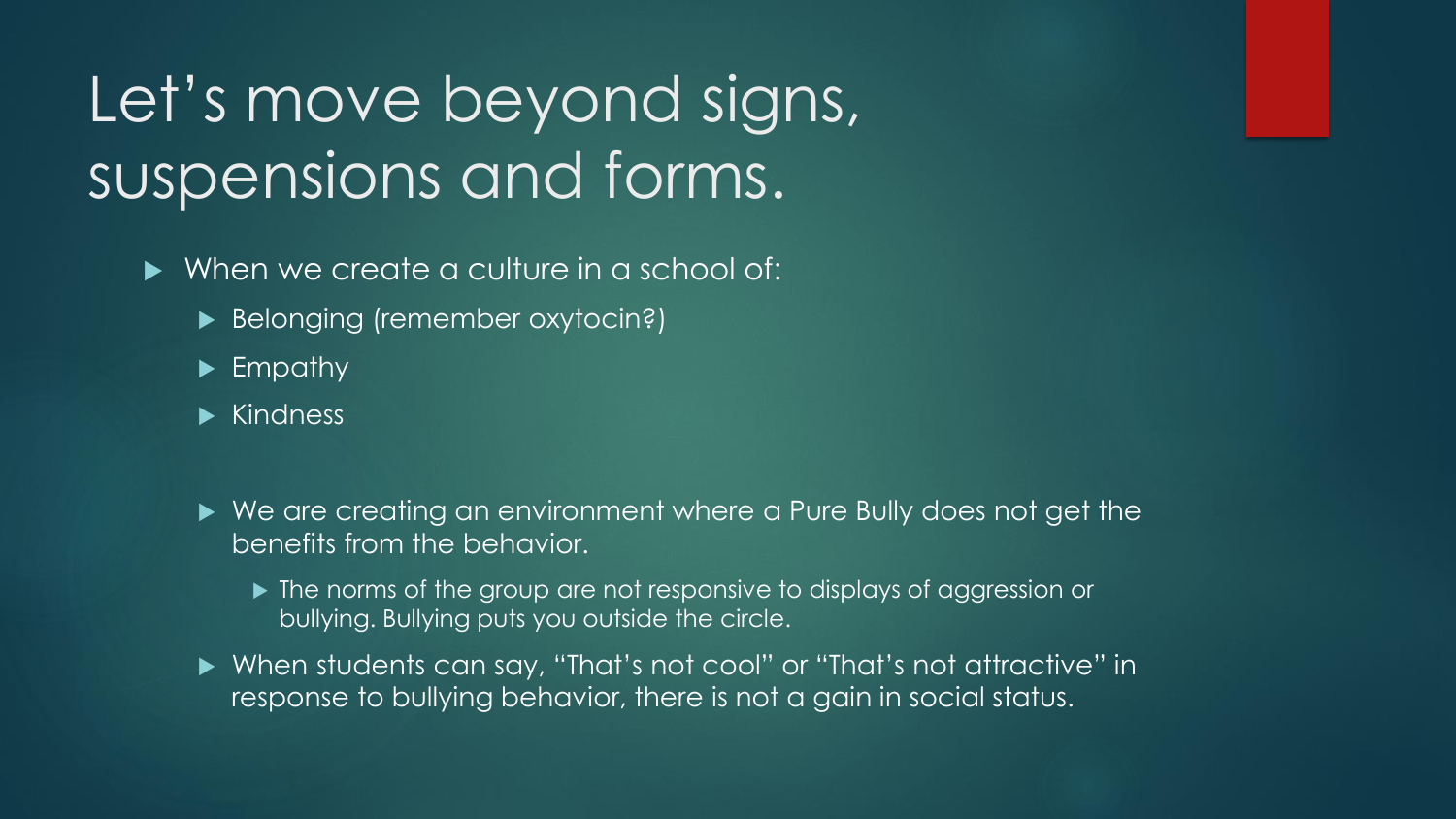# It's easy to say, "We need to include kindness, empathy, and belonging" into classes.

- However, if the **teachers are not trained** in integrating these things into the classroom environment and curriculum, it's not going to be systemically adopted.
- And if the **site administrators** are being told that test scores are more important than creating a culture where we recognize the neurobiology of kids, it's not going to be systemically adopted.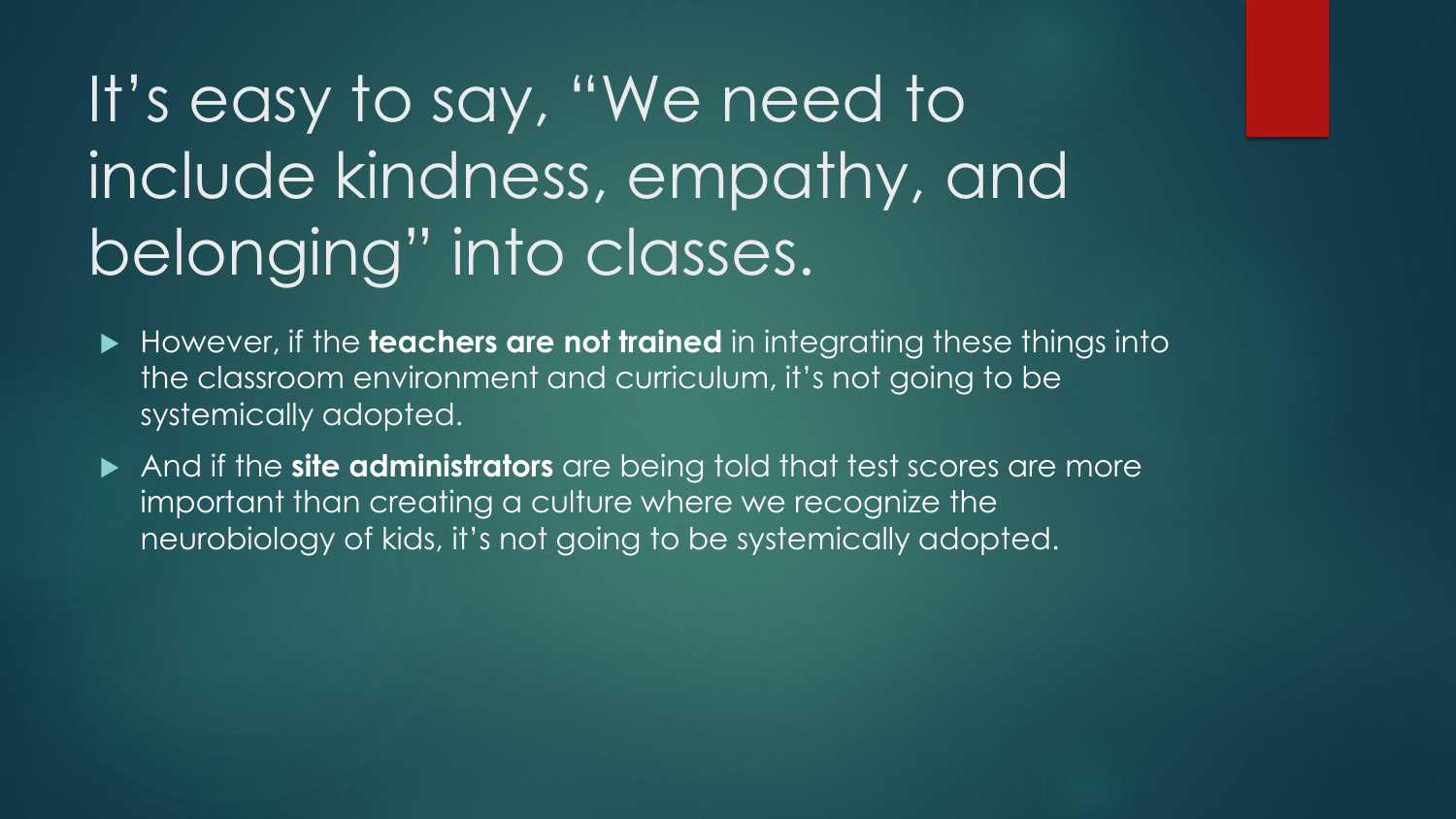If we want to build kindness, empathy, and belonging in classrooms, there is a question…

Are we willing to practice what we preach?

- ▶ Are we creating cultures in school districts where the adults experience those things?
- ▶ Are we creating cultures in schools where adults do not bully each other or students?
- ▶ We model behavior and the kids are watching.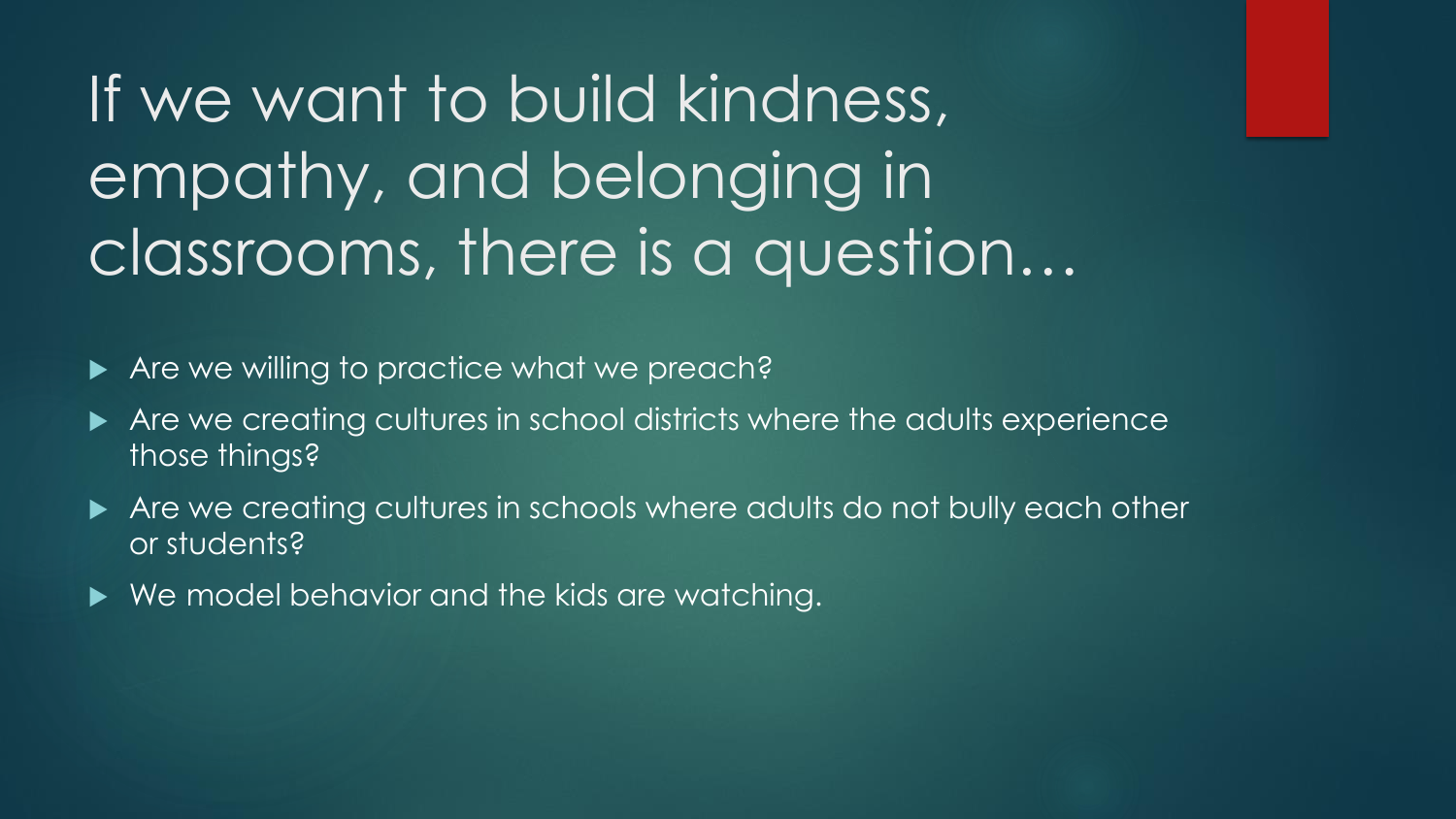# A threat of suspension is not as powerful as the idea of disapproval.

This means there must be a relationship in place.

- If the child believes the adult cares about him/her, there is weight to the adult's approval/disapproval.
- $\blacktriangleright$  So...
- We must foster relationships!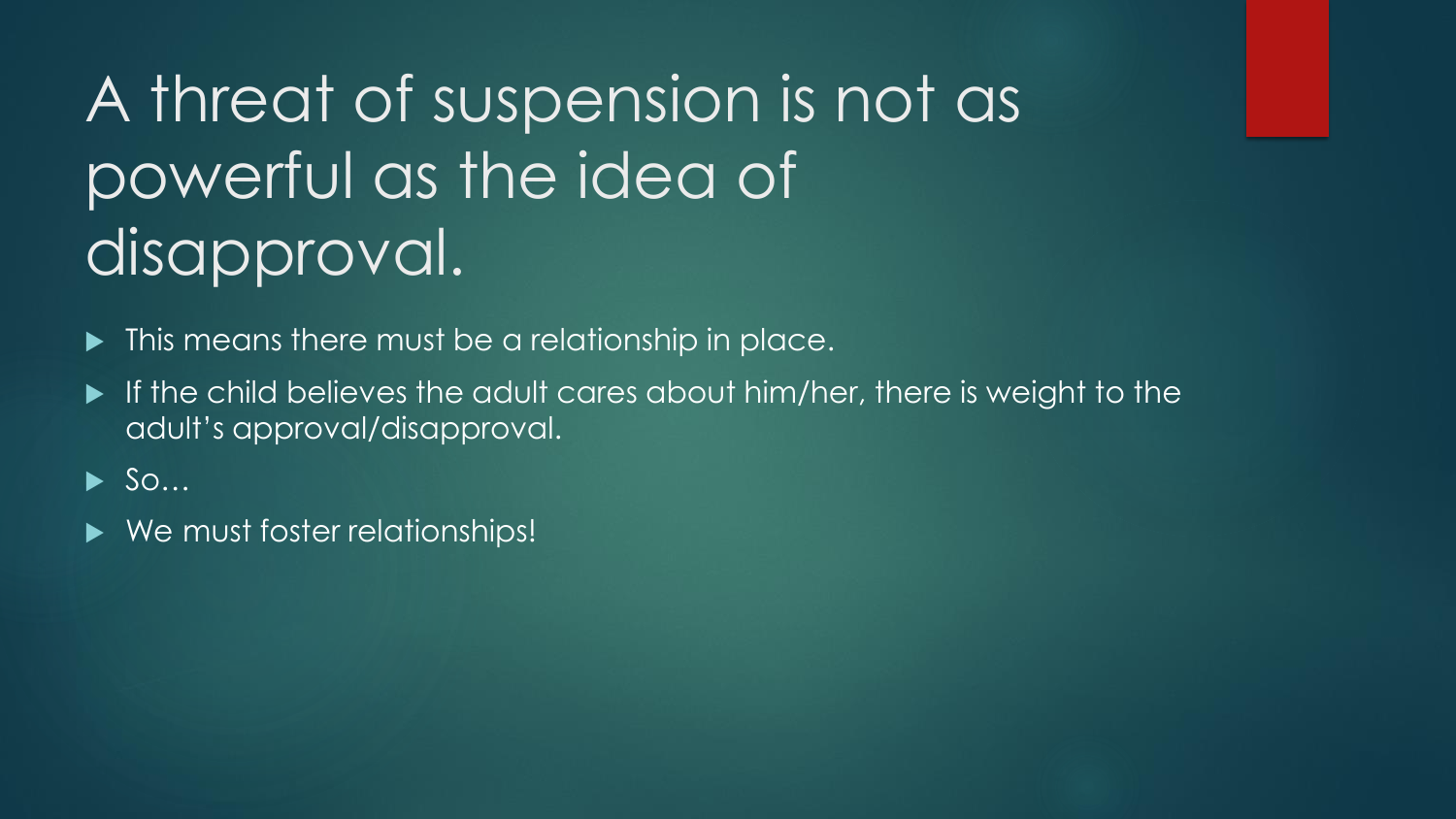#### How can we respond more effectively when it happens?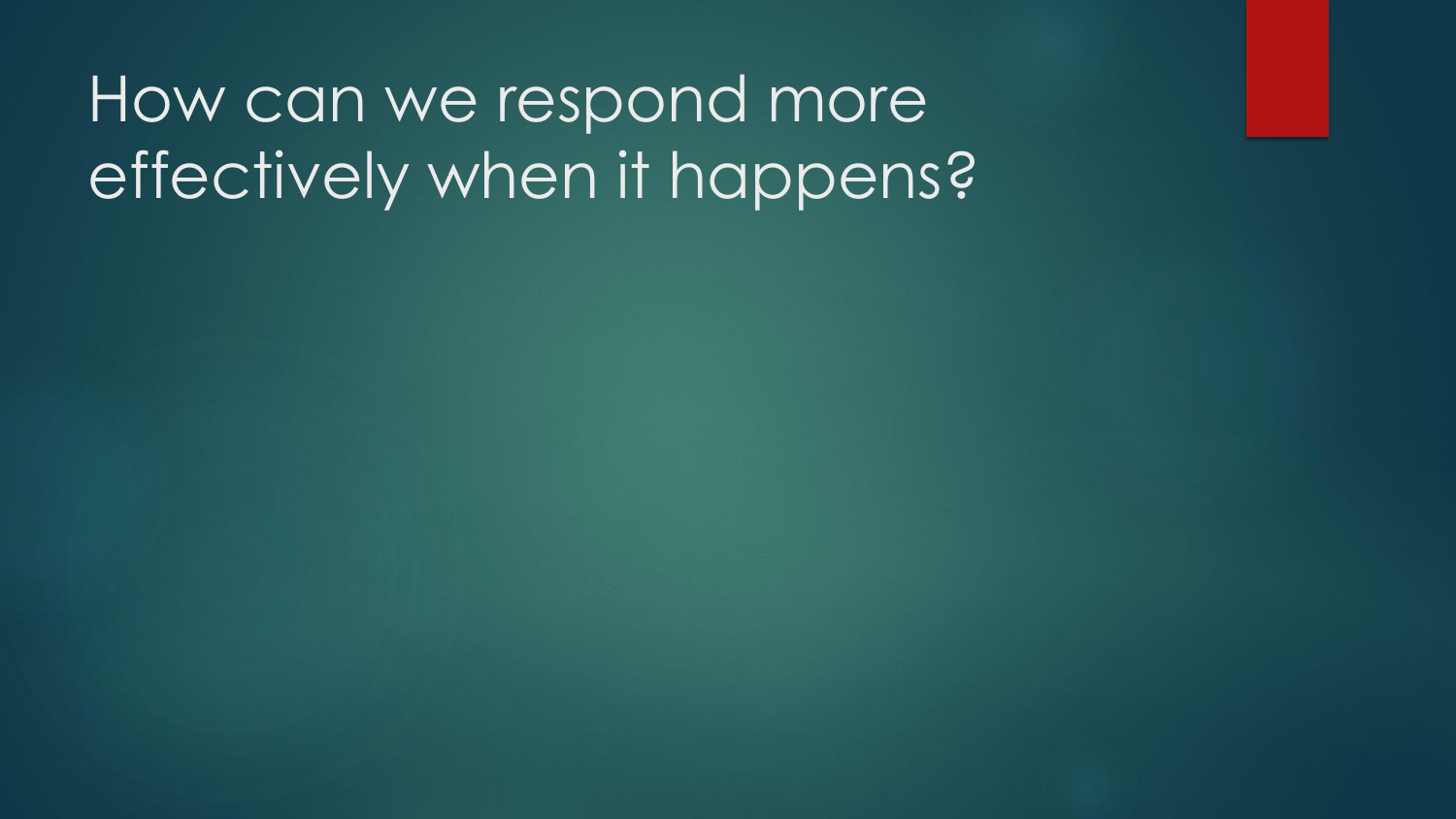#### Risk/Reward

- Studies show that **parental awareness training** is one critical area for lessening bullying.
- Adolescent bullies are **responsive to parent/adult awareness and disapproval**.
- **When parents know about bullying behavior and impose consequences**, there is a measurable decrease in the behavior.
- When there are **strong relationships at the school with adults**, **the adults have more power to express disapproval** in a way that takes social capital from the bully
- We need to include a **replacement for bullying** if the bully is getting a need satisfied by bullying, simply saying "we have zero tolerance" is like "just say no to drugs."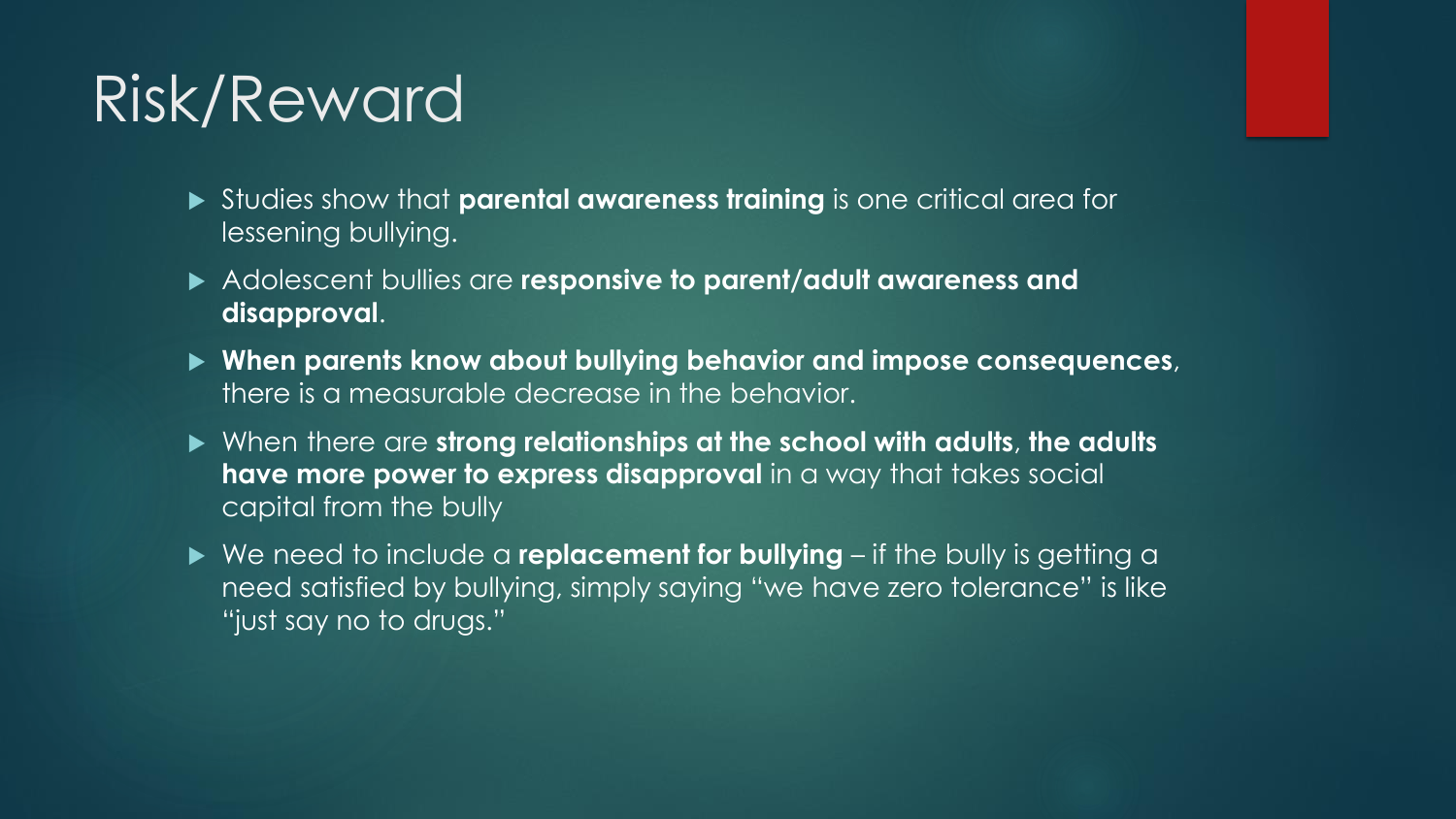#### Replace the behavior.

- $\blacktriangleright$  If social dominance/security is a goal for the pure bullies, then we should be working to develop:
- Inclusion in **groups/teams – Help the child find status in a positive way**
- **Encourage bullies to engage in acts of charity and/or altruism** (this increases social status by allowing them to flaunt their skills/attributes in a positive way)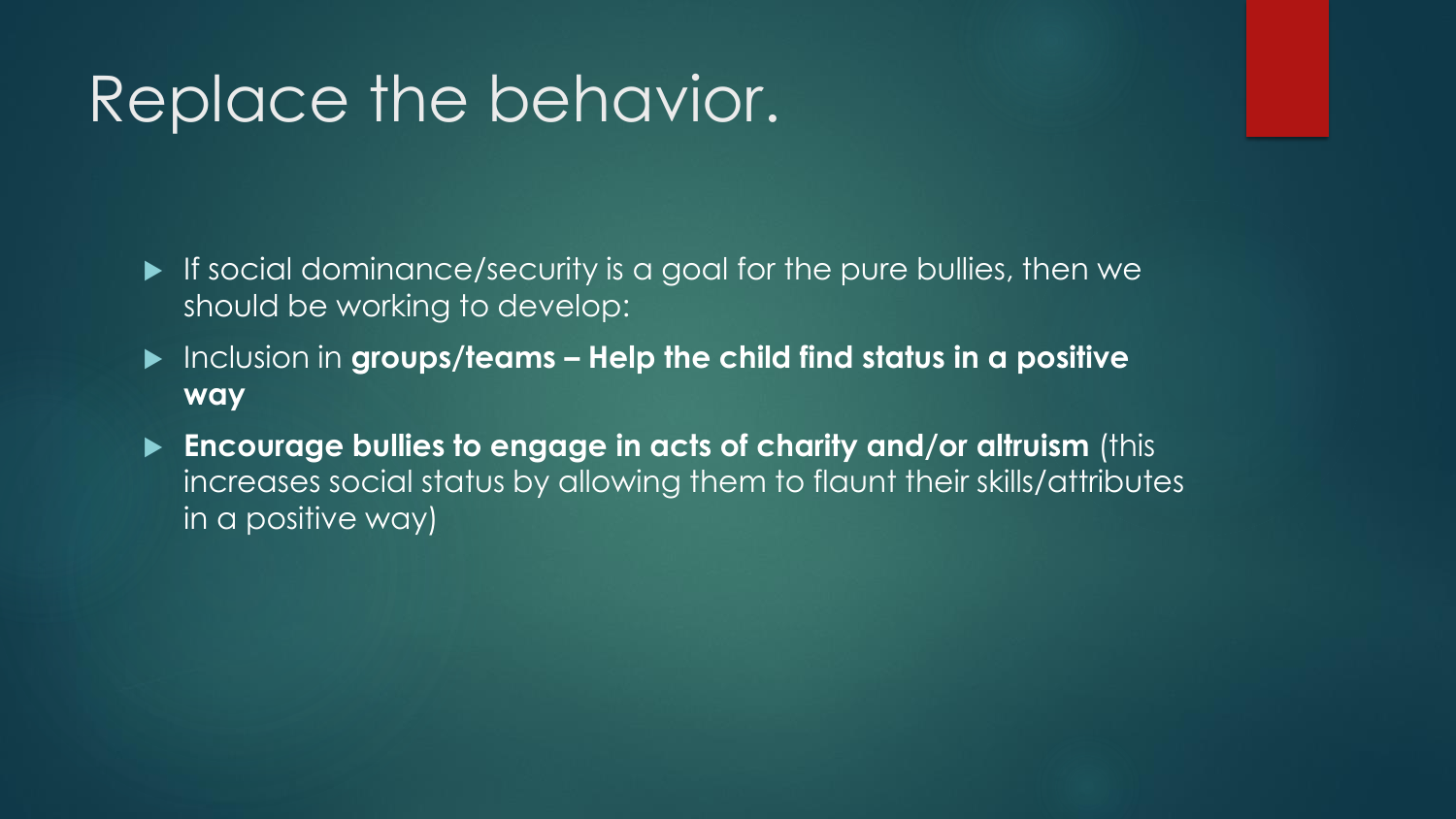# Restorative Practices – you need a bigger picture before you jump in.

When a victim tells the bully, "You hurt me and made me feel like I am less of a person," the bully hears, "I won." We just reinforced the behavior.

In order for RP to work, the perpetrator has to have a sense that he has done something wrong and that there is more value to apologizing/stopping the behavior than continuing it. To an extent, he has to feel guilt.

RP can work if the school has been modeling circles and has created a safe community. The bully must feel he/she has violated the norms of the community.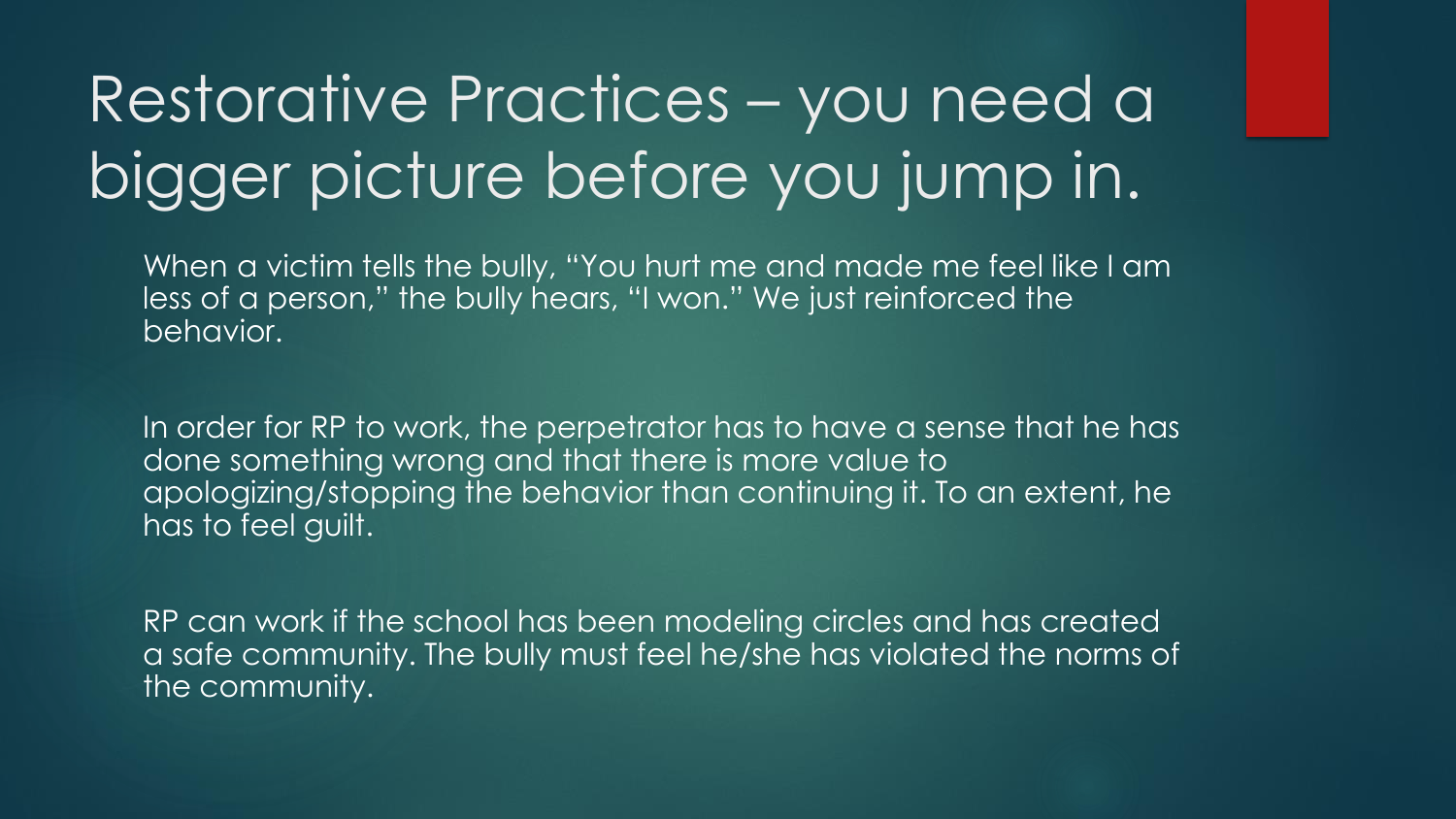#### Peer Courts.

- Peer courts have been used effectively to stop bullying behavior.
- When peers formally express disapproval for the behavior, the social capital of bullying is lessened.
- By creating a school community where there is a peer court, the group expectations are clear – so it can be preventative.
- ▶ The challenge: peer courts require communication with the community and a clear plan for implementation. Successful peer courts are highly structured and organized. They are not a "last minute" idea to respond to a volatile situation.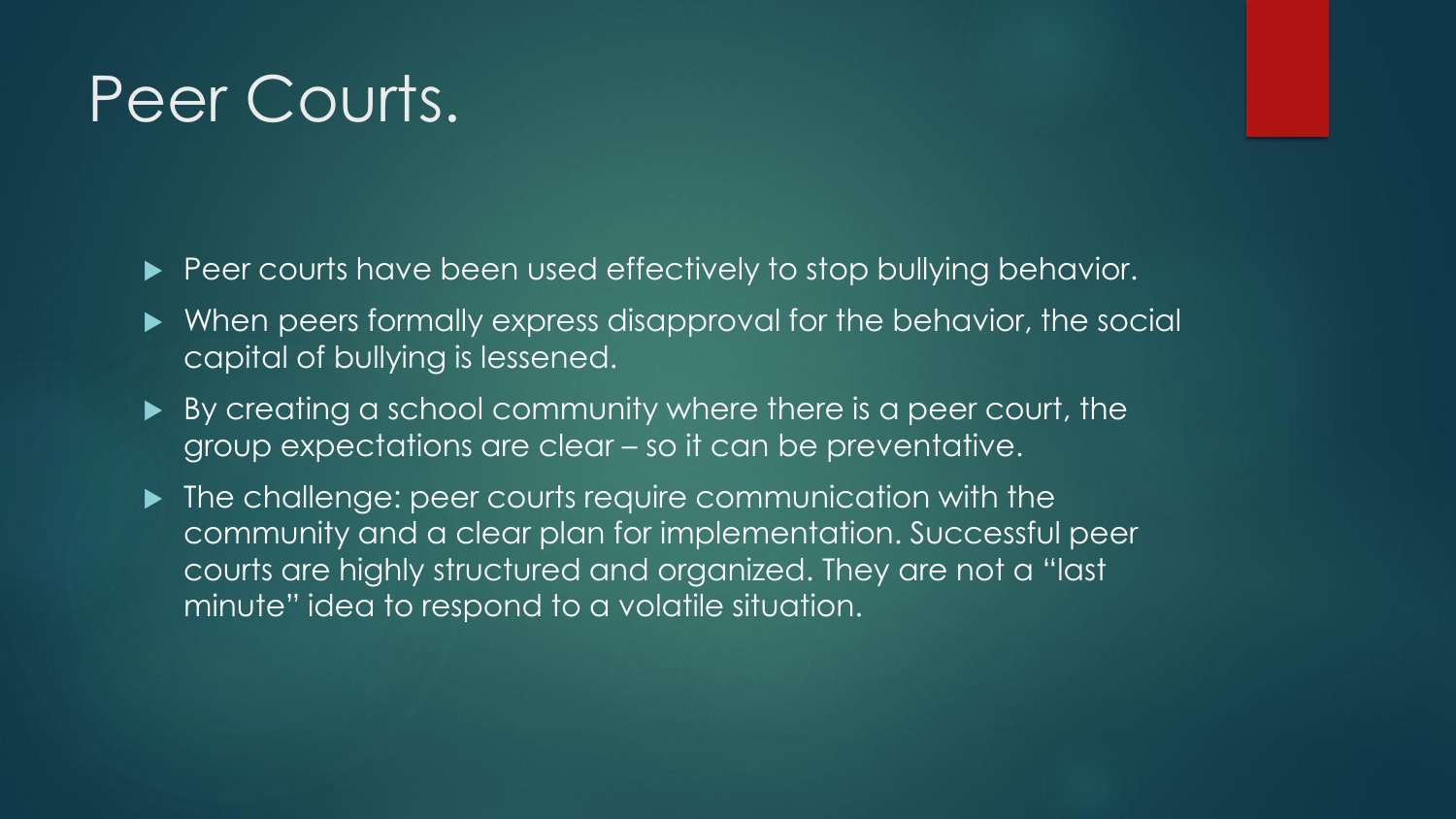#### Follow through.

- Bullies exhibit a relative lack of fearfulness (so don't threaten them with discipline unless you're going to carry it out – because they'll push you).
- $\blacktriangleright$  This means administrators have to know what to do and have the tools to do it.
	- **Parents must be contacted.**
	- An adult on campus who has a relationship with the bully must meet with the bully and explain why the behavior is unacceptable.
	- $\blacktriangleright$  This is tough, but there has to be a meeting with the parents of the victim, staff that has a relationship with the BV, and resilience-training based on the needs of the individual.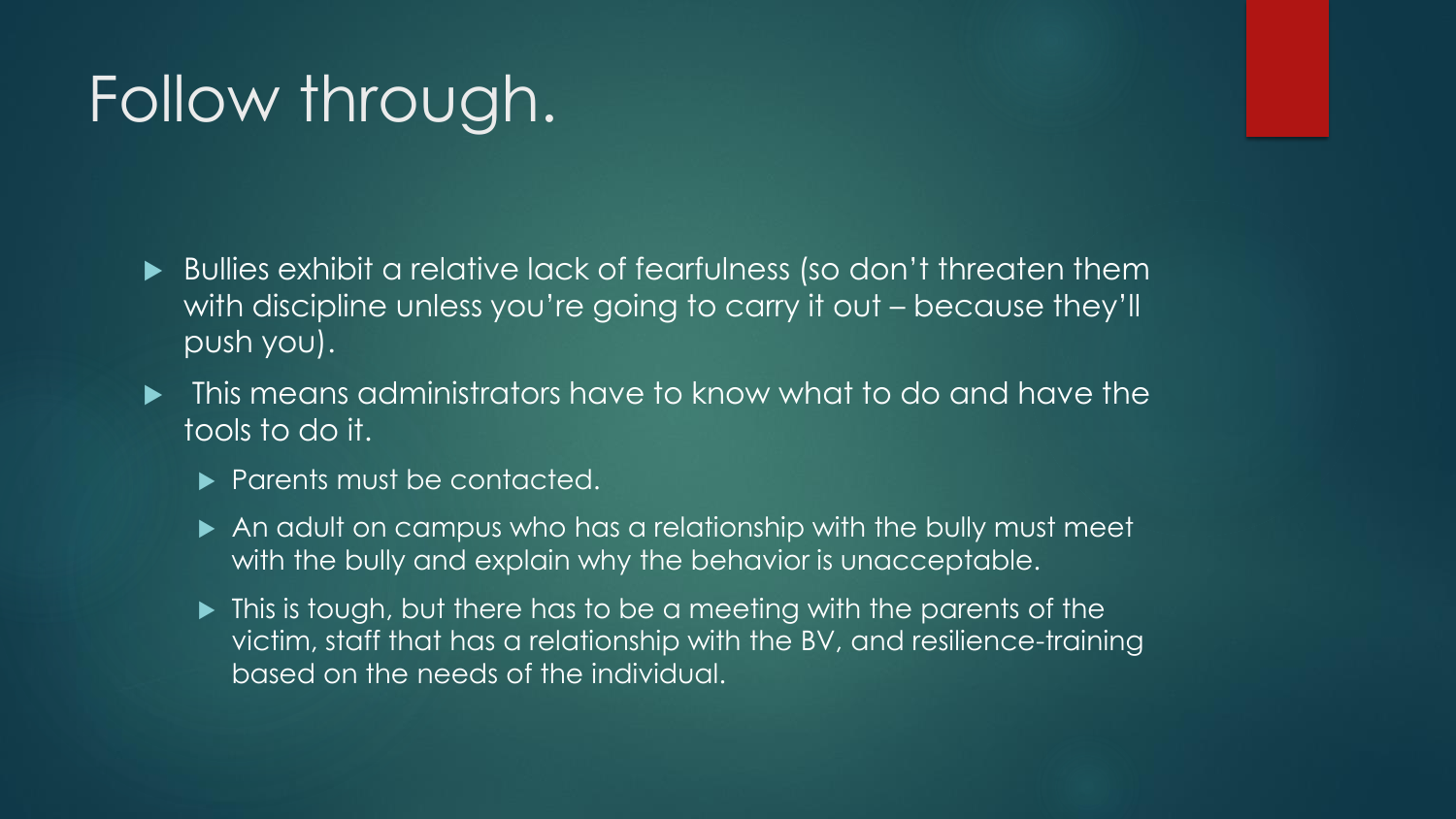#### The good news is that the behavior TENDS to fade with maturity.

- $\blacktriangleright$  The teen brain is making decisions in the limbic system.
- ▶ These emotionally-based decisions USUALLY end up being replaced as the brain develops.
- ▶ When the bully finds the behavior to be ineffective in achieving their goals, they stop. So, when they find success through other processes, bullying subsides. (However, like any behavior, when it succeeds, it is reinforced, and it continues.)
- ▶ There is a saying: Memories that happen more than once become models. So, a person who bullies without ever having the behavior checked is likely to continue into adulthood.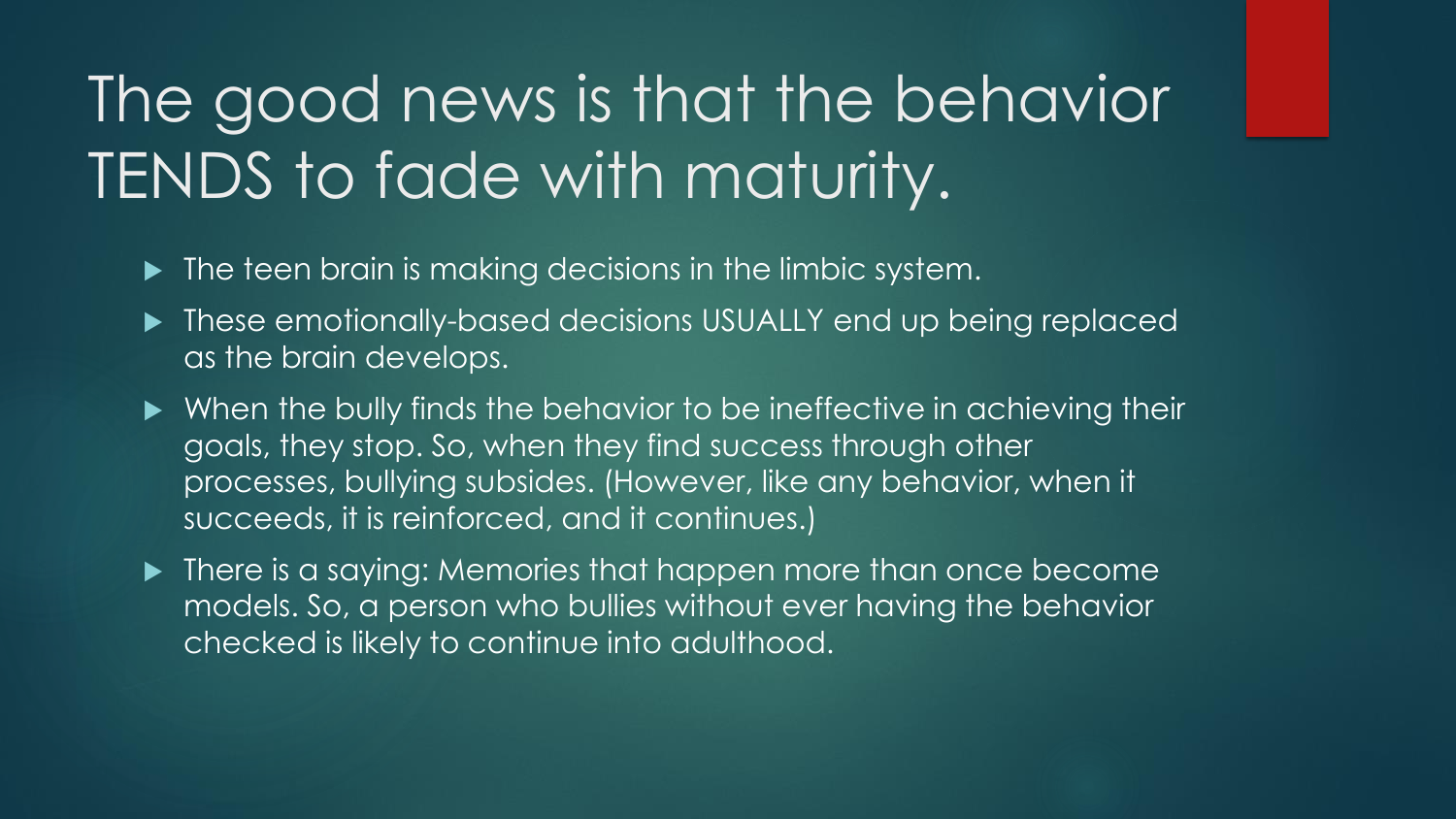#### The third rail.

 $\blacktriangleright$  The average age of a school shooter is between 16-17 (sadly, because of the frequency of shootings, this is constantly changing).

▶ Does a bully-victim become a shooter?

- Sometimes.
- But there are other factors contributing to the act.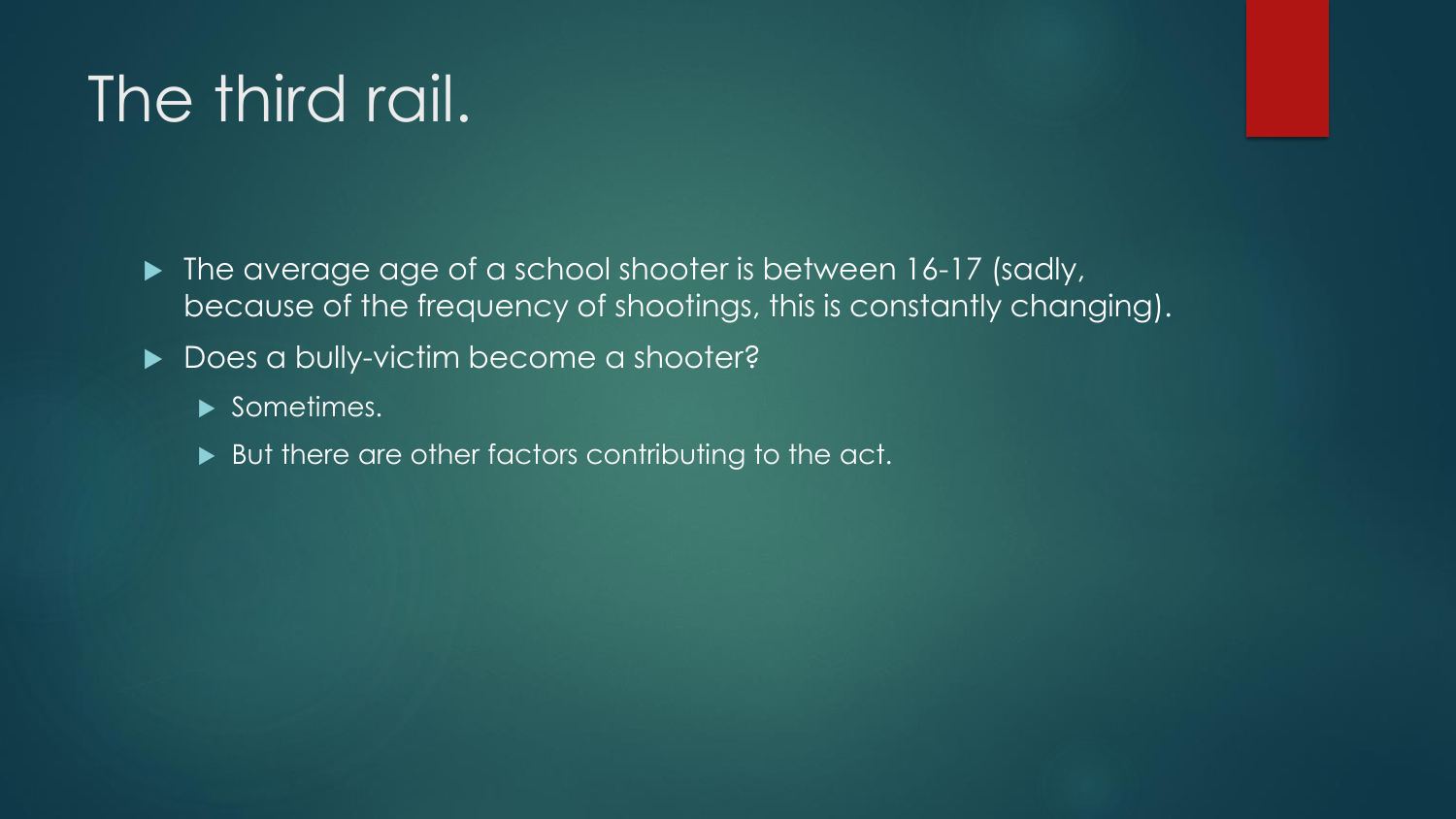"A crucial component of preventing targeted violence at schools relies on developing positive school climates built on a culture of safety, respect, trust, and social and emotional support."

- Clearly, this was written by some hippie-left-wing-tree-hugger group.
- Oh wait: it was the US Secret Service NTAC (National Threat Assessment Center) Study on School Shootings.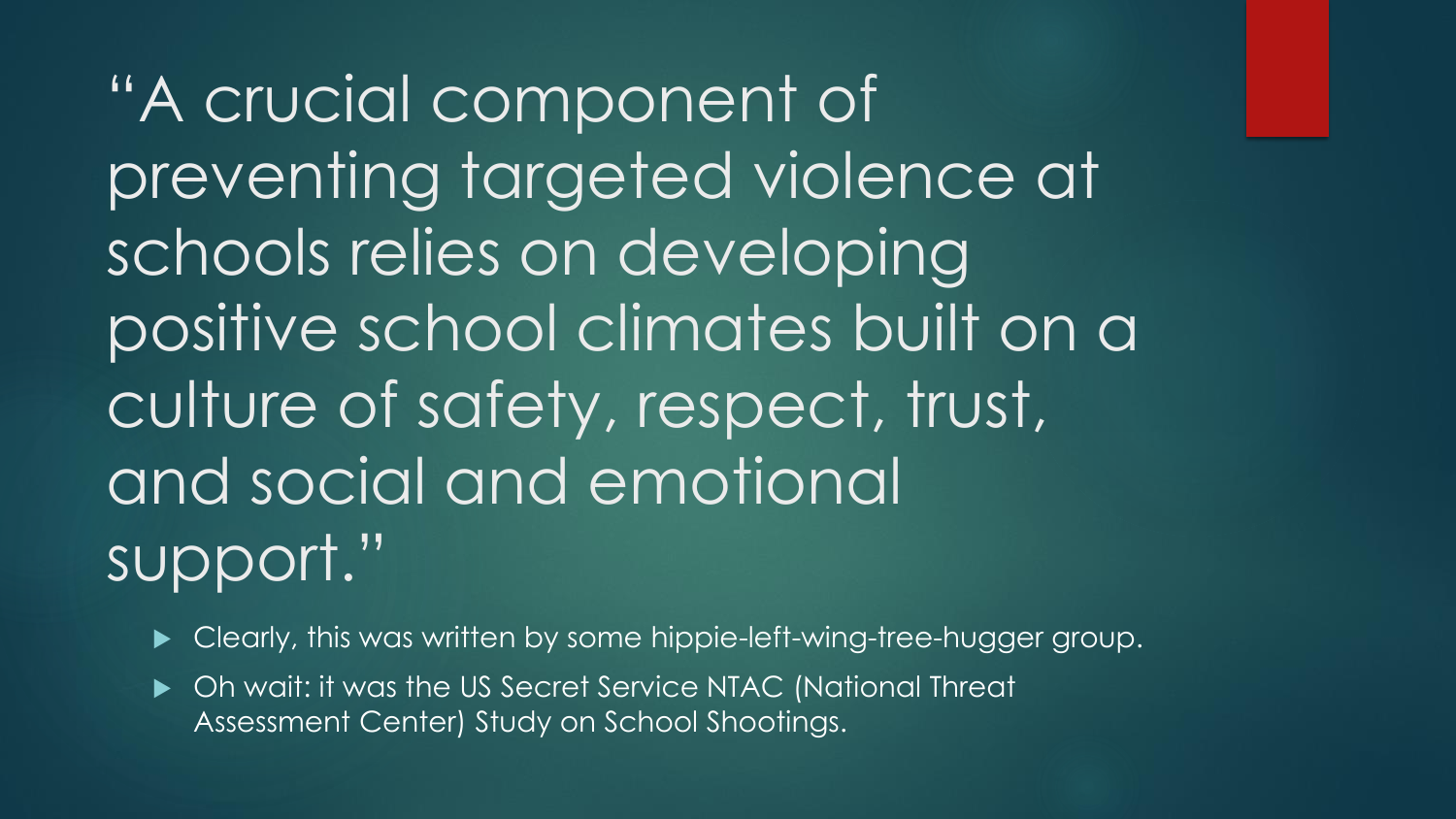#### Thanks for coming!